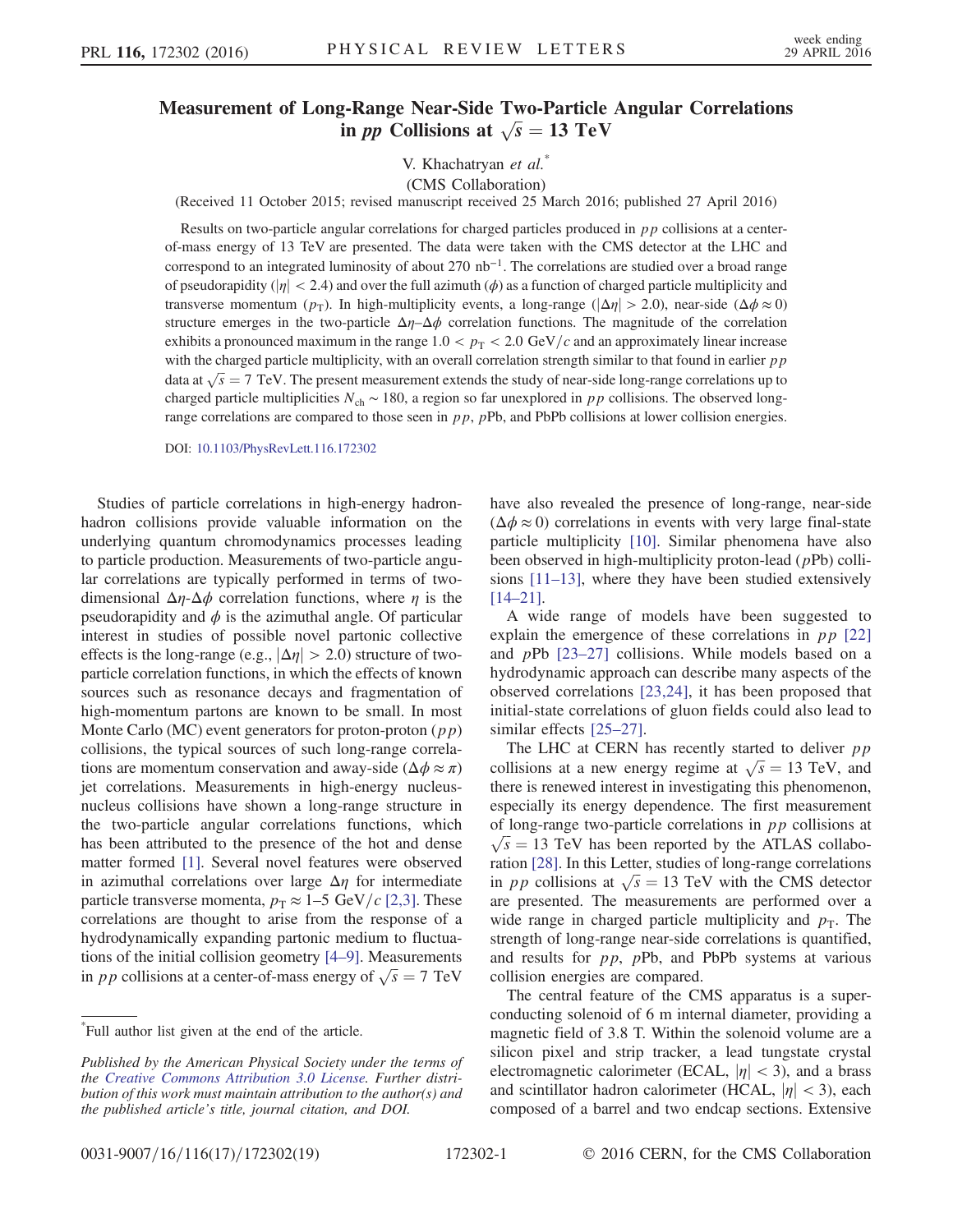forward calorimetry (HF,  $3 < |\eta| < 5$ ) complements the coverage provided by the barrel and endcap detectors. Muons are measured in gas-ionization detectors embedded in the steel flux-return yoke outside the solenoid. The silicon tracker measures charged particles within the pseudorapidity range  $|\eta|$  < 2.5. It consists of 1440 silicon pixel and 15 148 silicon strip detector modules. For nonisolated particles of  $1 < p_T < 10$  GeV/c and  $|\eta| < 1.4$ , the track resolutions are typically 1.5% in  $p<sub>T</sub>$  and 25–90  $(45-150)$   $\mu$ m in the transverse (longitudinal) impact parameter [\[29\]](#page-7-2). The first level (L1) of the CMS trigger system, composed of custom hardware processors, uses information from the calorimeters and muon detectors to select the most interesting events in a fixed time interval of less than 4  $\mu$ s. The high-level trigger (HLT) processor farm further decreases the event rate from around 100 kHz to less than 1 kHz, before data storage. A more detailed description of the CMS detector, together with a definition of the coordinate system used and the relevant kinematic variables, can be found in Ref. [\[30\]](#page-7-3). The MC simulation of the CMS detector response is based on GEANT4 [\[31\].](#page-7-4)

The data used in this study were recorded under special running conditions in which the beams were separated at the CMS interaction point, resulting in an average of 1.3  $pp$ interactions per bunch crossing. The integrated luminosity recorded was about 270 nb<sup>-1</sup>. As the average number of  $pp$  interactions per bunch crossing is small in the present data, minimum bias (MB)  $pp$  events were selected online by simply requiring that two proton bunches collide near the center of the CMS detector. Only a small fraction  $(\sim 10^{-3})$  of all MB pp events were recorded (i.e., the trigger was prescaled). In order to enhance the fraction of high-multiplicity events, additional samples were collected with a dedicated selection procedure that combined the CMS L1 and HLT systems. At L1, the total transverse energy summed over ECAL and HCAL was required to be greater than a given threshold (both 15 and 40 GeV thresholds were used). Only the lowest threshold trigger was prescaled. Track reconstruction for the HLT was based on the three layers of the pixel detectors, and required that the track originates within a cylindrical region centered on the nominal interaction point. This region has a length of 30 cm along the beam direction and a radius of 0.2 cm perpendicular to it. For each event, the vertex reconstructed with the highest number of tracks was selected. The number of tracks ( $N_{\text{trk}}^{\text{online}}$ ) with  $|\eta| < 2.4$ ,  $p_T > 0.4 \,\text{GeV}/c$ , and a distance of closest approach of 0.12 cm or less from this vertex was determined for each event. Data were taken with thresholds  $N_{\text{trk}}^{\text{online}} > 60$  or 85 (based on events selected with a L1 total energy larger than 15 GeV), and 110 (based on events selected with a L1 total energy larger than 40 GeV).

In the off-line analysis, hadronic collisions are selected by requiring at least one tower in each of the two HF calorimeters with more than 3 GeV energy to suppress diffractive interactions [\[32\].](#page-7-5) Events are also required to contain at least one reconstructed primary vertex with a position along the beam axis,  $z_{\text{vtx}}$ , within 15 cm of the nominal interaction point and within 0.15 cm of the beams in the transverse plane. In addition, at least two tracks must be associated with this vertex. As the data have an average of 1.3 pp interactions per bunch crossing, a substantial fraction of events have at least one additional interaction (pile-up). A procedure similar to that described in Ref. [\[14\]](#page-6-5) is used for identifying and rejecting pile-up events. It is based on the number of tracks associated with each reconstructed vertex and the distance between multiple vertices. If the distance between the highest-multiplicity vertex and the closest additional vertex along the z direction is larger than 1 cm, the event is accepted. This is because the tracks used for the correlation analysis are always selected with respect to the highest-multiplicity vertex in the event. An additional vertex sufficiently far from the highest-multiplicity vertex has a negligible effect on the analysis. The MC studies carried out with the EPOS [\[33\]](#page-7-6) and PYTHIA8 v208 [\[34\]](#page-7-7) generators (with the CMS underlying event tune CUETP8M1 [\[35\]](#page-7-8)) indicate that 94%–96% of the events satisfy the analysis selections; i.e., they have at least one stable particle from the pp interaction with energy  $E > 3$  GeV in each of the  $\eta$  regions  $-5 < \eta < -3$  and  $3 < n < 5$ .

The present analysis is based on a sample of events with high-purity primary tracks  $[29]$  originating from the  $pp$ interaction. To obtain this sample, additional requirements are applied. The significance of the distance between the track and the primary vertex along the beam axis,  $d_z/\sigma_{d_z}$ , and the significance of the impact parameter relative to the best resolution of the vertex coordinates transverse to the beam,  $d_{\text{T}}/\sigma_{d_{\text{T}}}$ , must both be less than 3 in absolute value, and the relative  $p_T$  uncertainty,  $\sigma(p_T)/p_T$ , must be less than 10%. To ensure high tracking efficiency and to reduce the rate of misreconstructed tracks, primary tracks with  $|\eta| < 2.4$  and  $p_T > 0.1$  GeV/c are used in the analysis (a  $p_T$  cutoff of 0.4 GeV/ $c$  is used in the track multiplicity determination to match the HLT requirement). Simulation studies based on PYTHIA8 are used to obtain the geometrical acceptance and efficiency for primary track reconstruction as well as the rate of misreconstructed tracks. The combined acceptance and efficiency is better than 60% for  $p_T > 0.4$  GeV/c and  $|\eta|$  < 2.4 and better than 90% in the  $|\eta|$  < 1 region for  $p_T > 0.6$  GeV/c. For the track multiplicity range studied in this Letter, no dependence of the tracking efficiency on track multiplicity is found and the rate of misreconstructed tracks is 1%–2% according to simulations.

Following the procedure established in Refs. [\[11,14,15,](#page-6-4) [36,37\],](#page-6-4) the data set is divided into classes of events with different track multiplicity,  $N_{\text{trk}}^{\text{off-line}}$ , which is evaluated by counting primary tracks with  $|\eta| < 2.4$  and  $p_T >$ 0.4 GeV/ $c$ . Details of the multiplicity classification in this analysis are provided in Table [I](#page-2-0), which also gives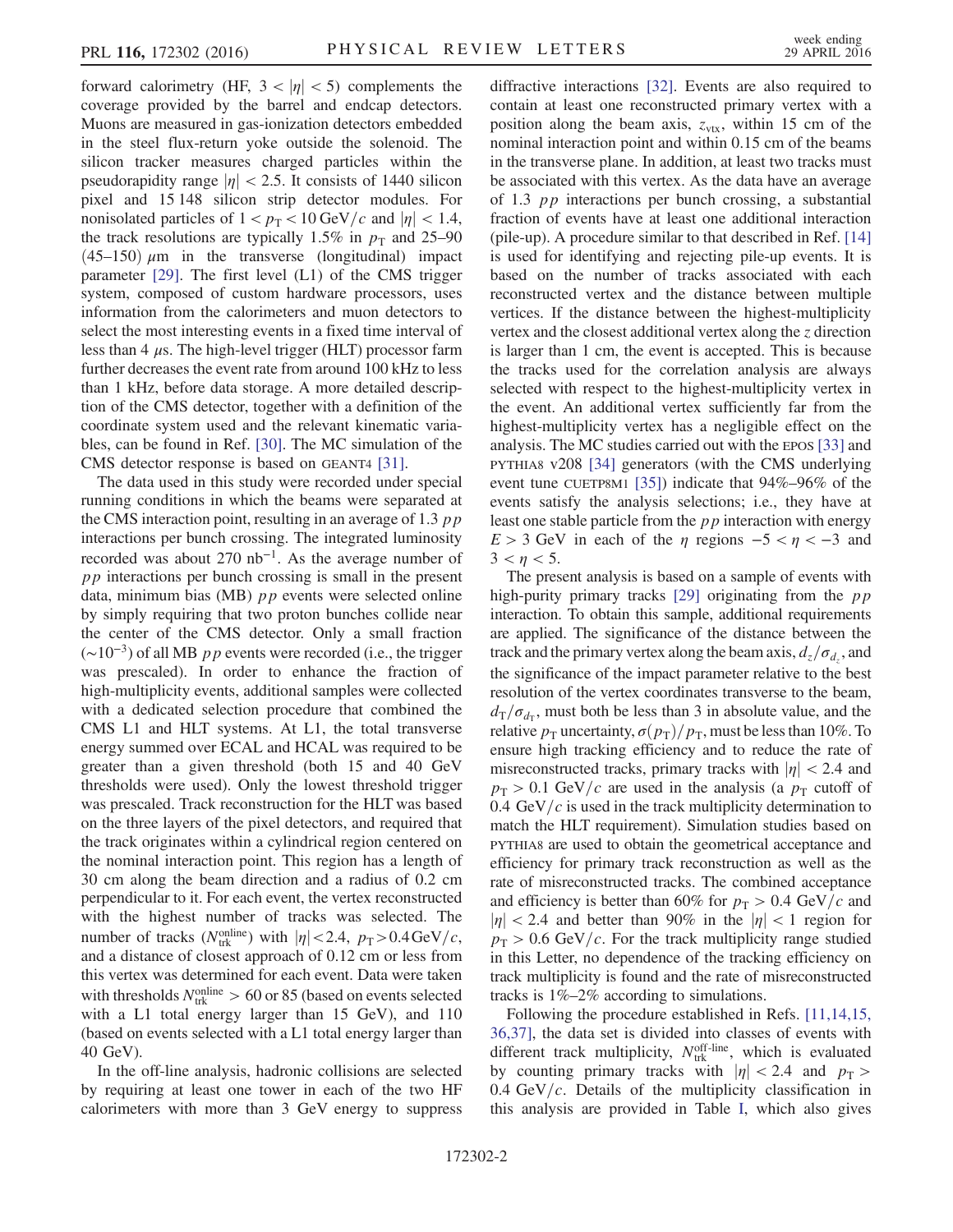<span id="page-2-0"></span>TABLE I. Multiplicity classes used in the analysis, corresponding fraction of the full event sample, observed and corrected average charged particle multiplicities for  $|\eta| < 2.4$  and  $p_T > 0.4$  GeV/c. Systematic uncertainties are given for the corrected multiplicities.

| Multiplicity class $(N_{\text{trk}}^{\text{off-line}})$ | Fraction             | $\langle N_{\rm trk}^{\rm off-line} \rangle$ | $\langle N_{\text{trk}}^{\text{corrected}} \rangle$ |
|---------------------------------------------------------|----------------------|----------------------------------------------|-----------------------------------------------------|
| Minimum bias                                            | 1.0                  | 20                                           | $23 + 1$                                            |
| [2, 34]                                                 | 0.82                 | 13                                           | $16 \pm 1$                                          |
| [35, 79]                                                | 0.15                 | 47                                           | $58 + 2$                                            |
| [80, 104]                                               | 0.02                 | 88                                           | $107 + 4$                                           |
| [105, 134]                                              | $3.3 \times 10^{-4}$ | 113                                          | $131 \pm 5$                                         |
| >135                                                    | $1.4 \times 10^{-5}$ | 145                                          | $168 + 7$                                           |

the fraction with respect to the full multiplicity distribution and the average number of primary tracks before and after correcting for detector effects. The minimum bias sample is used for the range  $N_{\text{trk}}^{\text{off-line}} < 80$ , while various highmultiplicity samples are used for  $N_{\text{trk}}^{\text{off-line}}$  ranges above 80.

For each track multiplicity class, "trigger" particles are defined as charged particles originating from the primary vertex within a given  $p_T$  range. The number of trigger particles for each  $p_T$  range in the event is denoted by  $N_{\text{trig}}$ . In this analysis, particle pairs are formed by associating every trigger particle with the remaining charged primary particles (associated particles) from the same  $p<sub>T</sub>$  interval as the trigger particle. The per-trigger-particle associated yield is defined as

$$
\frac{1}{N_{\text{trig}}} \frac{d^2 N^{\text{pair}}}{d \Delta \eta d \Delta \phi} = B(0, 0) \frac{S(\Delta \eta, \Delta \phi)}{B(\Delta \eta, \Delta \phi)}, \tag{1}
$$

where  $\Delta \eta$  and  $\Delta \phi$  are the differences in  $\eta$  and  $\phi$  of the pair. The symbol  $N<sup>pair</sup>$  denotes the number of particle pairs. The signal distribution,  $S(\Delta \eta, \Delta \phi)$ , is the per-trigger-particle yield of particle pairs from the same event,

$$
S(\Delta \eta, \Delta \phi) = \frac{1}{N_{\text{trig}}} \frac{d^2 N^{\text{same}}}{d \Delta \eta d \Delta \phi}.
$$
 (2)

The symbol  $N<sup>same</sup>$  denotes the number of pairs taken from the same event. The mixed-event background distribution, used to account for random combinatorial background and pair acceptance effects,

$$
B(\Delta \eta, \Delta \phi) = \frac{1}{N_{\text{trig}}} \frac{d^2 N^{\text{mix}}}{d \Delta \eta d \Delta \phi},
$$
(3)

is constructed by pairing the trigger particles in each event with the particles from 10 different random events within a 0.2 cm wide  $z_{\text{vtx}}$  range. The symbol  $N^{\text{mix}}$  denotes the number of pairs taken from the mixed event, while  $B(0, 0)$ represents the mixed-event associated yield for both particles of the pair going in approximately the same direction and thus having full pair acceptance (with a bin width of 0.3 in  $\Delta \eta$ and  $\pi/16$  in  $\Delta\phi$ ). Therefore, the ratio  $B(0,0)/B(\Delta\eta, \Delta\phi)$ is the pair-acceptance correction factor used to derive the corrected per-trigger-particle associated yield distribution. The signal and background distributions are first calculated for each event, and then averaged over all the events within the track multiplicity class for each  $p_T$  range.

Each reconstructed track is weighted by the inverse of an efficiency factor, which accounts for the detector acceptance, the reconstruction efficiency, and the fraction of misreconstructed tracks (the same factor as used for correcting the average multiplicity in Table [I](#page-2-0)).

The two-dimensional (2D)  $\Delta \eta$ - $\Delta \phi$  two-particle correlation functions for events with low and high multiplicities are shown in Fig. [1](#page-2-1). As in our earlier papers, pairs of

<span id="page-2-1"></span>

FIG. 1. The 2D  $(\Delta \eta, \Delta \phi)$  two-particle correlation functions in FIG. 1. The 2D ( $\Delta \eta$ ,  $\Delta \phi$ ) two-particle correlation functions in pp collisions at  $\sqrt{s} = 13$  TeV for pairs of charged particles both in the range  $1 < p_T < 3$  GeV/c. Results are shown for (a) lowmultiplicity events ( $N_{\text{trk}}^{\text{off-line}}$  < 35) and for (b) a high-multiplicity sample ( $N_{\text{trk}}^{\text{off-line}} \ge 105$ ). The sharp peaks from jet correlations around  $(\Delta \eta, \Delta \phi) = (0, 0)$  are truncated to better illustrate the long-range correlations.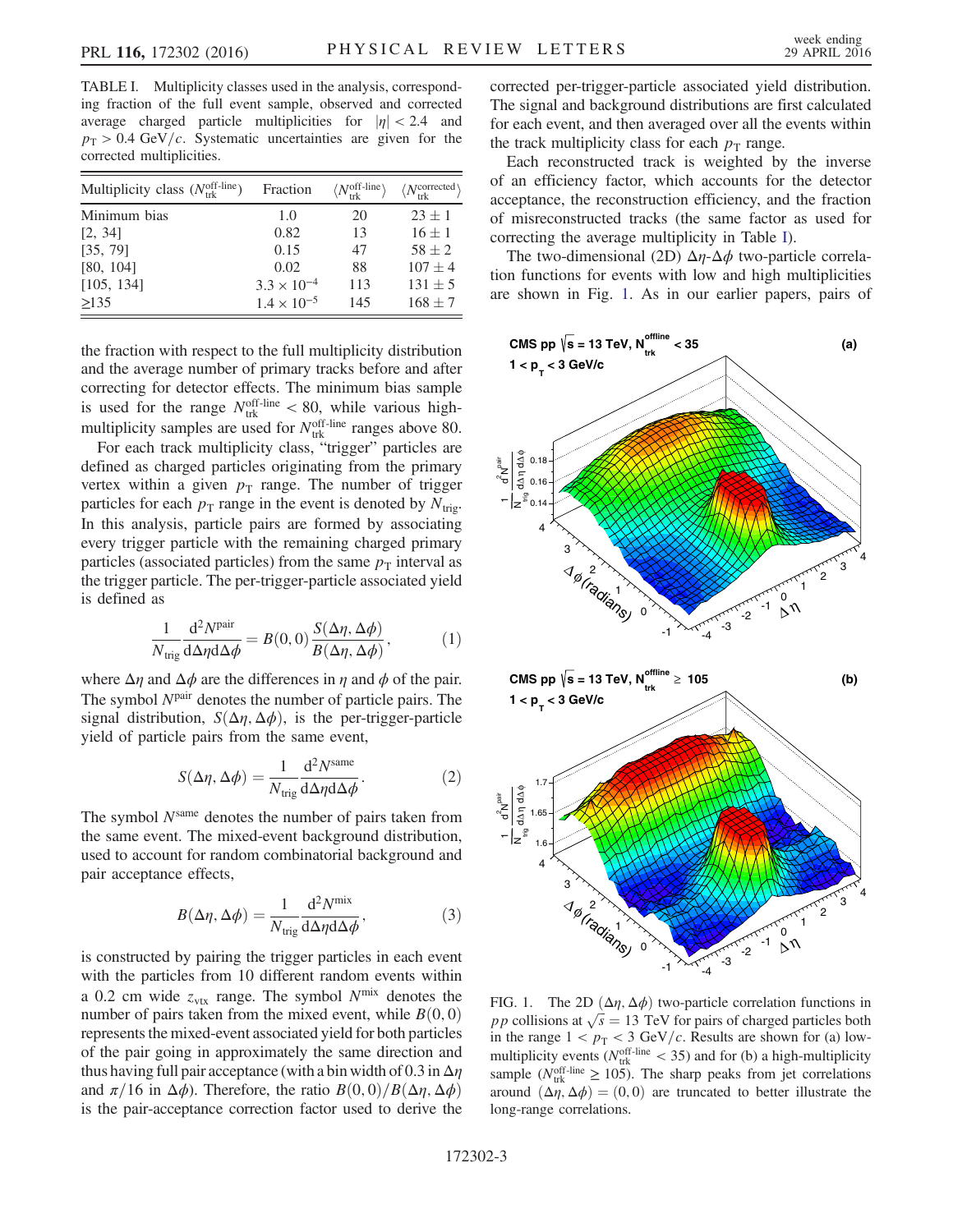charged particles both in the range  $1 < p_T < 3 \text{ GeV}/c$ are used in this analysis. For the low-multiplicity sample ( $N_{\text{trk}}^{\text{off-line}}$  < 35), the dominant features are the peak near  $(\Delta \eta, \Delta \phi) = (0, 0)$  (truncated for better illustration of the long-range structures) for pairs of particles originating from the same jet. The elongated structure at  $\Delta \phi \approx \pi$  corresponds to pairs of particles from back-to-back jets. In high-multiplicity *pp* events ( $N_{\text{trk}}^{\text{off-line}} \ge 105$ ), in addition to these jetlike correlation structures, a "ridge"-like structure is clearly visible at  $\Delta \phi \approx 0$ , extending over a range of at least 4 units in  $|\Delta \eta|$ . No such long-range correlations are predicted by PYTHIA.

To quantitatively investigate these long-range near-side correlations, and to provide a direct comparison to  $pp$ results at lower collision energy, one-dimensional (1D) distributions in  $\Delta \phi$  are constructed by averaging the signal and background 2D distributions over  $2 < |\Delta \eta| < 4$ , as done in Refs. [\[10,11,14\].](#page-6-3) The correlated portion of the associated yield is estimated by using an implementation of the zero-yield-at-minimum (ZYAM) procedure [\[38\]](#page-7-9).

The 1D  $\Delta \phi$  correlation function is fitted with a truncated Fourier series up to the fifth term. The minimum value of the fit function,  $C_{\text{ZYAM}}$ , is then subtracted from the 1D  $\Delta \phi$ correlation function as a constant background (containing no information about correlations) so that the minimum of the correlation function is zero. The location of the minimum of the function in this region is denoted as  $\Delta \phi_{\text{ZYAM}}$ . The ZYAM procedure is a straightforward way to quantify the magnitude of long-range near-side yield. However, it does not take into account potential biases introduced by away-side jet correlations leading to a nonflat distribution on the near side. Therefore, when performing data-theory comparisons, other sources of correlations, such as jets, should be included in the model calculation.

Figure [2](#page-3-0) shows the resulting  $\Delta \phi$  correlation functions for various selections in  $p_{\text{T}}$  and multiplicity  $N_{\text{trk}}^{\text{off-line}}$ . The results for *pp* data at  $\sqrt{s} = 7$  TeV are also shown for comparison. The selected  $N_{\text{trk}}^{\text{off-line}}$  ranges in the 7 and 13 TeV data do not match precisely because of slight

<span id="page-3-0"></span>

FIG. 2. Correlated yield obtained with the ZYAM procedure as a function of  $|\Delta \phi|$ , averaged over  $2 < |\Delta \eta| < 4$  in different  $p_T$  and FIG. 2. Correlated yield obtained with the ZYAM procedure as a function of  $|\Delta \phi|$ , averaged over  $2 < |\Delta \eta| < 4$  in different  $p_T$  and multiplicity bins for pp data at  $\sqrt{s} = 13$  TeV (filled circles) and 7 TeV (open circles pair. Numbers in brackets indicate the multiplicity range of the 7 TeV data when different from that at 13 TeV. The statistical uncertainties are smaller than the marker size. The subtracted ZYAM constant is given in each panel  $(C_{ZYAM})$ .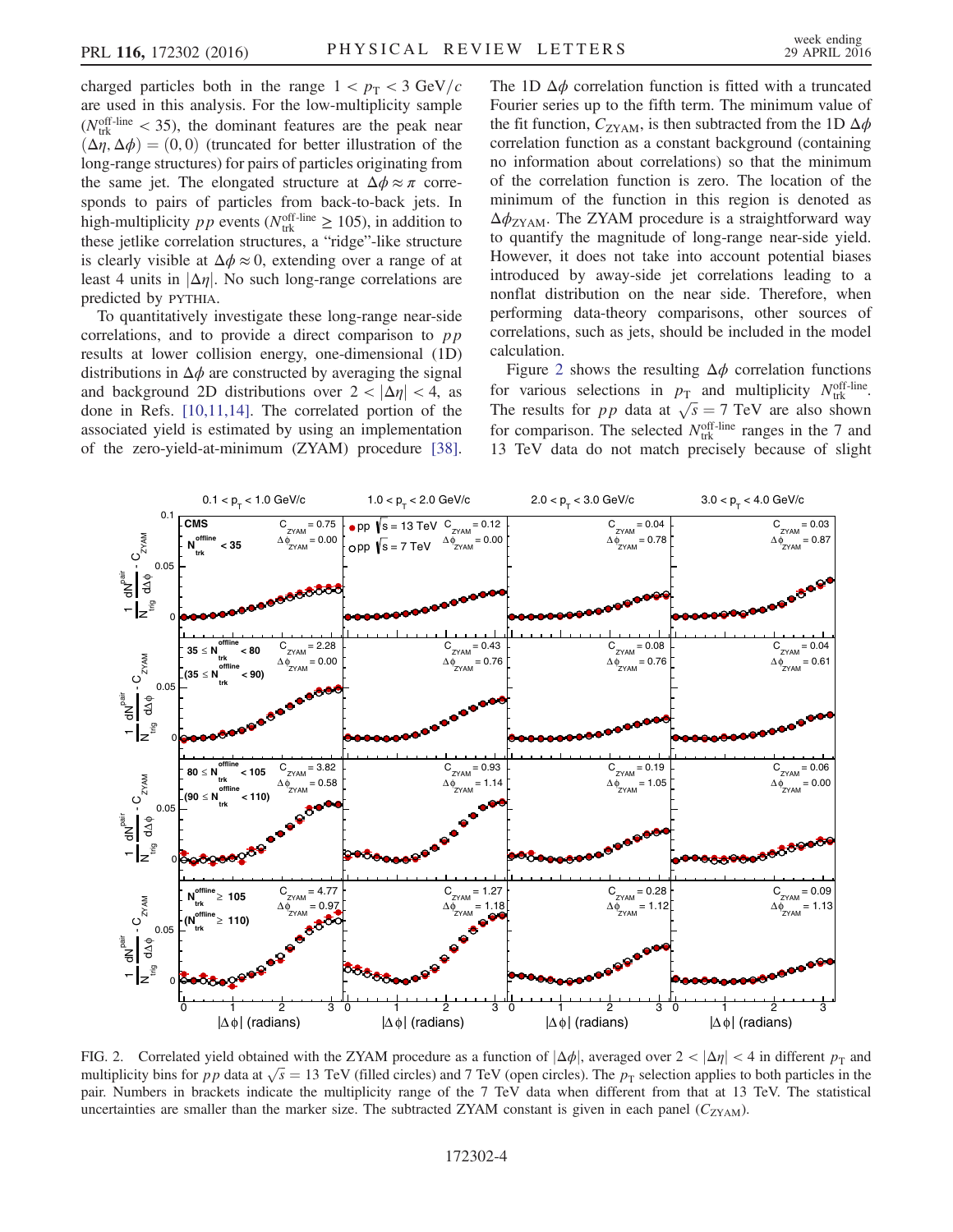differences in the multiplicity domains for which the high-multiplicity triggers used in 2010 and 2015 are fully efficient. Note that the previously published  $pp$  data at  $\sqrt{s}$  = 7 TeV in Ref. [\[10\]](#page-6-3) are obtained by means of a slightly different definition of the two-particle correlation functions and the 7 TeV data shown in Fig. [2](#page-3-0) have therefore been reanalyzed. The difference has no impact on the associated yields for high-multiplicity events, and is only noticeable at very low multiplicity and high  $p<sub>T</sub>$ , where most of the particle pairs are localized around  $(\Delta \eta, \Delta \phi) \sim (0, 0)$ due to jetlike correlations.

Nearly no center-of-mass energy dependence is observed for the correlations in any  $p<sub>T</sub>$  or multiplicity range, as shown in Fig. [2.](#page-3-0) A clear evolution of the  $\Delta \phi$  correlation function with both  $p_T$  and  $N_{\text{trk}}^{\text{off-line}}$  is observed at both collision energies. For the lowest multiplicity sample, the correlation functions have a minimum at  $\Delta \phi = 0$  and a maximum at  $\Delta \phi = \pi$ , reflecting the correlations from momentum conservation and the increasing contribution from back-to-back jetlike correlations at higher  $p_T$ . For high-multiplicity *pp* events ( $N_{\text{trk}}^{\text{off-line}} \ge 80$ ), a second local maximum near  $|\Delta \phi| \approx 0$  becomes visible, reflecting near-side, long-range correlations that appear as a ridgelike structure. This near-side correlation signal is strongest in the  $1 < p_T < 2 \text{GeV}/c$  range and increases with multiplicity.

Based on the studies in Ref. [\[29\]](#page-7-2), the total systematic uncertainty of the tracking efficiency is 3.9%, which translates into a 3.9% systematic uncertainty of the associated yields. The systematic uncertainties related to the track quality requirements are studied by varying the track selections on  $d_z/\sigma_{d_z}$  and  $d_T/\sigma_{d_T}$  between 2 and 5. These changes produce effects on the associated yields smaller than 0.0006 in absolute value. In order to evaluate the uncertainty of the trigger efficiency, results from highmultiplicity data collected with two different triggers are compared. The results agree to better than 0.0015; this is taken as an estimate of the trigger efficiency contribution to the systematic uncertainty. The possible contamination of residual pile-up events is investigated by comparing the nominal results to those obtained without any pile-up rejection or with the requirement of only one reconstructed vertex. The corresponding effect on the associated yield is less than 0.0006 in absolute value. The sensitivity of the results to the vertex position along the beam direction  $(z_{\text{vtx}})$ is quantified by comparing results for  $|z_{\text{vtx}}| < 3$  cm and  $3 < |z_{\text{vtx}}| < 15$  cm, which yields a contribution to the systematic uncertainty of less than 0.0010. Finally, an alternative choice of a second-order polynomial fit function for estimating  $C_{\text{ZYAM}}$  in the region  $0.1 < |\Delta \phi| < 2.0$  gives an absolute systematic uncertainty of 0.0007 in the total correlated yield from the ZYAM procedure. The event multiplicity classification is not varied in the systematic studies. All the systematic effects studied yield contributions that are independent of  $p<sub>T</sub>$  and multiplicity; their values are summarized in Table [II.](#page-4-0)

<span id="page-4-0"></span>TABLE II. Summary of systematic uncertainties on the long-range, near-side associated yields in  $pp$  collisions at  $\sqrt{s}$  = 13 TeV.

| Systematic uncertainty sources     | Abs. uncertainty $(\times 10^{-3})$ |
|------------------------------------|-------------------------------------|
| Track quality requirements         | 0.6                                 |
| Trigger efficiency                 | 1.5                                 |
| Correction for tracking efficiency | < 0.08                              |
| Effect of pile-up events           | 0.6                                 |
| Vertex selection                   | 1.0                                 |
| ZYAM procedure                     | 0.7                                 |
| Total                              | 2.1                                 |

The strength of the long-range, near-side correlations can be further quantified by integrating the correlated yields from Fig. [2](#page-3-0) over  $|\Delta \phi| < \Delta \phi_{ZYAM}$  for each  $p_T$  range and event multiplicity class. The resulting integrated near-side yield, divided by the width of the  $p<sub>T</sub>$  interval, is plotted as a function of the particle  $p<sub>T</sub>$  and the event multiplicity in Fig. [3](#page-5-0) for the present data. Finer  $p_T$  and  $N_{\text{trk}}^{\text{off-line}}$  ranges than in Fig. [2](#page-3-0) are used for better illustrating the trend of the data. In Fig. 2 are used for better illustrating the trend of the data.<br>The previous results from  $\sqrt{s} = 7$  TeV in wider  $p_T$  and  $N_{\text{trk}}^{\text{off-line}}$  ranges are also shown for comparison. The 7 TeV data obtained from Ref. [\[11\]](#page-6-4) are multiplied by two, as their range in  $\Delta \phi$  is 0– $\Delta \phi$ <sub>ZYAM</sub>, half of the full near-side structure range.

Figure [3\(a\)](#page-5-0) shows that the associated yield of long-range near-side correlations for events with  $N_{\text{trk}}^{\text{off-line}} \ge 105$  $(N_{\text{trk}}^{\text{off-line}} \ge 110)$  for the 7 TeV data) peaks in the region  $1 < p_T < 2$  GeV/c for both center-of-mass energies. The yield reaches a maximum around  $p<sub>T</sub> \approx 1 \text{ GeV}/c$ and decreases with increasing  $p<sub>T</sub>$ . No center-of-mass energy dependence is visible. The multiplicity dependence of the associated yield for  $1 < p<sub>T</sub> < 2$  GeV/c particle pairs is shown in Fig. [3\(b\).](#page-5-0) For low-multiplicity events, the associated yield determined with the ZYAM procedure is consistent with zero. This indicates that ridgelike correlations are absent or smaller than the negative correlations expected because of, for example, momentum conservation. At higher multiplicity the ridgelike correlation emerges, with an approximately linear rise of the associated yield with multiplicity for  $N_{\text{trk}}^{\text{off-line}} \gtrsim 40$ .

In the framework of gluon saturation models, a longrange correlation structure is predicted to arise from initial collimated gluon emissions [40–[42\].](#page-7-10) The energy dependence of associated yields observed in the data is qualitaence of associated yields observed in the data is qualitatively in agreement with this model at  $\sqrt{s} = 13$  TeV [\[39\]](#page-7-11), as shown in Fig. [3\(b\)](#page-5-0). However, although the model calculation quantitatively describes the associated yields over the multiplicity range covered by the previous 7 TeV data, significant deviations are observed at the higher multiplicities probed by the present 13 TeV data. The associated yields predicted by this model exhibit a much faster increase with  $N_{\text{trk}}^{\text{off-line}}$  than that seen in the data,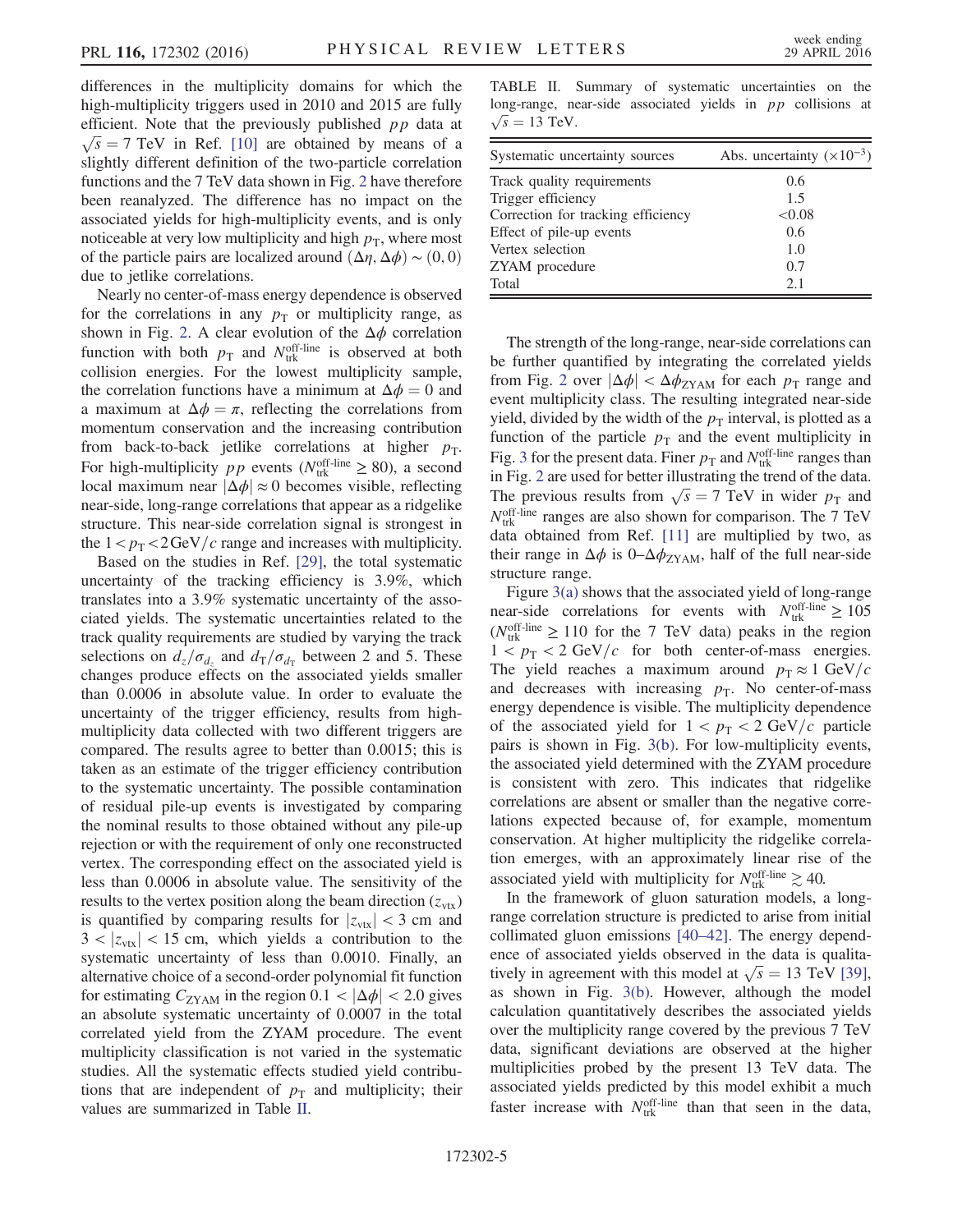<span id="page-5-0"></span>

FIG. 3. Associated yield for the near side of the correlation function averaged over  $2 < |\Delta \eta| < 4$  and integrated over the region FIG. 3. Associated yield for the near side of the correlation function averaged over  $2 < |\Delta \eta| < 4$  and integrated over the region  $|\Delta \phi| < \Delta \phi_{ZYAM}$  for pp data at  $\sqrt{s} = 13$  TeV (filled circles) and 7 TeV (open circles). P of  $p_T$  for events with  $N_{\text{trk}}^{\text{off-line}} \ge 105$ . The  $p_T$  value for each  $p_T$  bin is the average  $p_T$  value. In panel (b) the associated yield for  $1 < p_T < 2$  GeV/c is shown as a function of the multiplicity,  $N_{\text{trk}}^{\text{off-line}}$ . The  $N_{\text{trk}}^{\text{off-line}}$  value at which the yield is plotted is the average  $N_{\text{trk}}^{\text{off-line}}$  value in the bin. The  $p_{\text{T}}$  selection applies to both particles in each pair. The error bars correspond to the statistical uncertainties, while the shaded areas and boxes denote the systematic uncertainties. Curves represent the predictions of the gluon saturation model [\[39\].](#page-7-11)

suggesting that other mechanisms may be active in this region. Hydrodynamic models also predict no energy dependence: they reproduce the collective flow effect in heavy-ion collisions, which is nearly unchanged from the RHIC to the LHC center-of-mass energies, although they differ by more than an order of magnitude [\[43](#page-7-12)–45]. However, it remains to be seen whether hydrodynamic models can quantitatively describe the behavior of the observables presented here.

Long-range near-side yields have also been measured for pPb and PbPb collisions by CMS [\[14\].](#page-6-5) Figure [4](#page-5-1) compares the associated yields in  $pp$ ,  $pPb$ , and PbPb collisions for  $1 < p<sub>T</sub> < 2 \text{ GeV}/c$  as a function of the track multiplicity. The various data sets were collected at different center-ofmass energies, but this should have negligible effect on the results, as discussed above. In all three systems, the ridgelike correlations become significant at a multiplicity value of about 40, and exhibit a nearly linear increase for higher values. For a given track multiplicity, the associated yield in  $pp$  collisions is roughly 10% and 25% of those observed in PbPb and pPb collisions, respectively. Clearly, there is a strong collision system size dependence of the long-range near-side correlations.

In summary, two-particle angular correlations in  $pp$ In summary, two-particle angular correlations in pp<br>collisions at  $\sqrt{s} = 13$  TeV have been measured by the CMS experiment at the LHC. The data correspond to an integrated luminosity of about 270  $nb^{-1}$ . As first observed integrated luminosity of about 270 nb<sup>-1</sup>. As first observed<br>in pp collisions at  $\sqrt{s} = 7$  TeV, two-particle azimuthal correlations in high-multiplicity pp collisions exhibit a long-range structure in the near side ( $\Delta \phi \approx 0$ ) extending over at least 4 units in pseudorapidity separation. The effect is most evident in the intermediate transverse momentum region between 1 and 2 GeV/ $c$ . The near-side long-range yield obtained with the ZYAM procedure is found to be consistent with zero in the low-multiplicity region, with an approximately linear increase with multiplicity for  $N_{\text{trk}}^{\text{off-line}} \gtrsim 40$ . The new 13 TeV data presented in this Letter significantly extends the multiplicity coverage Letter significantly extends the multiplicity coverage<br>achieved by previously data at  $\sqrt{s} = 7$  TeV. Finally, a

<span id="page-5-1"></span>

FIG. 4. Associated yield of long-range near-side two-particle FIG. 4. Associated yield of long-range near-side two-particle<br>correlations for  $1 < p_T < 2$  GeV/c in pp collisions at  $\sqrt{s} = 13$ correlations for  $1 < p_{\text{T}} < 2 \text{ GeV}/c$  in *pp* collisions at  $\sqrt{s} = 13$ <br>and 7 TeV, *pPb* collisions at  $\sqrt{s_{\text{NN}}} = 5.02 \text{ TeV}$ , and PbPb and 7 Tev, pro consions at  $\sqrt{s_{NN}} = 3.02$  Tev, and PbPb<br>collisions at  $\sqrt{s_{NN}} = 2.76$  TeV. Associated yield for the near side of the correlation function is averaged over  $2 < |\Delta \eta| < 4$  and integrated over the region  $|\Delta \phi| < \Delta \phi_{\text{ZYAM}}$ . The  $N_{\text{tr}}^{\text{off-line}}$  value for each  $N_{\text{trk}}^{\text{off-line}}$  bin is the average  $N_{\text{trk}}^{\text{off-line}}$  value. The error bars correspond to the statistical uncertainties, while the shaded areas denote the systematic uncertainties. Note that there are PbPb points above the upper vertical scale, which are not shown for clarity.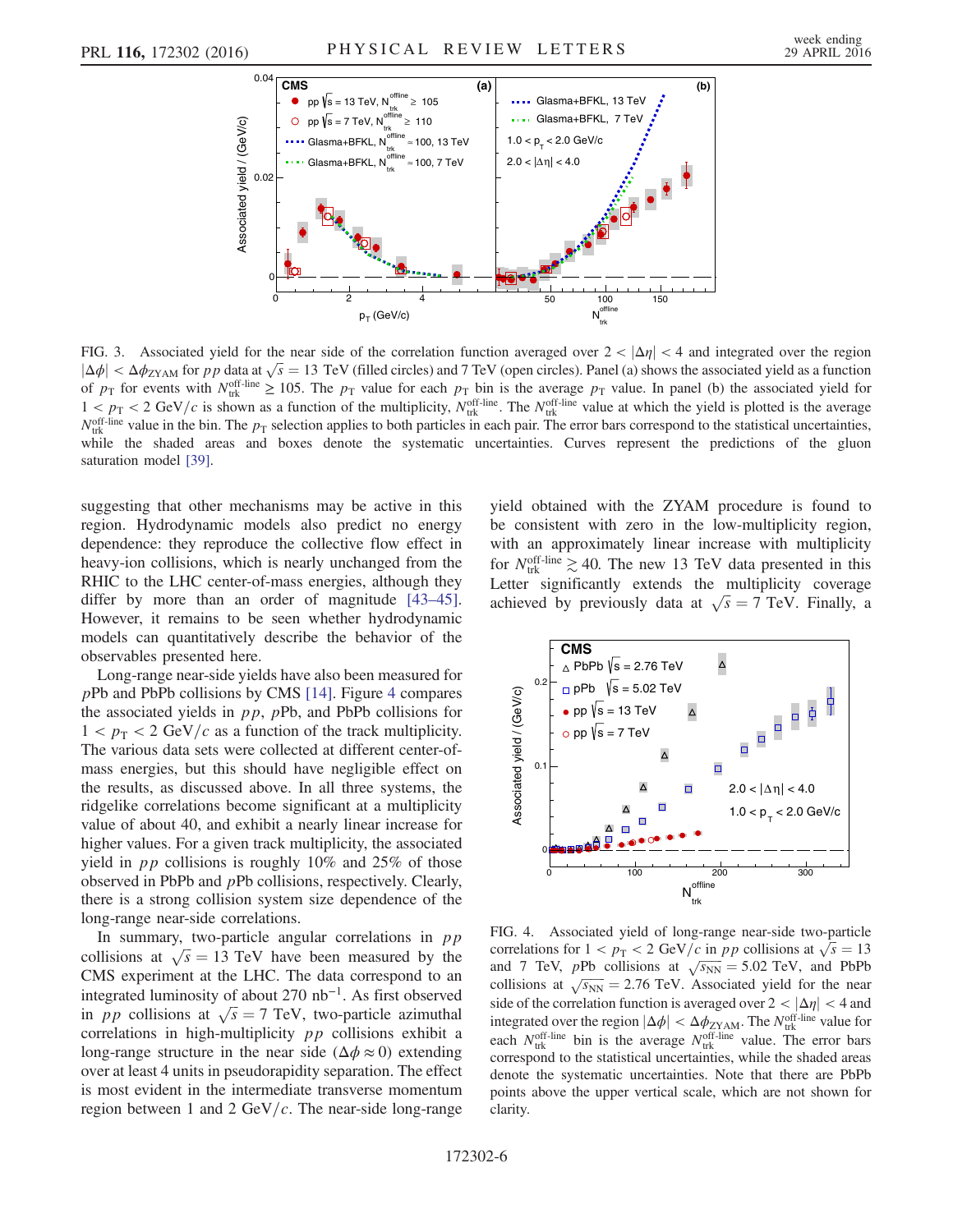strong collision system size dependence is observed when comparing data from  $pp$ ,  $pPb$ , and PbPb collisions. when comparing data from pp, pPb, and PbPb collisions.<br>Comparing the pp data at  $\sqrt{s} = 7$  TeV and 13 TeV, no collision energy dependence of the near-side associated yields is observed.

We congratulate our colleagues in the CERN accelerator departments for the excellent performance of the LHC and thank the technical and administrative staffs at CERN and at other CMS institutes for their contributions to the success of the CMS effort. In addition, we gratefully acknowledge the computing centers and personnel of the Worldwide LHC Computing Grid for delivering so effectively the computing infrastructure essential to our analyses. Finally, we acknowledge the enduring support for the construction and operation of the LHC and the CMS detector provided by the following funding agencies: BMWFW and FWF (Austria); FNRS and FWO (Belgium); CNPq, CAPES, FAPERJ, and FAPESP (Brazil); MES (Bulgaria); CERN; CAS, MoST, and NSFC (China); COLCIENCIAS (Colombia); MSES and CSF (Croatia); RPF (Cyprus); MoER, ERC IUT and ERDF (Estonia); Academy of Finland, MEC, and HIP (Finland); CEA and CNRS/IN2P3 (France); BMBF, DFG, and HGF (Germany); GSRT (Greece); OTKA and NIH (Hungary); DAE and DST (India); IPM (Iran); SFI (Ireland); INFN (Italy); MSIP and NRF (Republic of Korea); LAS (Lithuania); MOE and UM (Malaysia); CINVESTAV, CONACYT, SEP, and UASLP-FAI (Mexico); MBIE (New Zealand); PAEC (Pakistan); MSHE and NSC (Poland); FCT (Portugal); JINR (Dubna); MON, RosAtom, RAS and RFBR (Russia); MESTD (Serbia); SEIDI and CPAN (Spain); Swiss Funding Agencies (Switzerland); MST (Taipei); ThEPCenter, IPST, STAR and NSTDA (Thailand); TUBITAK and TAEK (Turkey); NASU and SFFR (Ukraine); STFC (United Kingdom); DOE and NSF (USA).

- <span id="page-6-0"></span>[1] B. Alver et al. (PHOBOS Collaboration), System size dependence of cluster properties from two-particle angular correlations in  $Cu + Cu$  and  $Au + Au$  collisions at  $\sqrt{s_{NN}}$  = 200 GeV, Phys. Rev. C **81**[, 024904 \(2010\).](http://dx.doi.org/10.1103/PhysRevC.81.024904)
- <span id="page-6-1"></span>[2] B. Alver et al. (PHOBOS Collaboration), High Transverse Momentum Triggered Correlations over a Large Pseudorapidity Acceptance in  $Au + Au$  Collisions at  $\sqrt{s_{NN}}$  = 200 GeV, Phys. Rev. Lett. 104[, 062301 \(2010\)](http://dx.doi.org/10.1103/PhysRevLett.104.062301).
- [3] B. I. Abelev et al. (STAR Collaboration), Three-Particle Coincidence of the Long Range Pseudorapidity Correlation in High Energy Nucleus-Nucleus Collisions, [Phys. Rev.](http://dx.doi.org/10.1103/PhysRevLett.105.022301) Lett. 105[, 022301 \(2010\)](http://dx.doi.org/10.1103/PhysRevLett.105.022301).
- <span id="page-6-2"></span>[4] B. Alver and G. Roland, Collision geometry fluctuations and triangular flow in heavy-ion collisions, [Phys. Rev. C](http://dx.doi.org/10.1103/PhysRevC.81.054905) 81, [054905 \(2010\).](http://dx.doi.org/10.1103/PhysRevC.81.054905)
- [5] B. H. Alver, C. Gombeaud, M. Luzum, and J.-Y. Ollitrault, Triangular flow in hydrodynamics and transport theory, Phys. Rev. C 82[, 034913 \(2010\).](http://dx.doi.org/10.1103/PhysRevC.82.034913)
- [6] B. Schenke, S. Jeon, and C. Gale, Elliptic and Triangular Flow in Event-by-Event  $D = 3 + 1$  Viscous Hydrodynamics, Phys. Rev. Lett. 106[, 042301 \(2011\).](http://dx.doi.org/10.1103/PhysRevLett.106.042301)
- [7] H. Petersen, G.-Y. Qin, S. A. Bass, and B. Müller, Triangular flow in event-by-event ideal hydrodynamics in  $Au + Au$ flow in event-by-event ideal hydrodynamics in Au + Au collisions at  $\sqrt{s_{NN}}$  = 200A GeV, [Phys. Rev. C](http://dx.doi.org/10.1103/PhysRevC.82.041901) **82**, 041901 [\(2010\).](http://dx.doi.org/10.1103/PhysRevC.82.041901)
- [8] J. Xu and C. M. Ko, Effects of triangular flow on dihadron azimuthal correlations in relativistic heavy ion collisions, Phys. Rev. C 83[, 021903 \(2011\).](http://dx.doi.org/10.1103/PhysRevC.83.021903)
- [9] D. Teaney and L. Yan, Triangularity and dipole asymmetry in heavy ion collisions, Phys. Rev. C 83[, 064904 \(2011\).](http://dx.doi.org/10.1103/PhysRevC.83.064904)
- <span id="page-6-3"></span>[10] CMS Collaboration, Observation of long-range near-side angular correlations in proton-proton collisions at the LHC, [J. High Energy Phys. 09 \(2010\) 091.](http://dx.doi.org/10.1007/JHEP09(2010)091)
- <span id="page-6-4"></span>[11] CMS Collaboration, Observation of long-range near-side angular correlations in pPb collisions at the LHC, [Phys.](http://dx.doi.org/10.1016/j.physletb.2012.11.025) Lett. B 718[, 795 \(2013\).](http://dx.doi.org/10.1016/j.physletb.2012.11.025)
- [12] ALICE Collaboration, Long-range angular correlations on the near and away side in pPb collisions at  $\sqrt{s_{NN}}$  = 5.02 TeV, [Phys. Lett. B](http://dx.doi.org/10.1016/j.physletb.2013.01.012) 719, 29 (2013).
- [13] ATLAS Collaboration, Observation of Associated Near-Side and Away-Side Long-Range Correlations in  $\sqrt{s_{NN}}$  = 5.02 TeV Proton-Lead Collisions with the ATLAS Detector, Phys. Rev. Lett. 110[, 182302 \(2013\)](http://dx.doi.org/10.1103/PhysRevLett.110.182302).
- <span id="page-6-5"></span>[14] CMS Collaboration, Multiplicity and transverse momentum dependence of two- and four-particle correlations in pPb and PbPb collisions, [Phys. Lett. B](http://dx.doi.org/10.1016/j.physletb.2013.06.028) 724, 213 (2013).
- [15] CMS Collaboration, Long-range two-particle correlations of strange hadrons with charged particles in pPb and PbPb collisions at LHC energies, [Phys. Lett. B](http://dx.doi.org/10.1016/j.physletb.2015.01.034) 742, 200 [\(2015\).](http://dx.doi.org/10.1016/j.physletb.2015.01.034)
- [16] CMS Collaboration, Evidence for Collective Multiparticle Correlations in p-Pb Collisions, [Phys. Rev. Lett.](http://dx.doi.org/10.1103/PhysRevLett.115.012301) 115, [012301 \(2015\).](http://dx.doi.org/10.1103/PhysRevLett.115.012301)
- [17] CMS Collaboration, Evidence for transverse momentum and pseudorapidity dependent event plane fluctuations in PbPb and pPb collisions, Phys. Rev. C 92[, 034911 \(2015\).](http://dx.doi.org/10.1103/PhysRevC.92.034911)
- [18] ATLAS Collaboration, Measurement with the ATLAS detector of multi-particle azimuthal correlations in  $p + Pb$ detector or multi-particle azimuthal correlations in  $p + Pb$ <br>collisions at  $\sqrt{s_{NN}} = 5.02$  TeV, [Phys. Lett. B](http://dx.doi.org/10.1016/j.physletb.2013.06.057) 725, 60 [\(2013\).](http://dx.doi.org/10.1016/j.physletb.2013.06.057)
- [19] ATLAS Collaboration, Measurement of long-range pseu-ATLAS Collaboration, Measurement of long-range pseudorapidity correlations and azimuthal harmonics in  $\sqrt{s_{NN}}$  = 5.02 TeV proton-lead collisions with the ATLAS detector, Phys. Rev. C 90[, 044906 \(2014\).](http://dx.doi.org/10.1103/PhysRevC.90.044906)
- [20] ALICE Collaboration, Multiparticle azimuthal correlations in p-Pb and Pb-Pb collisions at the CERN Large Hadron Collider, Phys. Rev. C 90[, 054901 \(2014\)](http://dx.doi.org/10.1103/PhysRevC.90.054901).
- [21] ALICE Collaboration, Long-range angular correlations of  $\pi$ , ALICE Collaboration, Long-range angular correlations of  $\pi$ ,<br>K and p in p-Pb collisions at  $\sqrt{s_{NN}} = 5.02$  TeV, [Phys. Lett.](http://dx.doi.org/10.1016/j.physletb.2013.08.024) B 726[, 164 \(2013\)](http://dx.doi.org/10.1016/j.physletb.2013.08.024).
- <span id="page-6-6"></span>[22] W. Li, Observation of a ridge correlation structure in high multiplicity proton-proton collisions: A brief review, [Mod.](http://dx.doi.org/10.1142/S0217732312300182) Phys. Lett. A 27[, 1230018 \(2012\).](http://dx.doi.org/10.1142/S0217732312300182)
- <span id="page-6-7"></span>[23] P. Bożek, Collective flow in p-Pb and d-Pb collisions at TeV energies, Phys. Rev. C 85[, 014911 \(2012\).](http://dx.doi.org/10.1103/PhysRevC.85.014911)
- [24] P. Bożek and W. Broniowski, Correlations from hydrodynamic flow in pPb collisions, [Phys. Lett. B](http://dx.doi.org/10.1016/j.physletb.2012.12.051) 718, 1557 [\(2013\)](http://dx.doi.org/10.1016/j.physletb.2012.12.051).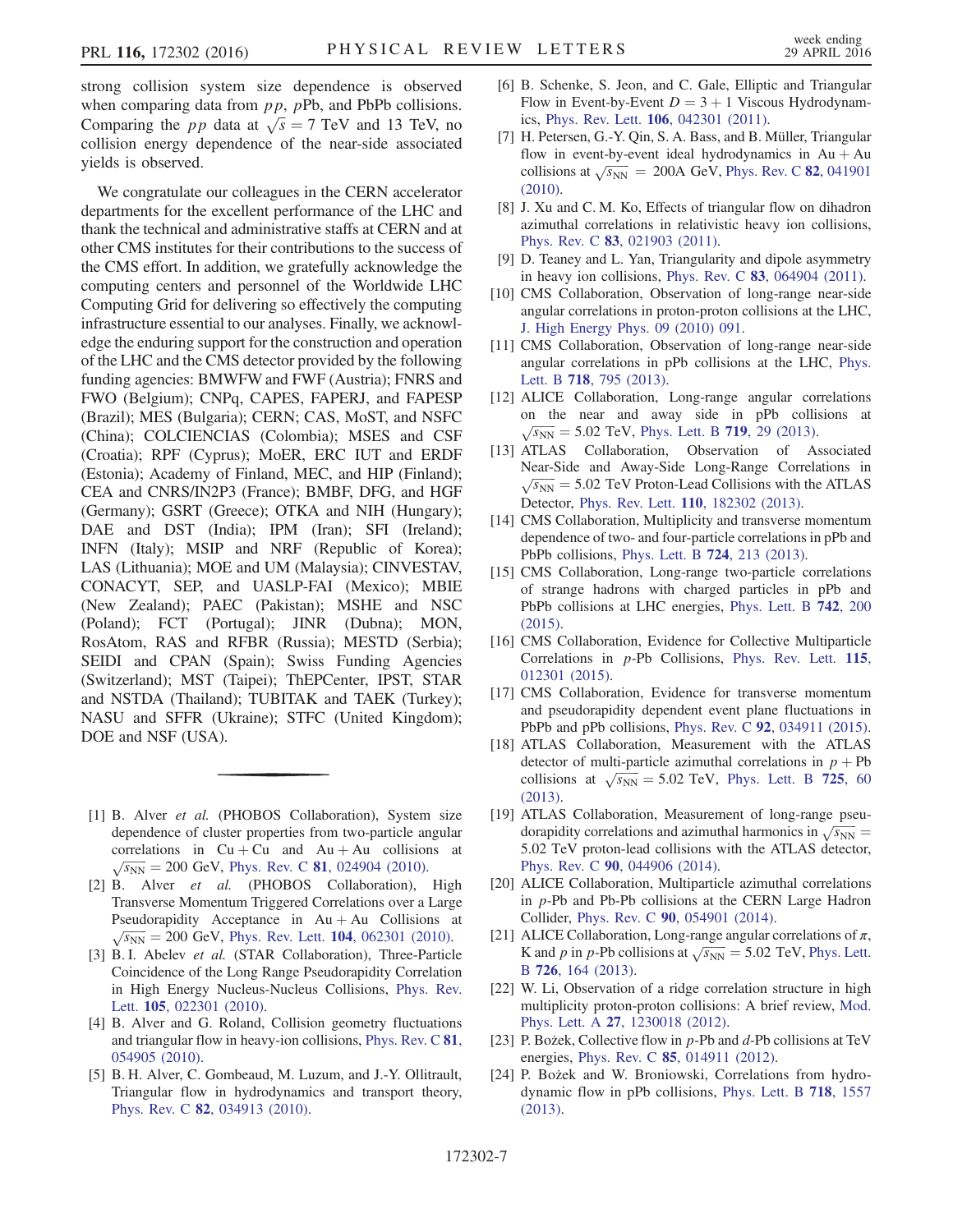- <span id="page-7-0"></span>[25] K. Dusling and R. Venugopalan, Evidence for BFKL and saturation dynamics from dihadron spectra at the LHC, Phys. Rev. D 87[, 051502 \(2013\)](http://dx.doi.org/10.1103/PhysRevD.87.051502).
- [26] A. Dumitru and V. Skokov, Anisotropy of the semiclassical gluon field of a large nucleus at high energy, [Phys. Rev. D](http://dx.doi.org/10.1103/PhysRevD.91.074006) 91[, 074006 \(2015\).](http://dx.doi.org/10.1103/PhysRevD.91.074006)
- [27] B. Schenke, S. Schlichting, and R. Venugopalan, Azimuthal anisotropies in  $p + Pb$  collisions from classical Yang–Mills dynamics, [Phys. Lett. B](http://dx.doi.org/10.1016/j.physletb.2015.05.051) 747, 76 (2015).
- <span id="page-7-1"></span>[28] ATLAS Collaboration, preceding Letter, Observation of ATLAS Collaboration, preceding Letter, Observation of<br>Long-Range Elliptic Anisotropies in  $\sqrt{s} = 13$  and 2.76 TeV *pp* Collisions with the ATLAS Detector, [Phys.](http://dx.doi.org/10.1103/PhysRevLett.116.172301) Rev. Lett. 116[, 172301 \(2016\).](http://dx.doi.org/10.1103/PhysRevLett.116.172301)
- <span id="page-7-2"></span>[29] CMS Collaboration, Description and performance of track and primary-vertex reconstruction with the CMS tracker, J. Instrum. 9[, P10009 \(2014\)](http://dx.doi.org/10.1088/1748-0221/9/10/P10009).
- <span id="page-7-3"></span>[30] CMS Collaboration, The CMS experiment at the CERN LHC, J. Instrum. 3[, S08004 \(2008\).](http://dx.doi.org/10.1088/1748-0221/3/08/S08004)
- <span id="page-7-4"></span>[31] S. Agostinelli et al. (Geant4), Geant4—a simulation toolkit, [Nucl. Instrum. Methods Phys. Res., Sect. A](http://dx.doi.org/10.1016/S0168-9002(03)01368-8) 506, 250 (2003).
- <span id="page-7-5"></span>[32] CMS Collaboration, Transverse momentum and pseudorapidity distributions of charged hadrons in pp collisions at  $\sqrt{s}$  = 0.9 and 2.36 TeV, [J. High Energy Phys. 02 \(2010\) 041.](http://dx.doi.org/10.1007/JHEP02(2010)041)
- <span id="page-7-6"></span>[33] T. Pierog, Iu. Karpenko, J. M. Katzy, E. Yatsenko, and K. Werner, Epos lhc: Test of collective hadronization with data measured at the CERN large hadron collider, [Phys. Rev. C](http://dx.doi.org/10.1103/PhysRevC.92.034906) 92[, 034906 \(2015\).](http://dx.doi.org/10.1103/PhysRevC.92.034906)
- <span id="page-7-7"></span>[34] T. Sjöstrand, S. Mrenna, and P. Skands, A brief introduction to PYTHIA 8.1, [Comput. Phys. Commun.](http://dx.doi.org/10.1016/j.cpc.2008.01.036) 178, 852 (2008).
- <span id="page-7-8"></span>[35] CMS Collaboration, CMS Physics Analysis Summary CMS-PAS-GEN-14-001, 2014, [http://cdsweb.cern.ch/](http://cdsweb.cern.ch/record/1697700) [record/1697700.](http://cdsweb.cern.ch/record/1697700)
- [36] CMS Collaboration, Long-range and short-range dihadron angular correlations in central PbPb collisions at  $\sqrt{s_{NN}}$  = 2.76 TeV, [J. High Energy Phys. 07 \(2011\) 076.](http://dx.doi.org/10.1007/JHEP07(2011)076)
- [37] CMS Collaboration, Centrality dependence of dihadron correlations and azimuthal anisotropy harmonics in PbPb correlations and azimuthal anisotropy harmonics in PbPb collisions at  $\sqrt{s_{NN}}$  = 2.76 TeV, [Eur. Phys. J. C](http://dx.doi.org/10.1140/epjc/s10052-012-2012-3) 72, 2012 [\(2012\).](http://dx.doi.org/10.1140/epjc/s10052-012-2012-3)
- <span id="page-7-9"></span>[38] N. N. Ajitanand, J. M. Alexander, P. Chung, W. G. Holzmann, M. Issah, R. A. Lacey, A. Shevel, A. Taranenko, and P. Danielewicz, Decomposition of harmonic and jet contributions to particle-pair correlations at ultra-relativistic energies, Phys. Rev. C 72[, 011902 \(2005\)](http://dx.doi.org/10.1103/PhysRevC.72.011902).
- <span id="page-7-11"></span>[39] K. Dusling, P. Tribedy, and R. Venugopalan, Energy dependence of the ridge in high multiplicity proton-proton collisions, Phys. Rev. D 93[, 014034 \(2016\)](http://dx.doi.org/10.1103/PhysRevD.93.014034).
- <span id="page-7-10"></span>[40] A. Dumitru, K. Dusling, F. Gelis, J. Jalilian-Marian, T. Lappi, and R. Venugopalan, The ridge in proton-proton collisions at the LHC, [Phys. Lett. B](http://dx.doi.org/10.1016/j.physletb.2011.01.024) 697, 21 (2011).
- [41] K. Dusling and R. Venugopalan, Azimuthal Collimation of Long Range Rapidity Correlations by Strong Color Fields in High Multiplicity Hadron-Hadron Collisions, [Phys. Rev.](http://dx.doi.org/10.1103/PhysRevLett.108.262001) Lett. 108[, 262001 \(2012\)](http://dx.doi.org/10.1103/PhysRevLett.108.262001).
- [42] K. Dusling and R. Venugopalan, Comparison of the color glass condensate to dihadron correlations in proton-proton and proton-nucleus collisions, [Phys. Rev. D](http://dx.doi.org/10.1103/PhysRevD.87.094034) 87, 094034 [\(2013\).](http://dx.doi.org/10.1103/PhysRevD.87.094034)
- <span id="page-7-12"></span>[43] ALICE Collaboration, Elliptic Flow of Charged Particles in Pb-Pb Collisions at 2.76 TeV, [Phys. Rev. Lett.](http://dx.doi.org/10.1103/PhysRevLett.105.252302) 105, 252302 [\(2010\).](http://dx.doi.org/10.1103/PhysRevLett.105.252302)
- [44] CMS Collaboration, Measurement of the elliptic anisotropy of charged particles produced in PbPb collisions at nucleonnucleon center-of-mass energy  $= 2.76$  TeV, [Phys. Rev. C](http://dx.doi.org/10.1103/PhysRevC.87.014902) 87[, 014902 \(2013\).](http://dx.doi.org/10.1103/PhysRevC.87.014902)
- [45] ATLAS Collaboration, Measurement of the pseudorapidity and transverse momentum dependence of the elliptic and transverse momentum dependence of the elliptic<br>flow of charged particles in lead-lead collisions at  $\sqrt{s_{NN}} =$ 2.76 TeV with the ATLAS detector, [Phys. Lett. B](http://dx.doi.org/10.1016/j.physletb.2011.12.056) 707, 330 [\(2012\).](http://dx.doi.org/10.1016/j.physletb.2011.12.056)

<span id="page-7-14"></span>V. Khachatryan,<sup>1</sup> A. M. Sirunyan,<sup>1</sup> A. Tumasyan,<sup>1</sup> W. Adam,<sup>2</sup> E. Asilar,<sup>2</sup> T. Bergauer,<sup>2</sup> J. Brandstetter,<sup>2</sup> E. Brondolin,<sup>2</sup> M. Dragicevic,<sup>2</sup> J. Erö,<sup>2</sup> M. Flechl,<sup>2</sup> M. Friedl,<sup>2</sup> R. Frühwirth,<sup>2[,b](#page-17-0)</sup> V.M. Ghete,<sup>2</sup> C. Hartl,<sup>2</sup> N. Hörmann,<sup>2</sup> J. Hrubec,<sup>2</sup> M. Jeitler,<sup>[2,b](#page-17-0)</sup> V. Knünz,<sup>2</sup> A. König,<sup>2</sup> M. Krammer,<sup>2,b</sup> I. Krätschmer,<sup>2</sup> D. Liko,<sup>2</sup> T. Matsushita,<sup>2</sup> I. Mikulec,<sup>2</sup> D. Rabady,<sup>[2,c](#page-17-1)</sup>

<span id="page-7-13"></span>B. Rahbaran,<sup>2</sup> H. Rohringer,<sup>2</sup> J. Schieck,<sup>2[,b](#page-17-0)</sup> R. Schöfbeck,<sup>2</sup> J. Strauss,<sup>2</sup> W. Treberer-Treberspurg,<sup>2</sup> W. Waltenberger,<sup>2</sup>

C.-E. Wulz,<sup>2[,b](#page-17-0)</sup> V. Mossolov,<sup>3</sup> N. Shumeiko,<sup>3</sup> J. Suarez Gonzalez,<sup>3</sup> S. Alderweireldt,<sup>4</sup> T. Cornelis,<sup>4</sup> E. A. De Wolf,<sup>4</sup>

X. Janssen,<sup>4</sup> A. Knutsson,<sup>4</sup> J. Lauwers,<sup>4</sup> S. Luyckx,<sup>4</sup> M. Van De Klundert,<sup>4</sup> H. Van Haevermaet,<sup>4</sup> P. Van Mechelen,<sup>4</sup> N. Van Remortel,<sup>4</sup> A. Van Spilbeeck,<sup>4</sup> S. Abu Zeid,<sup>5</sup> F. Blekman,<sup>5</sup> J. D'Hondt,<sup>5</sup> N. Daci,<sup>5</sup> I. De Bruyn,<sup>5</sup> K. Deroover,<sup>5</sup>

N. Heracleous,<sup>5</sup> J. Keaveney,<sup>5</sup> S. Lowette,<sup>5</sup> L. Moreels,<sup>5</sup> A. Olbrechts,<sup>5</sup> Q. Python,<sup>5</sup> D. Strom,<sup>5</sup> S. Tavernier,<sup>5</sup>

<span id="page-7-15"></span>W. Van Doninck,<sup>5</sup> P. Van Mulders,<sup>5</sup> G. P. Van Onsem,<sup>5</sup> I. Van Parijs,<sup>5</sup> P. Barria,<sup>6</sup> H. Brun,<sup>6</sup> C. Caillol,<sup>6</sup> B. Clerbaux,<sup>6</sup> G. De Lentdecker, G. Fasanella, <sup>6</sup> L. Favart, <sup>6</sup> A. Grebenyuk, <sup>6</sup> G. Karapostoli, <sup>6</sup> T. Lenzi, <sup>6</sup> A. Léonard, <sup>6</sup> T. Maerschalk, <sup>6</sup> A. Marinov,<sup>6</sup> L. Perniè,<sup>6</sup> A. Randle-conde,<sup>6</sup> T. Seva,<sup>6</sup> C. Vander Velde,<sup>6</sup> P. Vanlaer,<sup>6</sup> R. Yonamine,<sup>6</sup> F. Zenoni,<sup>6</sup> F. Zhang,<sup>6[,d](#page-17-2)</sup>

K. Beernaert,<sup>7</sup> L. Benucci,<sup>7</sup> A. Cimmino,<sup>7</sup> S. Crucy,<sup>7</sup> D. Dobur,<sup>7</sup> A. Fagot,<sup>7</sup> G. Garcia,<sup>7</sup> M. Gul,<sup>7</sup> J. Mccartin,<sup>7</sup>

<span id="page-7-16"></span>A. A. Ocampo Rios,<sup>7</sup> D. Poyraz,<sup>7</sup> D. Ryckbosch,<sup>7</sup> S. Salva,<sup>7</sup> M. Sigamani,<sup>7</sup> M. Tytgat,<sup>7</sup> W. Van Driessche,<sup>7</sup> E. Yazgan,<sup>7</sup>

<span id="page-7-17"></span>N. Zaganidis,<sup>7</sup> S. Basegmez, <sup>8</sup> C. Beluffi, <sup>8[,e](#page-17-3)</sup> O. Bondu, <sup>8</sup> S. Brochet, <sup>8</sup> G. Bruno, <sup>8</sup> A. Caudron, <sup>8</sup> L. Ceard, <sup>8</sup> G. G. Da Silveira, <sup>8</sup>

<span id="page-7-18"></span>C. Delaere, <sup>8</sup> D. Favart, <sup>8</sup> L. Forthomme, <sup>8</sup> A. Giammanco, <sup>[8,f](#page-17-4)</sup> J. Hollar, <sup>8</sup> A. Jafari, <sup>8</sup> P. Jez, <sup>8</sup> M. Komm, <sup>8</sup> V. Lemaitre, <sup>8</sup>

A. Mertens, <sup>8</sup> M. Musich, <sup>8</sup> C. Nuttens, <sup>8</sup> L. Perrini, <sup>8</sup> A. Pin, <sup>8</sup> K. Piotrzkowski, <sup>8</sup> A. Popov, <sup>[8,g](#page-17-5)</sup> L. Quertenmont, <sup>8</sup> M. Selvaggi, <sup>8</sup> M. Vidal Marono,<sup>8</sup> N. Beliy,<sup>9</sup> G. H. Hammad,<sup>9</sup> W. L. Aldá Júnior,<sup>10</sup> F. L. Alves,<sup>10</sup> G. A. Alves,<sup>10</sup> L. Brito,<sup>10</sup>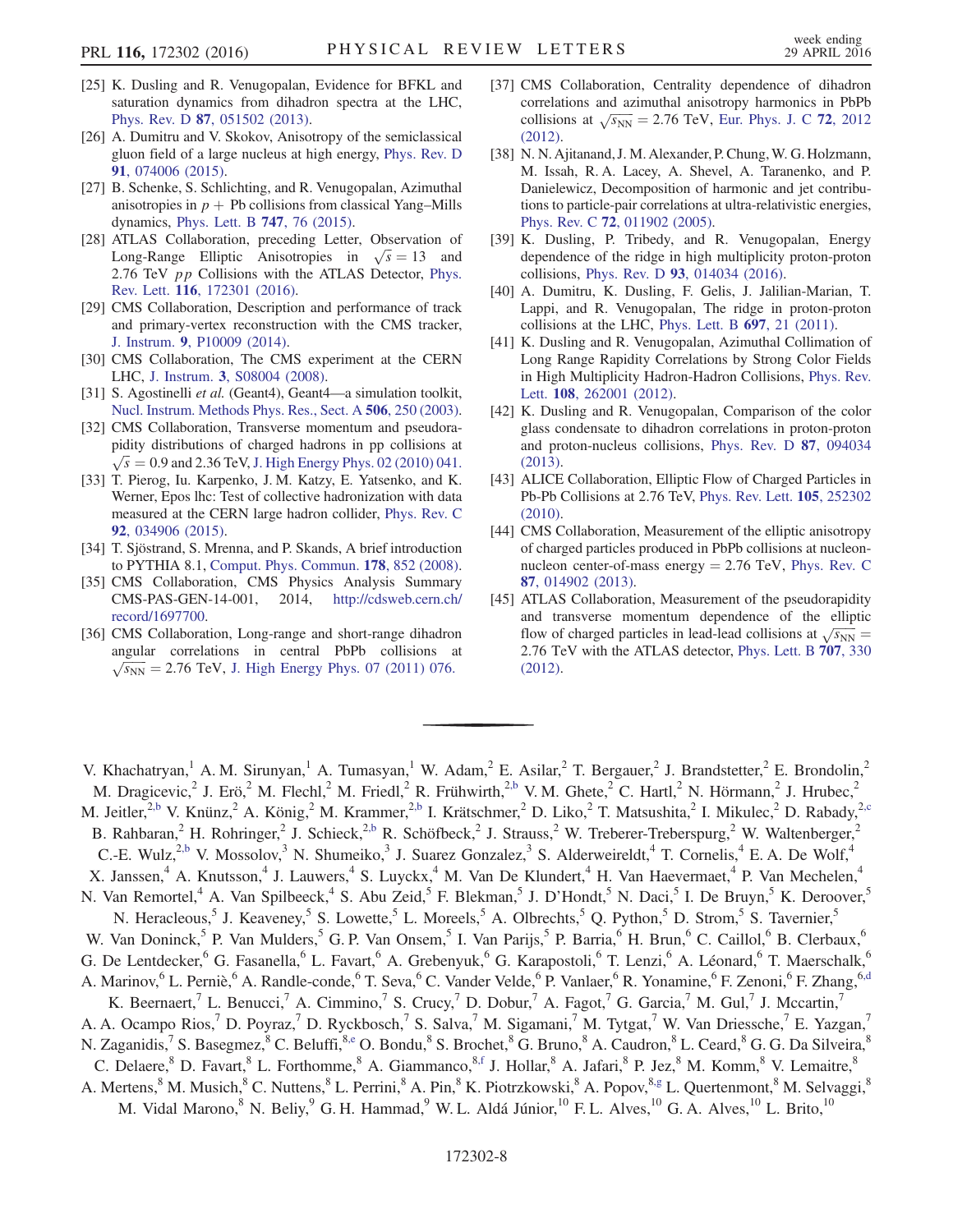<span id="page-8-8"></span><span id="page-8-7"></span><span id="page-8-6"></span><span id="page-8-5"></span><span id="page-8-4"></span><span id="page-8-3"></span><span id="page-8-2"></span><span id="page-8-1"></span><span id="page-8-0"></span>M. Correa Martins Junior,<sup>10</sup> M. Hamer,<sup>10</sup> C. Hensel,<sup>10</sup> A. Moraes,<sup>10</sup> M. E. Pol,<sup>10</sup> P. Rebello Teles,<sup>10</sup> E. Belchior Batista Das Chagas,  $^{11}$  W. Carvalho,  $^{11}$  J. Chinellato,  $^{11,h}$  $^{11,h}$  $^{11,h}$  A. Custódio,  $^{11}$  E. M. Da Costa,  $^{11}$  D. De Jesus Damiao,  $^{11}$ C. De Oliveira Martins,<sup>11</sup> S. Fonseca De Souza,<sup>11</sup> L. M. Huertas Guativa,<sup>11</sup> H. Malbouisson,<sup>11</sup> D. Matos Figueiredo,<sup>11</sup> C. Mora Herrera,<sup>11</sup> L. Mundim,<sup>11</sup> H. Nogima,<sup>11</sup> W. L. Prado Da Silva,<sup>11</sup> A. Santoro,<sup>11</sup> A. Sznajder,<sup>11</sup> E. J. Tonelli Manganote,<sup>1[1,h](#page-17-6)</sup> A. Vilela Pereira,<sup>11</sup> S. Ahuja,<sup>12a</sup> C. A. Bernardes,<sup>12b</sup> A. De Souza Santos,<sup>12b</sup> S. Dogra,<sup>12a</sup> T. R. Fernandez Perez Tomei,<sup>12a</sup> E. M. Gregores,<sup>12b</sup> P. G. Mercadante,<sup>12b</sup> C. S. Moon,<sup>12a[,i](#page-17-7)</sup> S. F. Novaes,<sup>12a</sup> Sandra S. Padula,<sup>12a</sup> D. Romero Abad,<sup>12a</sup> J. C. Ruiz Vargas,<sup>12a</sup> A. Aleksandrov,<sup>13</sup> R. Hadjiiska,<sup>13</sup> P. Iaydjiev,<sup>13</sup> M. Rodozov,<sup>13</sup> S. Stoykova,<sup>13</sup> G. Sultanov,<sup>13</sup> M. Vutova,<sup>13</sup> A. Dimitrov,<sup>14</sup> I. Glushkov,<sup>14</sup> L. Litov,<sup>14</sup> B. Pavlov,<sup>14</sup> P. Petkov,<sup>14</sup> M. Ahmad,<sup>15</sup> J. G. Bian,<sup>15</sup> G. M. Chen,<sup>15</sup> H. S. Chen,<sup>15</sup> M. Chen,<sup>15</sup> T. Cheng,<sup>15</sup> R. Du,<sup>15</sup> C. H. Jiang,<sup>15</sup> R. Plestina,<sup>1[5,j](#page-17-8)</sup> F. Romeo,<sup>15</sup> S. M. Shaheen,<sup>15</sup> A. Spiezia,<sup>15</sup> J. Tao,<sup>15</sup> C. Wang,<sup>15</sup> Z. Wang,<sup>15</sup> H. Zhang,<sup>15</sup> C. Asawatangtrakuldee,<sup>16</sup> Y. Ban,<sup>16</sup> Q. Li,<sup>16</sup> S. Liu,<sup>16</sup> Y. Mao,<sup>16</sup> S. J. Qian,<sup>16</sup> D. Wang,<sup>16</sup> Z. Xu,<sup>16</sup> C. Avila,<sup>17</sup> A. Cabrera,<sup>17</sup> L. F. Chaparro Sierra,<sup>17</sup> C. Florez,<sup>17</sup> J. P. Gomez,<sup>17</sup> B. Gomez Moreno,<sup>17</sup> J. C. Sanabria,<sup>17</sup> N. Godinovic,<sup>18</sup> D. Lelas,<sup>18</sup> I. Puljak,<sup>18</sup> P. M. Ribeiro Cipriano,<sup>18</sup> Z. Antunovic,<sup>19</sup> M. Kovac,<sup>19</sup> V. Brigljevic,<sup>20</sup> K. Kadija,<sup>20</sup> J. Luetic,<sup>20</sup> S. Micanovic,<sup>20</sup> L. Sudic,<sup>20</sup> A. Attikis,<sup>21</sup> G. Mavromanolakis,<sup>21</sup> J. Mousa,<sup>21</sup> C. Nicolaou,<sup>21</sup> F. Ptochos,<sup>21</sup> P. A. Razis,<sup>21</sup> H. Rykaczewski,<sup>21</sup> M. Bodlak,<sup>22</sup> M. Finger,<sup>22[,k](#page-17-9)</sup> M. Finger Jr.,<sup>22[,k](#page-17-9)</sup> E. El-khateeb,<sup>2[3,l,l](#page-17-10)</sup> T. Elkafrawy,<sup>2[3,l](#page-17-10)</sup> A. Mohamed,<sup>2[3,m](#page-17-11)</sup> E. Salama,<sup>23[,n,l](#page-17-12)</sup> B. Calpas,<sup>24</sup> M. Kadastik,<sup>24</sup> M. Murumaa,<sup>24</sup> M. Raidal,<sup>24</sup> A. Tiko,<sup>24</sup> C. Veelken,<sup>24</sup> P. Eerola,<sup>25</sup> J. Pekkanen,<sup>25</sup> M. Voutilainen,<sup>25</sup> J. Härkönen,<sup>26</sup> V. Karimäki,<sup>26</sup> R. Kinnunen,<sup>26</sup> T. Lampén,<sup>26</sup> K. Lassila-Perini,<sup>26</sup> S. Lehti,<sup>26</sup> T. Lindén,<sup>26</sup> P. Luukka,<sup>26</sup> T. Peltola,<sup>26</sup> E. Tuominen,<sup>26</sup> J. Tuominiemi,<sup>26</sup> E. Tuovinen,<sup>26</sup> L. Wendland,<sup>26</sup> J. Talvitie,<sup>27</sup> T. Tuuva,<sup>27</sup> M. Besancon,<sup>28</sup> F. Couderc,<sup>28</sup> M. Dejardin,<sup>28</sup> D. Denegri,<sup>28</sup> B. Fabbro,<sup>28</sup> J. L. Faure,<sup>28</sup> C. Favaro,<sup>28</sup> F. Ferri,<sup>28</sup> S. Ganjour,<sup>28</sup> A. Givernaud,<sup>28</sup> P. Gras,<sup>28</sup> G. Hamel de Monchenault,<sup>28</sup> P. Jarry,<sup>28</sup> E. Locci,<sup>28</sup> M. Machet,<sup>28</sup> J. Malcles,<sup>28</sup> J. Rander,<sup>28</sup> A. Rosowsky,<sup>28</sup> M. Titov,<sup>28</sup> A. Zghiche,<sup>28</sup> I. Antropov,<sup>29</sup> S. Baffioni,<sup>29</sup> F. Beaudette,<sup>29</sup> P. Busson,<sup>29</sup> L. Cadamuro,<sup>29</sup> E. Chapon,<sup>29</sup> C. Charlot,<sup>29</sup> O. Davignon,<sup>29</sup> N. Filipovic,<sup>29</sup> R. Granier de Cassagnac,<sup>29</sup> M. Jo,<sup>29</sup> S. Lisniak,<sup>29</sup> L. Mastrolorenzo,<sup>29</sup> P. Miné,<sup>29</sup> I. N. Naranjo,<sup>29</sup> M. Nguyen,<sup>29</sup> C. Ochando,<sup>29</sup> G. Ortona,<sup>29</sup> P. Paganini,<sup>29</sup> P. Pigard,<sup>29</sup> S. Regnard,<sup>29</sup> R. Salerno,<sup>29</sup> J. B. Sauvan,<sup>29</sup> Y. Sirois,<sup>29</sup> T. Strebler,<sup>29</sup> Y. Yilmaz,<sup>29</sup> A. Zabi,<sup>29</sup> J.-L. Agram,<sup>30[,o](#page-17-13)</sup> J. Andrea,<sup>30</sup> A. Aubin,<sup>30</sup> D. Bloch,<sup>30</sup> J.-M. Brom,<sup>30</sup> M. Buttignol,<sup>30</sup> E. C. Chabert,<sup>30</sup> N. Chanon,<sup>30</sup> C. Collard,<sup>30</sup> E. Conte,<sup>30[,o](#page-17-13)</sup> X. Coubez,<sup>30</sup> J.-C. Fontaine,<sup>30,o</sup> D. Gelé,<sup>30</sup> U. Goerlach,<sup>30</sup> C. Goetzmann,<sup>30</sup> A.-C. Le Bihan,<sup>30</sup> J. A. Merlin,<sup>3[0,c](#page-17-1)</sup> K. Skovpen,<sup>30</sup> P. Van Hove,<sup>30</sup> S. Gadrat,<sup>31</sup> S. Beauceron,<sup>32</sup> C. Bernet,<sup>32</sup> G. Boudoul,<sup>32</sup> E. Bouvier,<sup>32</sup> C. A. Carrillo Montoya,<sup>32</sup> R. Chierici,<sup>32</sup> D. Contardo,<sup>32</sup> B. Courbon,<sup>32</sup> P. Depasse,<sup>32</sup> H. El Mamouni,<sup>32</sup> J. Fan,<sup>32</sup> J. Fay,<sup>32</sup> S. Gascon,<sup>32</sup> M. Gouzevitch,<sup>32</sup> B. Ille,<sup>32</sup> F. Lagarde,<sup>32</sup> I. B. Laktineh,<sup>32</sup> M. Lethuillier,<sup>32</sup> L. Mirabito,<sup>32</sup> A. L. Pequegnot,<sup>32</sup> S. Perries,<sup>32</sup> J. D. Ruiz Alvarez,<sup>32</sup> D. Sabes,<sup>32</sup> L. Sgandurra,<sup>32</sup> V. Sordini,<sup>32</sup> M. Vander Donckt,<sup>32</sup> P. Verdier,<sup>32</sup> S. Viret,<sup>32</sup> T. Toriashvili,<sup>33[,p](#page-17-14)</sup> Z. Tsamalaidze,<sup>34[,k](#page-17-9)</sup> C. Autermann,<sup>35</sup> S. Beranek,<sup>35</sup> L. Feld,<sup>35</sup> A. Heister,<sup>35</sup> M. K. Kiesel,<sup>35</sup> K. Klein,<sup>35</sup> M. Lipinski,<sup>35</sup> A. Ostapchuk,<sup>35</sup> M. Preuten,<sup>35</sup> F. Raupach,<sup>35</sup> S. Schael,<sup>35</sup> J. F. Schulte,<sup>35</sup> T. Verlage,<sup>35</sup> H. Weber,<sup>35</sup> V. Zhukov,<sup>35[,g](#page-17-5)</sup> M. Ata,<sup>36</sup> M. Brodski,<sup>36</sup> E. Dietz-Laursonn,<sup>36</sup> D. Duchardt,<sup>36</sup> M. Endres,<sup>36</sup> M. Erdmann,<sup>36</sup> S. Erdweg,<sup>36</sup> T. Esch,<sup>36</sup> R. Fischer,<sup>36</sup> A. Güth,<sup>36</sup> T. Hebbeker,<sup>36</sup> C. Heidemann,<sup>36</sup> K. Hoepfner,<sup>36</sup> S. Knutzen,<sup>36</sup> P. Kreuzer,<sup>36</sup> M. Merschmeyer,<sup>36</sup> A. Meyer,<sup>36</sup> P. Millet,<sup>36</sup> S. Mukherjee,<sup>36</sup> M. Olschewski,<sup>36</sup> K. Padeken,<sup>36</sup> P. Papacz,<sup>36</sup> T. Pook,<sup>36</sup> M. Radziej,<sup>36</sup> H. Reithler,<sup>36</sup> M. Rieger,<sup>36</sup> F. Scheuch,<sup>36</sup> L. Sonnenschein,<sup>36</sup> D. Teyssier,<sup>36</sup> S. Thüer,<sup>36</sup> V. Cherepanov,<sup>37</sup> Y. Erdogan,<sup>37</sup> G. Flügge,<sup>37</sup> H. Geenen,<sup>37</sup> M. Geisler,<sup>37</sup> F. Hoehle,<sup>37</sup> B. Kargoll,<sup>37</sup> T. Kress,<sup>37</sup> Y. Kuessel,<sup>37</sup> A. Künsken,<sup>37</sup> J. Lingemann,<sup>37</sup> A. Nehrkorn,<sup>37</sup> A. Nowack,  $37$  I. M. Nugent,  $37$  C. Pistone,  $37$  O. Pooth,  $37$  A. Stahl,  $37$  M. Aldaya Martin,  $38$  I. Asin,  $38$  N. Bartosik,  $38$ O. Behnke,<sup>38</sup> U. Behrens,<sup>38</sup> A. J. Bell,<sup>38</sup> K. Borras,<sup>3[8,q](#page-17-15)</sup> A. Burgmeier,<sup>38</sup> A. Campbell,<sup>38</sup> F. Costanza,<sup>38</sup> C. Diez Pardos,<sup>38</sup> G. Dolinska,<sup>38</sup> S. Dooling,<sup>38</sup> T. Dorland,<sup>38</sup> G. Eckerlin,<sup>38</sup> D. Eckstein,<sup>38</sup> T. Eichhorn,<sup>38</sup> G. Flucke,<sup>38</sup> E. Gallo,<sup>38[,r](#page-17-16)</sup> J. Garay Garcia,<sup>38</sup> A. Geiser,<sup>38</sup> A. Gizhko,<sup>38</sup> P. Gunnellini,<sup>38</sup> J. Hauk,<sup>38</sup> M. Hempel,<sup>3[8,s](#page-17-17)</sup> H. Jung,<sup>38</sup> A. Kalogeropoulos,<sup>38</sup> O. Karacheban,<sup>38[,s](#page-17-17)</sup> M. Kasemann,<sup>38</sup> P. Katsas,<sup>38</sup> J. Kieseler,<sup>38</sup> C. Kleinwort,<sup>38</sup> I. Korol,<sup>38</sup> W. Lange,<sup>38</sup> J. Leonard,<sup>38</sup> K. Lipka, $^{38}$  A. Lobanov, $^{38}$  W. Lohmann, $^{38,s}$  $^{38,s}$  $^{38,s}$  R. Mankel, $^{38}$  I. Marfin, $^{38,s}$  $^{38,s}$  $^{38,s}$  I.-A. Melzer-Pellmann, $^{38}$  A. B. Meyer, $^{38}$  G. Mittag, $^{38}$ J. Mnich,<sup>38</sup> A. Mussgiller,<sup>38</sup> S. Naumann-Emme,<sup>38</sup> A. Nayak,<sup>38</sup> E. Ntomari,<sup>38</sup> H. Perrey,<sup>38</sup> D. Pitzl,<sup>38</sup> R. Placakyte,<sup>38</sup> A. Raspereza,<sup>38</sup> B. Roland,<sup>38</sup> M. Ö. Sahin,<sup>38</sup> P. Saxena,<sup>38</sup> T. Schoerner-Sadenius,<sup>38</sup> C. Seitz,<sup>38</sup> S. Spannagel,<sup>38</sup> K. D. Trippkewitz,<sup>38</sup> R. Walsh,<sup>38</sup> C. Wissing,<sup>38</sup> V. Blobel,<sup>39</sup> M. Centis Vignali,<sup>39</sup> A. R. Draeger,<sup>39</sup> J. Erfle,<sup>39</sup> E. Garutti,<sup>39</sup> K. Goebel,<sup>39</sup> D. Gonzalez,<sup>39</sup> M. Görner,<sup>39</sup> J. Haller,<sup>39</sup> M. Hoffmann,<sup>39</sup> R. S. Höing,<sup>39</sup> A. Junkes,<sup>39</sup> R. Klanner,<sup>39</sup> R. Kogler,<sup>39</sup> N. Kovalchuk,<sup>39</sup> T. Lapsien,<sup>39</sup> T. Lenz,<sup>39</sup> I. Marchesini,<sup>39</sup> D. Marconi,<sup>39</sup> M. Meyer,<sup>39</sup> D. Nowatschin,<sup>39</sup> J. Ott,<sup>39</sup> F. Pantaleo,<sup>3[9,c](#page-17-1)</sup> T. Peiffer,<sup>39</sup> A. Perieanu,<sup>39</sup> N. Pietsch,<sup>39</sup> J. Poehlsen,<sup>39</sup> D. Rathjens,<sup>39</sup> C. Sander,<sup>39</sup> C. Scharf,<sup>39</sup> H. Schettler,<sup>39</sup>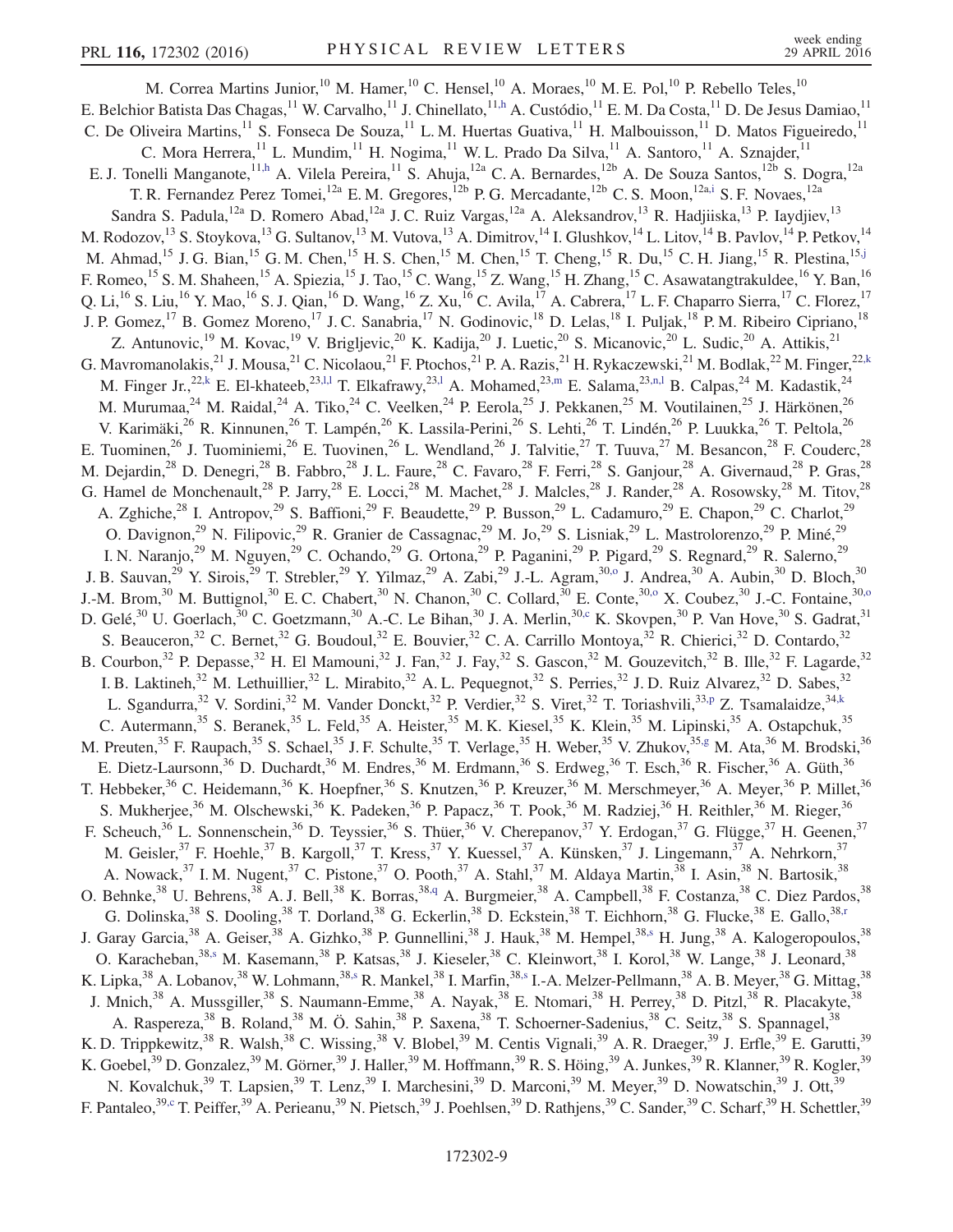<span id="page-9-7"></span><span id="page-9-6"></span><span id="page-9-5"></span><span id="page-9-4"></span><span id="page-9-3"></span><span id="page-9-2"></span><span id="page-9-1"></span><span id="page-9-0"></span>P. Schleper,<sup>39</sup> E. Schlieckau,<sup>39</sup> A. Schmidt,<sup>39</sup> J. Schwandt,<sup>39</sup> V. Sola,<sup>39</sup> H. Stadie,<sup>39</sup> G. Steinbrück,<sup>39</sup> H. Tholen,<sup>39</sup> D. Troendle,<sup>39</sup> E. Usai,<sup>39</sup> L. Vanelderen,<sup>39</sup> A. Vanhoefer,<sup>39</sup> B. Vormwald,<sup>39</sup> C. Barth,<sup>40</sup> S. Baur,<sup>40</sup> C. Baus,<sup>40</sup> J. Berger,<sup>40</sup> C. Böser,<sup>40</sup> E. Butz,<sup>40</sup> T. Chwalek,<sup>40</sup> F. Colombo,<sup>40</sup> W. De Boer,<sup>40</sup> A. Descroix,<sup>40</sup> A. Dierlamm,<sup>40</sup> S. Fink,<sup>40</sup> F. Frensch,<sup>40</sup> R. Friese,<sup>40</sup> M. Giffels,<sup>40</sup> A. Gilbert,<sup>40</sup> D. Haitz,<sup>40</sup> F. Hartmann,<sup>40[,c](#page-17-1)</sup> S.M. Heindl,<sup>40</sup> U. Husemann,<sup>40</sup> I. Katkov,<sup>40[,g](#page-17-5)</sup> A. Kornmayer,<sup>4[0,c](#page-17-1)</sup> P. Lobelle Pardo,<sup>40</sup> B. Maier,<sup>40</sup> H. Mildner,<sup>40</sup> M. U. Mozer,<sup>40</sup> T. Müller,<sup>40</sup> Th. Müller,<sup>40</sup> M. Plagge,<sup>40</sup> G. Quast,  $^{40}$  K. Rabbertz,  $^{40}$  S. Röcker,  $^{40}$  F. Roscher,  $^{40}$  M. Schröder,  $^{40}$  G. Sieber,  $^{40}$  H. J. Simonis,  $^{40}$  F. M. Stober,  $^{40}$  R. Ulrich,  $^{40}$ J. Wagner-Kuhr,<sup>40</sup> S. Wayand,<sup>40</sup> M. Weber,<sup>40</sup> T. Weiler,<sup>40</sup> S. Williamson,<sup>40</sup> C. Wöhrmann,<sup>40</sup> R. Wolf,<sup>40</sup> G. Anagnostou,<sup>41</sup> G. Daskalakis,<sup>41</sup> T. Geralis,<sup>41</sup> V. A. Giakoumopoulou,<sup>41</sup> A. Kyriakis,<sup>41</sup> D. Loukas,<sup>41</sup> A. Psallidas,<sup>41</sup> I. Topsis-Giotis,<sup>41</sup> A. Agapitos,<sup>42</sup> S. Kesisoglou,<sup>42</sup> A. Panagiotou,<sup>42</sup> N. Saoulidou,<sup>42</sup> E. Tziaferi,<sup>42</sup> I. Evangelou,<sup>43</sup> G. Flouris,<sup>43</sup> C. Foudas,<sup>43</sup> P. Kokkas,<sup>43</sup> N. Loukas,<sup>43</sup> N. Manthos,<sup>43</sup> I. Papadopoulos,<sup>43</sup> E. Paradas,<sup>43</sup> J. Strologas,<sup>43</sup> G. Bencze,<sup>44</sup> C. Hajdu,<sup>44</sup> A. Hazi,<sup>44</sup> P. Hidas,<sup>44</sup> D. Horvath,<sup>4[4,t](#page-17-18)</sup> F. Sikler,<sup>44</sup> V. Veszpremi,<sup>44</sup> G. Vesztergombi,<sup>44[,u](#page-17-19)</sup> A. J. Zsigmond,<sup>44</sup> N. Beni,<sup>45</sup> S. Czellar,<sup>45</sup> J. Karancsi,<sup>4[5,v](#page-17-20)</sup> J. Molnar,<sup>45</sup> Z. Szillasi,<sup>45[,c](#page-17-1)</sup> M. Bartók,<sup>46[,w](#page-17-21)</sup> A. Makovec,<sup>46</sup> P. Raics,<sup>46</sup> Z. L. Trocsanyi,<sup>46</sup> B. Ujvari,<sup>46</sup> S. Choudhury, <sup>47[,x](#page-17-22)</sup> P. Mal, <sup>47</sup> K. Mandal, <sup>47</sup> D. K. Sahoo, <sup>47</sup> N. Sahoo, <sup>47</sup> S. K. Swain, <sup>47</sup> S. Bansal, <sup>48</sup> S. B. Beri, <sup>48</sup> V. Bhatnagar, <sup>48</sup> R. Chawla,<sup>48</sup> R. Gupta,<sup>48</sup> U. Bhawandeep,<sup>48</sup> A. K. Kalsi,<sup>48</sup> A. Kaur,<sup>48</sup> M. Kaur,<sup>48</sup> R. Kumar,<sup>48</sup> A. Mehta,<sup>48</sup> M. Mittal,<sup>48</sup> J. B. Singh,<sup>48</sup> G. Walia,<sup>48</sup> Ashok Kumar,<sup>49</sup> A. Bhardwaj,<sup>49</sup> B. C. Choudhary,<sup>49</sup> R. B. Garg,<sup>49</sup> S. Malhotra,<sup>49</sup> M. Naimuddin,<sup>49</sup> N. Nishu,<sup>49</sup> K. Ranjan,<sup>49</sup> R. Sharma,<sup>49</sup> V. Sharma,<sup>49</sup> S. Bhattacharya,<sup>50</sup> K. Chatterjee,<sup>50</sup> S. Dey,<sup>50</sup> S. Dutta,<sup>50</sup> Sa. Jain,<sup>50</sup> N. Majumdar,<sup>50</sup> A. Modak,<sup>50</sup> K. Mondal,<sup>50</sup> S. Mukhopadhyay,<sup>50</sup> A. Roy,<sup>50</sup> D. Roy,<sup>50</sup> S. Roy Chowdhury,<sup>50</sup> S. Sarkar,<sup>50</sup> M. Sharan,<sup>50</sup> A. Abdulsalam,<sup>51</sup> R. Chudasama,<sup>51</sup> D. Dutta,<sup>51</sup> V. Jha,<sup>51</sup> V. Kumar,<sup>51</sup> A. K. Mohanty,<sup>5[1,c](#page-17-1)</sup> L. M. Pant,<sup>51</sup> P. Shukla,<sup>51</sup> A. Topkar,<sup>51</sup> T. Aziz,<sup>52</sup> S. Banerjee,<sup>52</sup> S. Bhowmik,<sup>52[,y](#page-17-23)</sup> R. M. Chatterjee,<sup>52</sup> R. K. Dewanjee,<sup>52</sup> S. Dugad,<sup>52</sup> S. Ganguly,<sup>52</sup> S. Ghosh,<sup>52</sup> M. Guchait,<sup>52</sup> A. Gurtu,<sup>52,*z*</sup> G. Kole,<sup>52</sup> S. Kumar,<sup>52</sup> B. Mahakud,<sup>52</sup> M. Maity,<sup>5[2,y](#page-17-23)</sup> G. Majumder,<sup>52</sup> K. Mazumdar,<sup>52</sup> S. Mitra,<sup>52</sup> G. B. Mohanty,<sup>52</sup> B. Parida,<sup>52</sup> T. Sarkar,<sup>5[2,y](#page-17-23)</sup> N. Sur,<sup>52</sup> B. Sutar,<sup>52</sup> N. Wickramage,<sup>52[,aa](#page-17-25)</sup> S. Chauhan,<sup>53</sup> S. Dube,<sup>53</sup> A. Kapoor,<sup>53</sup> K. Kothekar,<sup>53</sup> S. Sharma,<sup>53</sup> H. Bakhshiansohi,<sup>54</sup> H. Behnamian,<sup>54</sup> S. M. Etesami,<sup>5[4,bb](#page-17-26)</sup> A. Fahim,<sup>54[,cc](#page-17-27)</sup> R. Goldouzian,<sup>54</sup> M. Khakzad,<sup>54</sup> M. Mohammadi Najafabadi,<sup>54</sup> M. Naseri,<sup>54</sup> S. Paktinat Mehdiabadi,<sup>54</sup> F. Rezaei Hosseinabadi,<sup>54</sup> B. Safarzadeh,<sup>5[4,dd](#page-17-28)</sup> M. Zeinali,<sup>54</sup> M. Felcini,<sup>55</sup> M. Grunewald,<sup>55</sup> M. Abbrescia,<sup>56a,56b</sup> C. Calabria,<sup>56a,56b</sup> C. Caputo,<sup>56a,56b</sup> A. Colaleo,<sup>56a</sup> D. Creanza,<sup>56a,56c</sup> L. Cristella,<sup>56a,56b</sup> N. De Filippis, <sup>56a,56c</sup> M. De Palma, <sup>56a,56b</sup> L. Fiore, <sup>56a</sup> G. Iaselli, <sup>56a,56c</sup> G. Maggi, <sup>56a,56c</sup> M. Maggi, <sup>56a</sup> G. Miniello, <sup>56a,56b</sup> S. My,<sup>56a,56c</sup> S. Nuzzo,<sup>56a,56b</sup> A. Pompili,<sup>56a,56b</sup> G. Pugliese,<sup>56a,56c</sup> R. Radogna,<sup>56a,56b</sup> A. Ranieri,<sup>56a</sup> G. Selvaggi,<sup>56a,56b</sup> L. Silvestris,<sup>56a[,c](#page-17-1)</sup> R. Venditti,<sup>56a,56b</sup> G. Abbiendi,<sup>57a</sup> C. Battilana,<sup>57a,c</sup> A. C. Benvenuti,<sup>57a</sup> D. Bonacorsi,<sup>57a,57b</sup> S. Braibant-Giacomelli,<sup>57a,57b</sup> L. Brigliadori,<sup>57a,57b</sup> R. Campanini,<sup>57a,57b</sup> P. Capiluppi,<sup>57a,57b</sup> A. Castro,<sup>57a,57b</sup> F. R. Cavallo,<sup>57a</sup> S. S. Chhibra,<sup>57a,57b</sup> G. Codispoti,<sup>57a,57b</sup> M. Cuffiani,<sup>57a,57b</sup> G. M. Dallavalle,<sup>57a</sup> F. Fabbri,<sup>57a</sup> A. Fanfani,<sup>57a,57b</sup> D. Fasanella,<sup>57a,57b</sup> P. Giacomelli,<sup>57a</sup> C. Grandi,<sup>57a</sup> L. Guiducci,<sup>57a,57b</sup> S. Marcellini,<sup>57a</sup> G. Masetti,<sup>57a</sup> A. Montanari,<sup>57a</sup> F. L. Navarria,<sup>57a,57b</sup> A. Perrotta,<sup>57a</sup> A. M. Rossi,<sup>57a,57b</sup> T. Rovelli,<sup>57a,57b</sup> G. P. Siroli,<sup>57a,57b</sup> N. Tosi,<sup>57a,57b[,c](#page-17-1)</sup> R. Travaglini,<sup>57a,57b</sup> G. Cappello,<sup>58a</sup> M. Chiorboli,<sup>58a,58b</sup> S. Costa,<sup>58a,58b</sup> A. Di Mattia,<sup>58a</sup> F. Giordano,<sup>58a,58b</sup> R. Potenza,<sup>58a,58b</sup> A. Tricomi,<sup>58a,58b</sup> C. Tuve,  ${}^{58a,58b}$  G. Barbagli, ${}^{59a}$  V. Ciulli, ${}^{59a,59b}$  C. Civinini, ${}^{59a}$  R. D'Alessandro, ${}^{59a,59b}$  E. Focardi, ${}^{59a,59b}$  V. Gori, ${}^{59a,59b}$ P. Lenzi,<sup>59a,59b</sup> M. Meschini,<sup>59a</sup> S. Paoletti,<sup>59a</sup> G. Sguazzoni,<sup>59a</sup> L. Viliani,<sup>59a,59b[,c](#page-17-1)</sup> L. Benussi,<sup>60</sup> S. Bianco,<sup>60</sup> F. Fabbri,<sup>60</sup> D. Piccolo,<sup>60</sup> F. Primavera,<sup>6[0,c](#page-17-1)</sup> V. Calvelli,<sup>61a,61b</sup> F. Ferro,<sup>61a</sup> M. Lo Vetere,<sup>61a,61b</sup> M. R. Monge,<sup>61a,61b</sup> E. Robutti,<sup>61a</sup> S. Tosi,<sup>61a,61b</sup> L. Brianza,<sup>62a</sup> M. E. Dinardo,<sup>62a,62b</sup> S. Fiorendi,<sup>62a,62b</sup> S. Gennai,<sup>62a</sup> R. Gerosa,<sup>62a,62b</sup> A. Ghezzi,<sup>62a,62b</sup> P. Govoni,<sup>62a,62b</sup> S. Malvezzi,<sup>62a</sup> R. A. Manzoni,<sup>62a,62b</sup>,c B. Marzocchi,<sup>62a,62b</sup> D. Menasce,<sup>62a</sup> L. Moroni,<sup>62a</sup> M. Paganoni,<sup>62a,62b</sup> D. Pedrini,<sup>62a</sup> S. Ragazzi,<sup>62a,62b</sup> N. Redaelli,<sup>62a</sup> T. Tabarelli de Fatis,<sup>62a,62b</sup> S. Buontempo,<sup>63a</sup> N. Cavallo,<sup>63a,63c</sup> S. Di Guida,<sup>63a,63[d,c](#page-17-1)</sup> M. Esposito,<sup>63a,63b</sup> F. Fabozzi,<sup>63a,63c</sup> A. O. M. Iorio,<sup>63a,63b</sup> G. Lanza,<sup>63a</sup> L. Lista,<sup>63a</sup> S. Meola,<sup>63a,63d[,c](#page-17-1)</sup> M. Merola,<sup>63a</sup> P. Paolucci,<sup>63[a,c](#page-17-1)</sup> C. Sciacca,<sup>63a,63b</sup> F. Thyssen,<sup>63a</sup> P. Azzi,<sup>64a,c</sup> N. Bacchetta,<sup>64a</sup> L. Benato,<sup>64a,64b</sup> D. Bisello,<sup>64a,64b</sup> A. Boletti,<sup>64a,64b</sup> A. Branca,<sup>64a,64b</sup> R. Carlin,<sup>64a,64b</sup> P. Checchia,<sup>64a</sup> M. Dall'Osso,<sup>64a,64b[,c](#page-17-1)</sup> T. Dorigo,<sup>64a</sup> U. Dosselli,<sup>64a</sup> F. Gasparini,<sup>64a,64b</sup> U. Gasparini,<sup>64a,64b</sup> F. Gonella,<sup>64a</sup> A. Gozzelino,<sup>64a</sup> K. Kanishchev,<sup>64a,64c</sup> S. Lacaprara,<sup>64a</sup> M. Margoni,<sup>64a,64b</sup> A. T. Meneguzzo,<sup>64a,64b</sup> J. Pazzini,<sup>64a,64b[,c](#page-17-1)</sup> N. Pozzobon,<sup>64a,64b</sup> P. Ronchese,<sup>64a,64b</sup> F. Simonetto,<sup>64a,64b</sup> E. Torassa,<sup>64a</sup> M. Tosi,<sup>64a,64b</sup> M. Zanetti,<sup>64a</sup> P. Zotto,<sup>64a,64b</sup> A. Zucchetta,<sup>64a,64[b,c](#page-17-1)</sup> G. Zumerle,<sup>64a,64b</sup> A. Braghieri,<sup>65a</sup> A. Magnani,<sup>65a,65b</sup> P. Montagna,<sup>65a,65b</sup> S. P. Ratti,<sup>65a,65b</sup> V. Re,<sup>65a</sup> C. Riccardi,<sup>65a,65b</sup> P. Salvini,<sup>65a</sup> I. Vai,<sup>65a,65b</sup> P. Vitulo,<sup>65a,65b</sup> L. Alunni Solestizi,<sup>66a,66b</sup> G. M. Bilei,<sup>66a</sup> D. Ciangottini,<sup>66a,66b[,c](#page-17-1)</sup> L. Fanò,<sup>66a,66b</sup> P. Lariccia,<sup>66a,66b</sup> G. Mantovani,<sup>66a,66b</sup> M. Menichelli,<sup>66a</sup> A. Saha,<sup>66a</sup> A. Santocchia,<sup>66a,66b</sup> K. Androsov,<sup>67a[,ee](#page-17-29)</sup> P. Azzurri,<sup>67a[,c](#page-17-1)</sup> G. Bagliesi,<sup>67a</sup> J. Bernardini,<sup>67a</sup> T. Boccali,<sup>67a</sup> R. Castaldi,<sup>67a</sup> M. A. Ciocci,<sup>67a[,ee](#page-17-29)</sup> R. Dell'Orso,<sup>67a</sup> S. Donato,<sup>67a,67c[,c](#page-17-1)</sup> G. Fedi,<sup>67a</sup> L. Foà,<sup>67a,67c[,a](#page-17-30)</sup> A. Giassi,<sup>67a</sup>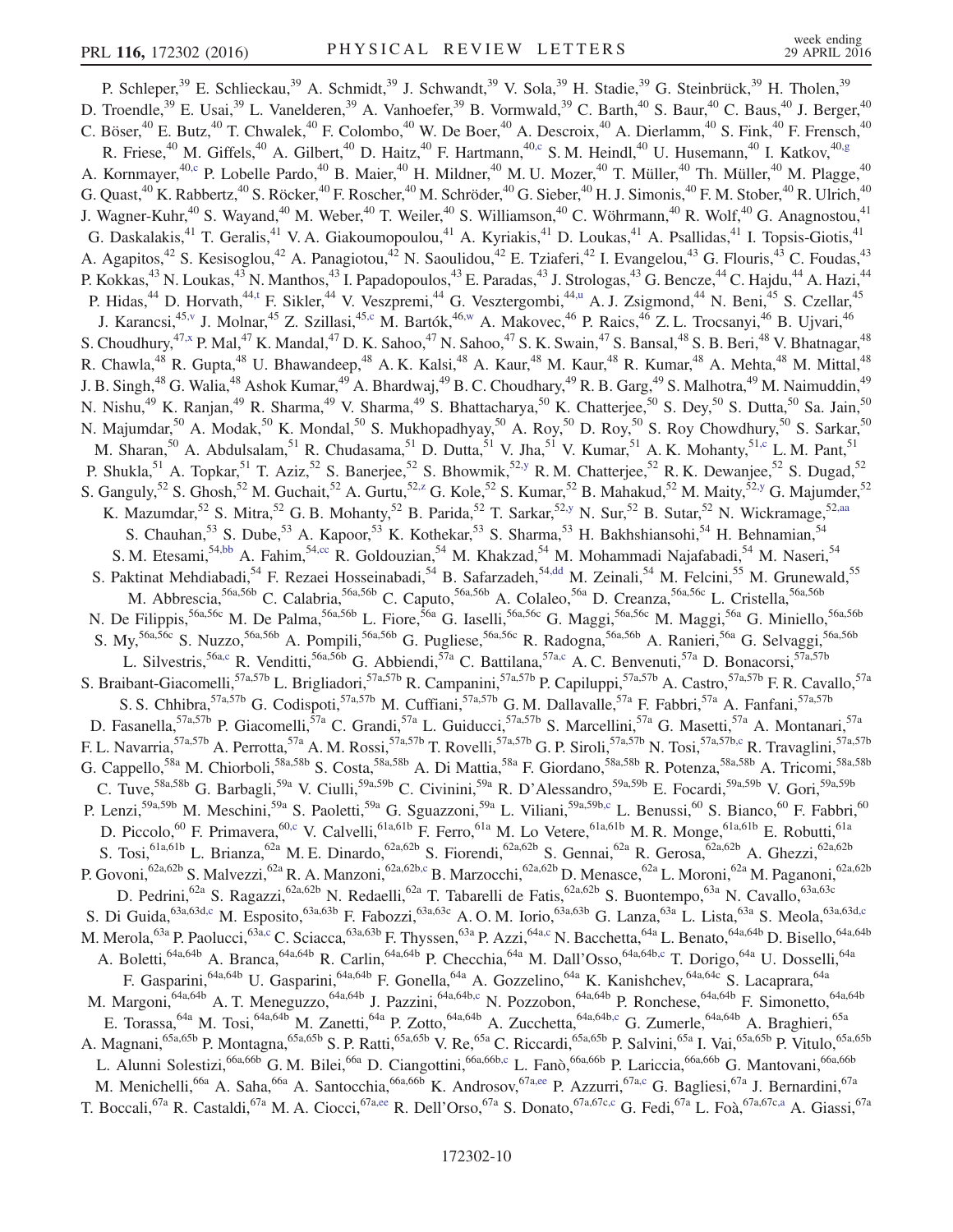<span id="page-10-8"></span><span id="page-10-7"></span><span id="page-10-6"></span><span id="page-10-5"></span><span id="page-10-4"></span><span id="page-10-3"></span><span id="page-10-2"></span><span id="page-10-1"></span><span id="page-10-0"></span>M. T. Grippo, <sup>67[a,ee](#page-17-29)</sup> F. Ligabue, <sup>67a,67c</sup> T. Lomtadze, <sup>67a</sup> L. Martini, <sup>67a,67b</sup> A. Messineo, <sup>67a,67b</sup> F. Palla, <sup>67a</sup> A. Rizzi, <sup>67a,67b</sup> A. Savoy-Navarro,<sup>67[a,ff](#page-17-31)</sup> A. T. Serban,<sup>67a</sup> P. Spagnolo,<sup>67a</sup> R. Tenchini,<sup>67a</sup> G. Tonelli,<sup>67a,67b</sup> A. Venturi,<sup>67a</sup> P. G. Verdini,<sup>67a</sup> L. Barone,<sup>68a,68b</sup> F. Cavallari,<sup>68a</sup> G. D'imperio,<sup>68a,68b[,c](#page-17-1)</sup> D. Del Re,<sup>68a,68b,c</sup> M. Diemoz,<sup>68a</sup> S. Gelli,<sup>68a,68b</sup> C. Jorda,<sup>68a</sup> E. Longo,<sup>68a,68b</sup> F. Margaroli,<sup>68a,68b</sup> P. Meridiani,<sup>68a</sup> G. Organtini,<sup>68a,68b</sup> R. Paramatti,<sup>68a</sup> F. Preiato,<sup>68a,68b</sup> S. Rahatlou,<sup>68a,68b</sup> C. Rovelli,<sup>68a</sup> F. Santanastasio,<sup>68a,68b</sup> P. Traczyk,<sup>68a,68[b,c](#page-17-1)</sup> N. Amapane,<sup>69a,69b</sup> R. Arcidiacono,<sup>69a,69c[,c](#page-17-1)</sup> S. Argiro,<sup>69a,69b</sup> M. Arneodo,<sup>69a,69c</sup> R. Bellan,<sup>69a,69b</sup> C. Biino,<sup>69a</sup> N. Cartiglia,<sup>69a</sup> M. Costa,<sup>69a,69b</sup> R. Covarelli,<sup>69a,69b</sup> A. Degano,<sup>69a,69b</sup> N. Demaria,<sup>69a</sup> L. Finco,<sup>69a,69[b,c](#page-17-1)</sup> B. Kiani,<sup>69a,69b</sup> C. Mariotti,<sup>69a</sup> S. Maselli,<sup>69a</sup> E. Migliore,<sup>69a,69b</sup> V. Monaco,<sup>69a,69b</sup> E. Monteil,<sup>69a,69b</sup> M. M. Obertino,<sup>69a,69b</sup> L. Pacher,<sup>69a,69b</sup> N. Pastrone,<sup>69a</sup> M. Pelliccioni,<sup>69a</sup> G. L. Pinna Angioni,<sup>69a,69b</sup> F. Ravera, <sup>69a,69b</sup> A. Romero, <sup>69a,69b</sup> M. Ruspa, <sup>69a,69c</sup> R. Sacchi, <sup>69a,69b</sup> A. Solano, <sup>69a,69b</sup> A. Staiano, <sup>69a</sup> S. Belforte, <sup>70a</sup> V. Candelise,<sup>70a,70b</sup> M. Casarsa,<sup>70a</sup> F. Cossutti,<sup>70a</sup> G. Della Ricca,<sup>70a,70b</sup> B. Gobbo,<sup>70a</sup> C. La Licata,<sup>70a,70b</sup> M. Marone,<sup>70a,70b</sup> A. Schizzi,<sup>70a,70b</sup> A. Zanetti,<sup>70a</sup> A. Kropivnitskaya,<sup>71</sup> S. K. Nam,<sup>71</sup> D. H. Kim,<sup>72</sup> G. N. Kim,<sup>72</sup> M. S. Kim,<sup>72</sup> D. J. Kong,<sup>72</sup> S. Lee,<sup>72</sup> Y. D. Oh,<sup>72</sup> A. Sakharov,<sup>72</sup> D. C. Son,<sup>72</sup> J. A. Brochero Cifuentes,<sup>73</sup> H. Kim,<sup>73</sup> T. J. Kim,<sup>73</sup> S. Song,<sup>74</sup> S. Choi,<sup>75</sup> Y. Go,<sup>75</sup> D. Gyun,<sup>75</sup> B. Hong,<sup>75</sup> H. Kim,<sup>75</sup> Y. Kim,<sup>75</sup> B. Lee,<sup>75</sup> K. Lee,<sup>75</sup> K. S. Lee,<sup>75</sup> S. Lee,<sup>75</sup> S. K. Park,<sup>75</sup> Y. Roh,<sup>75</sup> H. D. Yoo,<sup>76</sup> M. Choi,<sup>77</sup> H. Kim,<sup>77</sup> J. H. Kim,<sup>77</sup> J. S. H. Lee,<sup>77</sup> I. C. Park,<sup>77</sup> G. Ryu,<sup>77</sup> M. S. Ryu,<sup>77</sup> Y. Choi,<sup>78</sup> J. Goh,<sup>78</sup> D. Kim,<sup>78</sup> E. Kwon,<sup>78</sup> J. Lee,<sup>78</sup> I. Yu,<sup>78</sup> V. Dudenas,<sup>79</sup> A. Juodagalvis,<sup>79</sup> J. Vaitkus,<sup>79</sup> I. Ahmed,<sup>80</sup> Z. A. Ibrahim,<sup>80</sup> J. R. Komaragiri,<sup>80</sup> M. A. B. Md Ali,<sup>80[,gg](#page-17-32)</sup> F. Mohamad Idris,<sup>80[,hh](#page-17-33)</sup> W. A. T. Wan Abdullah,<sup>80</sup> M. N. Yusli,<sup>80</sup> E. Casimiro Linares, <sup>81</sup> H. Castilla-Valdez, <sup>81</sup> E. De La Cruz-Burelo, <sup>81</sup> I. Heredia-De La Cruz, <sup>8[1,ii](#page-17-34)</sup> A. Hernandez-Almada, <sup>81</sup> R. Lopez-Fernandez, <sup>81</sup> A. Sanchez-Hernandez, <sup>81</sup> S. Carrillo Moreno, <sup>82</sup> F. Vazquez Valencia, <sup>82</sup> I. Pedraza, <sup>83</sup> H. A. Salazar Ibarguen, <sup>83</sup> A. Morelos Pineda, <sup>84</sup> D. Krofcheck, <sup>85</sup> P. H. Butler, <sup>86</sup> A. Ahmad, <sup>87</sup> M. Ahmad, <sup>87</sup> Q. Hassan, <sup>87</sup> H. R. Hoorani,<sup>87</sup> W. A. Khan,<sup>87</sup> T. Khurshid,<sup>87</sup> M. Shoaib,<sup>87</sup> H. Bialkowska,<sup>88</sup> M. Bluj,<sup>88</sup> B. Boimska,<sup>88</sup> T. Frueboes,<sup>88</sup> M. Górski,<sup>88</sup> M. Kazana,<sup>88</sup> K. Nawrocki,<sup>88</sup> K. Romanowska-Rybinska,<sup>88</sup> M. Szleper,<sup>88</sup> P. Zalewski,<sup>88</sup> G. Brona,<sup>89</sup> K. Bunkowski,<sup>89</sup> A. Byszuk,<sup>8[9,jj](#page-17-35)</sup> K. Doroba,<sup>89</sup> A. Kalinowski,<sup>89</sup> M. Konecki,<sup>89</sup> J. Krolikowski,<sup>89</sup> M. Misiura,<sup>89</sup> M. Olszewski,<sup>89</sup> M. Walczak,<sup>89</sup> P. Bargassa,<sup>90</sup> C. Beirão Da Cruz E Silva,<sup>90</sup> A. Di Francesco,<sup>90</sup> P. Faccioli,<sup>90</sup> P. G. Ferreira Parracho,<sup>90</sup> M. Gallinaro,<sup>90</sup> N. Leonardo,<sup>90</sup> L. Lloret Iglesias,<sup>90</sup> F. Nguyen,<sup>90</sup> J. Rodrigues Antunes,<sup>90</sup> J. Seixas, <sup>90</sup> O. Toldaiev, <sup>90</sup> D. Vadruccio, <sup>90</sup> J. Varela, <sup>90</sup> P. Vischia, <sup>90</sup> S. Afanasiev, <sup>91</sup> P. Bunin, <sup>91</sup> M. Gavrilenko, <sup>91</sup> I. Golutvin, <sup>91</sup> I. Gorbunov, <sup>91</sup> A. Kamenev, <sup>91</sup> V. Karjavin, <sup>91</sup> A. Lanev, <sup>91</sup> A. Malakhov, <sup>91</sup> V. Matveev, <sup>91, kk, 11</sup> P. Moisenz, <sup>91</sup> V. Palichik,<sup>91</sup> V. Perelygin,<sup>91</sup> S. Shmatov,<sup>91</sup> S. Shulha,<sup>91</sup> N. Skatchkov,<sup>91</sup> V. Smirnov,<sup>91</sup> A. Zarubin,<sup>91</sup> V. Golovtsov,<sup>92</sup> Y. Ivanov,  $92$  V. Kim,  $92, \text{mm}$  E. Kuznetsova,  $92$  P. Levchenko,  $92$  V. Murzin,  $92$  V. Oreshkin,  $92$  I. Smirnov,  $92$  V. Sulimov,  $92$ L. Uvarov, <sup>92</sup> S. Vavilov, <sup>92</sup> A. Vorobyev, <sup>92</sup> Yu. Andreev, <sup>93</sup> A. Dermenev, <sup>93</sup> S. Gninenko, <sup>93</sup> N. Golubev, <sup>93</sup> A. Karneyeu, <sup>93</sup> M. Kirsanov,<sup>93</sup> N. Krasnikov,<sup>93</sup> A. Pashenkov,<sup>93</sup> D. Tlisov,<sup>93</sup> A. Toropin,<sup>93</sup> V. Epshteyn,<sup>94</sup> V. Gavrilov,<sup>94</sup> N. Lychkovskaya,<sup>94</sup> V. Popov, <sup>94</sup> I. Pozdnyakov, <sup>94</sup> G. Safronov, <sup>94</sup> A. Spiridonov, <sup>94</sup> E. Vlasov, <sup>94</sup> A. Zhokin, <sup>94</sup> A. Bylinkin, <sup>95</sup> V. Andreev, <sup>96</sup> M. Azarkin,<sup>9[6,ll](#page-17-38)</sup> I. Dremin,<sup>96,ll</sup> M. Kirakosyan,<sup>96</sup> A. Leonidov,<sup>96,ll</sup> G. Mesyats,<sup>96</sup> S. V. Rusakov,<sup>96</sup> A. Baskakov,<sup>97</sup> A. Belyaev,  $97$  E. Boos,  $97$  A. Ershov,  $97$  A. Gribushin,  $97$  L. Khein,  $97$  V. Klyukhin,  $97$  O. Kodolova,  $97$  I. Lokhtin,  $97$  O. Lukina,  $97$ I. Myagkov, <sup>97</sup> S. Obraztsov, <sup>97</sup> S. Petrushanko, <sup>97</sup> V. Savrin, <sup>97</sup> A. Snigirev, <sup>97</sup> I. Azhgirey, <sup>98</sup> I. Bayshev, <sup>98</sup> S. Bitioukov, <sup>98</sup> V. Kachanov, <sup>98</sup> A. Kalinin, <sup>98</sup> D. Konstantinov, <sup>98</sup> V. Krychkine, <sup>98</sup> V. Petrov, <sup>98</sup> R. Ryutin, <sup>98</sup> A. Sobol, <sup>98</sup> L. Tourtchanovitch, <sup>98</sup> S. Troshin,<sup>98</sup> N. Tyurin,<sup>98</sup> A. Uzunian,<sup>98</sup> A. Volkov,<sup>98</sup> P. Adzic,<sup>99[,nn](#page-17-39)</sup> P. Cirkovic,<sup>99</sup> J. Milosevic,<sup>99</sup> V. Rekovic,<sup>99</sup> J. Alcaraz Maestre,<sup>100</sup> E. Calvo,<sup>100</sup> M. Cerrada,<sup>100</sup> M. Chamizo Llatas,<sup>100</sup> N. Colino,<sup>100</sup> B. De La Cruz,<sup>100</sup> A. Delgado Peris, <sup>100</sup> A. Escalante Del Valle, <sup>100</sup> C. Fernandez Bedoya, <sup>100</sup> J. P. Fernández Ramos, <sup>100</sup> J. Flix, <sup>100</sup> M. C. Fouz, <sup>100</sup> P. Garcia-Abia,<sup>100</sup> O. Gonzalez Lopez,<sup>100</sup> S. Goy Lopez,<sup>100</sup> J. M. Hernandez,<sup>100</sup> M. I. Josa,<sup>100</sup> E. Navarro De Martino,<sup>100</sup> A. Pérez-Calero Yzquierdo,<sup>100</sup> J. Puerta Pelayo,<sup>100</sup> A. Quintario Olmeda,<sup>100</sup> I. Redondo,<sup>100</sup> L. Romero,<sup>100</sup> J. Santaolalla,<sup>100</sup> M. S. Soares,<sup>100</sup> C. Albajar,<sup>101</sup> J. F. de Trocóniz,<sup>101</sup> M. Missiroli,<sup>101</sup> D. Moran,<sup>101</sup> J. Cuevas,<sup>102</sup> J. Fernandez Menendez,<sup>102</sup> S. Folgueras,<sup>102</sup> I. Gonzalez Caballero,<sup>102</sup> E. Palencia Cortezon,<sup>102</sup> J. M. Vizan Garcia,<sup>102</sup> I. J. Cabrillo,<sup>103</sup> A. Calderon,<sup>103</sup> J. R. Castiñeiras De Saa,<sup>103</sup> P. De Castro Manzano,<sup>103</sup> M. Fernandez,<sup>103</sup> J. Garcia-Ferrero,<sup>103</sup> G. Gomez,<sup>103</sup> A. Lopez Virto,<sup>103</sup> J. Marco,<sup>103</sup> R. Marco,<sup>103</sup> C. Martinez Rivero,<sup>103</sup> F. Matorras,<sup>103</sup> J. Piedra Gomez,<sup>103</sup> T. Rodrigo,<sup>103</sup> A. Y. Rodríguez-Marrero,<sup>103</sup> A. Ruiz-Jimeno,<sup>103</sup> L. Scodellaro,<sup>103</sup> N. Trevisani,<sup>103</sup> I. Vila,<sup>103</sup> R. Vilar Cortabitarte,<sup>103</sup> D. Abbaneo,<sup>104</sup> E. Auffray,<sup>104</sup> G. Auzinger,<sup>104</sup> M. Bachtis,<sup>104</sup> P. Baillon,<sup>104</sup> A. H. Ball,<sup>104</sup> D. Barney,<sup>104</sup> A. Benaglia,<sup>104</sup> J. Bendavid,  $^{104}$  L. Benhabib,  $^{104}$  J. F. Benitez,  $^{104}$  G. M. Berruti,  $^{104}$  P. Bloch,  $^{104}$  A. Bocci,  $^{104}$  A. Bonato,  $^{104}$  C. Botta,  $^{104}$ H. Breuker,<sup>104</sup> T. Camporesi,<sup>104</sup> R. Castello,<sup>104</sup> G. Cerminara,<sup>104</sup> M. D'Alfonso,<sup>104</sup> D. d'Enterria,<sup>104</sup> A. Dabrowski,<sup>104</sup> V. Daponte,  $^{104}$  A. David,  $^{104}$  M. De Gruttola,  $^{104}$  F. De Guio,  $^{104}$  A. De Roeck,  $^{104}$  S. De Visscher,  $^{104}$  E. Di Marco,  $^{104,00}$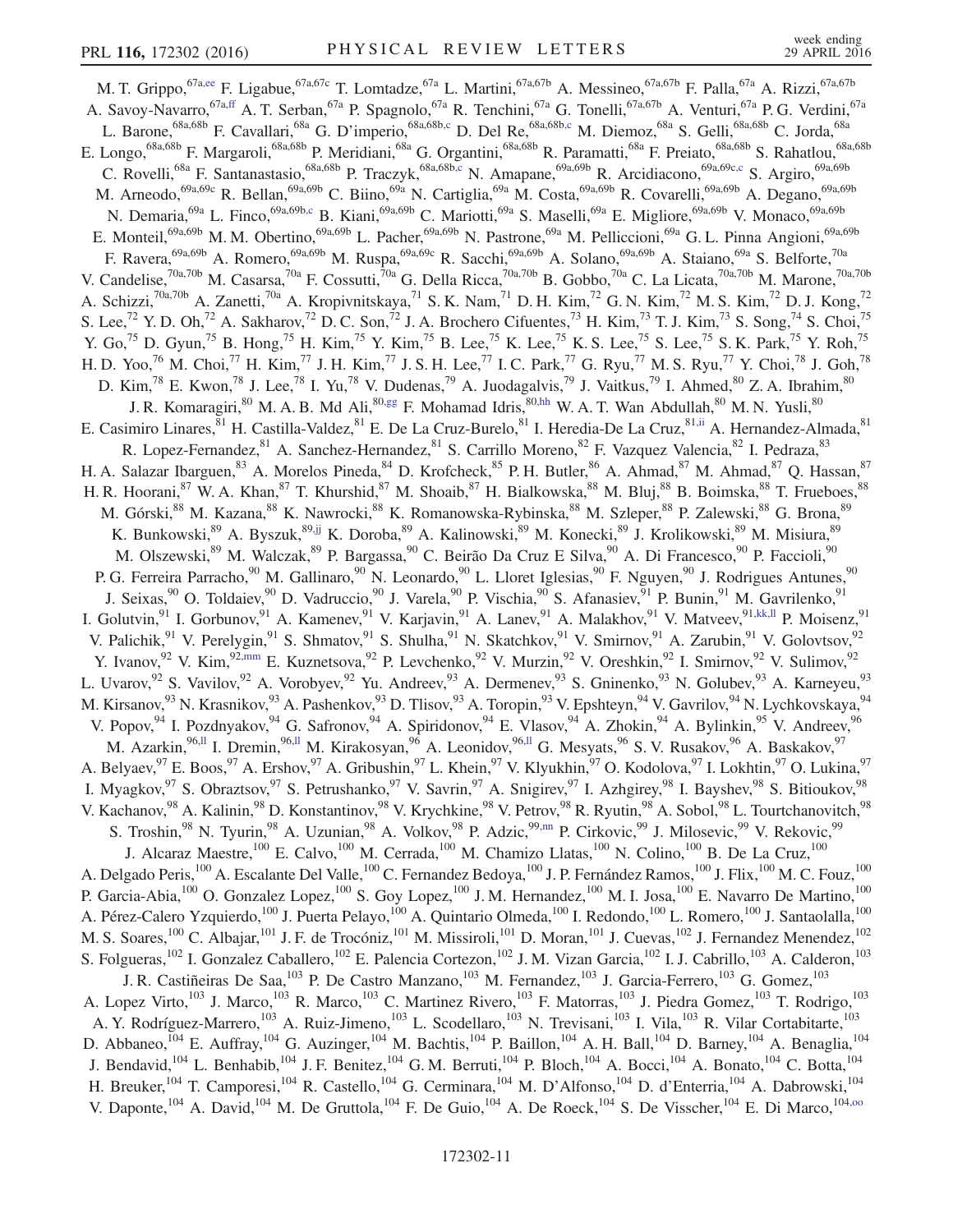<span id="page-11-10"></span><span id="page-11-9"></span><span id="page-11-8"></span><span id="page-11-7"></span><span id="page-11-6"></span><span id="page-11-5"></span><span id="page-11-4"></span><span id="page-11-3"></span><span id="page-11-2"></span><span id="page-11-1"></span><span id="page-11-0"></span>M. Dobson, <sup>104</sup> M. Dordevic, <sup>104</sup> B. Dorney, <sup>104</sup> T. du Pree, <sup>104</sup> D. Duggan, <sup>104</sup> M. Dünser, <sup>104</sup> N. Dupont, <sup>104</sup> A. Elliott-Peisert, <sup>104</sup> G. Franzoni,  $^{104}$  J. Fulcher,  $^{104}$  W. Funk,  $^{104}$  D. Gigi,  $^{104}$  K. Gill,  $^{104}$  D. Giordano,  $^{104}$  M. Girone,  $^{104}$  F. Glege,  $^{104}$  R. Guida,  $^{104}$ S. Gundacker, <sup>104</sup> M. Guthoff, <sup>104</sup> J. Hammer, <sup>104</sup> P. Harris, <sup>104</sup> J. Hegeman, <sup>104</sup> V. Innocente, <sup>104</sup> P. Janot, <sup>104</sup> H. Kirschenmann, <sup>104</sup> M. J. Kortelainen,<sup>104</sup> K. Kousouris,<sup>104</sup> K. Krajczar,<sup>104</sup> P. Lecoq,<sup>104</sup> C. Lourenço,<sup>104</sup> M. T. Lucchini,<sup>104</sup> N. Magini,<sup>104</sup> L. Malgeri,<sup>104</sup> M. Mannelli,<sup>104</sup> A. Martelli,<sup>104</sup> L. Masetti,<sup>104</sup> F. Meijers,<sup>104</sup> S. Mersi,<sup>104</sup> E. Meschi,<sup>104</sup> F. Moortgat,<sup>104</sup> S. Morovic, <sup>104</sup> M. Mulders, <sup>104</sup> M. V. Nemallapudi, <sup>104</sup> H. Neugebauer, <sup>104</sup> S. Orfanelli, <sup>10[4,pp](#page-17-41)</sup> L. Orsini, <sup>104</sup> L. Pape, <sup>104</sup> E. Perez, <sup>104</sup> M. Peruzzi, <sup>104</sup> A. Petrilli, <sup>104</sup> G. Petrucciani, <sup>104</sup> A. Pfeiffer, <sup>104</sup> M. Pierini, <sup>104</sup> D. Piparo, <sup>104</sup> A. Racz, <sup>104</sup> T. Reis, <sup>104</sup> G. Rolandi,  $^{104,qq}$  $^{104,qq}$  $^{104,qq}$  M. Rovere,  $^{104}$  M. Ruan,  $^{104}$  H. Sakulin,  $^{104}$  C. Schäfer,  $^{104}$  C. Schwick,  $^{104}$  M. Seidel,  $^{104}$  A. Sharma,  $^{104}$ P. Silva,<sup>104</sup> M. Simon,<sup>104</sup> P. Sphicas,<sup>104[,rr](#page-17-43)</sup> J. Steggemann,<sup>104</sup> B. Stieger,<sup>104</sup> M. Stoye,<sup>104</sup> Y. Takahashi,<sup>104</sup> D. Treille,<sup>104</sup> A. Triossi,<sup>104</sup> A. Tsirou,<sup>104</sup> G. I. Veres,<sup>10[4,u](#page-17-19)</sup> N. Wardle,<sup>104</sup> H. K. Wöhri,<sup>104</sup> A. Zagozdzinska,<sup>104[,jj](#page-17-35)</sup> W. D. Zeuner,<sup>104</sup> W. Bertl,<sup>105</sup> K. Deiters,<sup>105</sup> W. Erdmann,<sup>105</sup> R. Horisberger,<sup>105</sup> Q. Ingram,<sup>105</sup> H. C. Kaestli,<sup>105</sup> D. Kotlinski,<sup>105</sup> U. Langenegger,<sup>105</sup> D. Renker,<sup>105</sup> T. Rohe,<sup>105</sup> F. Bachmair,<sup>106</sup> L. Bäni,<sup>106</sup> L. Bianchini,<sup>106</sup> B. Casal,<sup>106</sup> G. Dissertori,<sup>106</sup> M. Dittmar, <sup>106</sup> M. Donegà, <sup>106</sup> P. Eller, <sup>106</sup> C. Grab, <sup>106</sup> C. Heidegger, <sup>106</sup> D. Hits, <sup>106</sup> J. Hoss, <sup>106</sup> G. Kasieczka, <sup>106</sup> W. Lustermann,<sup>106</sup> B. Mangano,<sup>106</sup> M. Marionneau,<sup>106</sup> P. Martinez Ruiz del Arbol,<sup>106</sup> M. Masciovecchio,<sup>106</sup> D. Meister,<sup>106</sup> F. Micheli,<sup>106</sup> P. Musella,<sup>106</sup> F. Nessi-Tedaldi,<sup>106</sup> F. Pandolfi,<sup>106</sup> J. Pata,<sup>106</sup> F. Pauss,<sup>106</sup> L. Perrozzi,<sup>106</sup> M. Quittnat,<sup>106</sup> M. Rossini,<sup>106</sup> M. Schönenberger,<sup>106</sup> A. Starodumov,<sup>10[6,ss](#page-17-44)</sup> M. Takahashi,<sup>106</sup> V. R. Tavolaro,<sup>106</sup> K. Theofilatos,<sup>106</sup> R. Wallny,<sup>106</sup> T. K. Aarrestad,<sup>107</sup> C. Amsler,<sup>107[,tt](#page-17-45)</sup> L. Caminada,<sup>107</sup> M. F. Canelli,<sup>107</sup> V. Chiochia,<sup>107</sup> A. De Cosa,<sup>107</sup> C. Galloni,<sup>107</sup> A. Hinzmann,<sup>107</sup> T. Hreus,<sup>107</sup> B. Kilminster,<sup>107</sup> C. Lange,<sup>107</sup> J. Ngadiuba,<sup>107</sup> D. Pinna,<sup>107</sup> G. Rauco,<sup>107</sup> P. Robmann,<sup>107</sup> F. J. Ronga,<sup>107</sup> D. Salerno,<sup>107</sup> Y. Yang,<sup>107</sup> M. Cardaci,<sup>108</sup> K. H. Chen,<sup>108</sup> T. H. Doan,<sup>108</sup> Sh. Jain,<sup>108</sup> R. Khurana,<sup>108</sup> M. Konyushikhin,<sup>108</sup> C. M. Kuo,<sup>108</sup> W. Lin,<sup>108</sup> Y. J. Lu,<sup>108</sup> A. Pozdnyakov,<sup>108</sup> S. S. Yu,<sup>108</sup> Arun Kumar,<sup>109</sup> R. Bartek,  $^{109}$  P. Chang,  $^{109}$  Y. H. Chang,  $^{109}$  Y. W. Chang,  $^{109}$  Y. Chao,  $^{109}$  K. F. Chen,  $^{109}$  P. H. Chen,  $^{109}$  C. Dietz,  $^{109}$  F. Fiori,  $^{109}$ U. Grundler,<sup>109</sup> W.-S. Hou,<sup>109</sup> Y. Hsiung,<sup>109</sup> Y. F. Liu,<sup>109</sup> R.-S. Lu,<sup>109</sup> M. Miñano Moya,<sup>109</sup> E. Petrakou,<sup>109</sup> J. f. Tsai,<sup>109</sup> Y. M. Tzeng,<sup>109</sup> B. Asavapibhop,<sup>110</sup> K. Kovitanggoon,<sup>110</sup> G. Singh,<sup>110</sup> N. Srimanobhas,<sup>110</sup> N. Suwonjandee,<sup>110</sup> A. Adiguzel,<sup>111</sup> S. Cerci,<sup>111[,uu](#page-17-46)</sup> Z. S. Demiroglu,<sup>111</sup> C. Dozen,<sup>111</sup> I. Dumanoglu,<sup>111</sup> F. H. Gecit,<sup>111</sup> S. Girgis,<sup>111</sup> G. Gokbulut,<sup>111</sup> Y. Guler,<sup>111</sup> E. Gurpinar,<sup>111</sup> I. Hos,<sup>111</sup> E. E. Kangal,<sup>11[1,vv](#page-17-47)</sup> A. Kayis Topaksu,<sup>111</sup> G. Onengut,<sup>111[,ww](#page-17-48)</sup> M. Ozcan,  $^{111}$  K. Ozdemir,  $^{111,xx}$  $^{111,xx}$  $^{111,xx}$  S. Ozturk,  $^{111,yy}$  $^{111,yy}$  $^{111,yy}$  B. Tali,  $^{111,uu}$  $^{111,uu}$  $^{111,uu}$  H. Topakli,  $^{111,yy}$  M. Vergili,  $^{111}$  C. Zorbilmez,  $^{111}$  I. V. Akin,  $^{112}$ B. Bilin,<sup>112</sup> S. Bilmis,<sup>112</sup> B. Isildak,<sup>112[,zz](#page-17-51)</sup> G. Karapinar,<sup>112[,aaa](#page-17-52)</sup> M. Yalvac,<sup>112</sup> M. Zeyrek,<sup>112</sup> E. Gülmez,<sup>113</sup> M. Kaya,<sup>11[3,bbb](#page-17-53)</sup> O. Kaya, <sup>113, ccc</sup> E. A. Yetkin, <sup>113, ddd</sup> T. Yetkin, <sup>113, eee</sup> A. Cakir, <sup>114</sup> K. Cankocak, <sup>114</sup> S. Sen, <sup>114, fff</sup> F. I. Vardarlı, <sup>114</sup> B. Grynyov, <sup>115</sup> L. Levchuk,  $^{116}$  P. Sorokin,  $^{116}$  R. Aggleton,  $^{117}$  F. Ball,  $^{117}$  L. Beck,  $^{117}$  J. J. Brooke,  $^{117}$  E. Clement,  $^{117}$  D. Cussans,  $^{117}$ H. Flacher,<sup>117</sup> J. Goldstein,<sup>117</sup> M. Grimes,<sup>117</sup> G. P. Heath,<sup>117</sup> H. F. Heath,<sup>117</sup> J. Jacob,<sup>117</sup> L. Kreczko,<sup>117</sup> C. Lucas,<sup>117</sup> Z. Meng,  $^{117}$  D. M. Newbold,  $^{117,ggg}$  $^{117,ggg}$  $^{117,ggg}$  S. Paramesvaran,  $^{117}$  A. Poll,  $^{117}$  T. Sakuma,  $^{117}$  S. Seif El Nasr-storey,  $^{117}$  S. Senkin,  $^{117}$ D. Smith,<sup>117</sup> V. J. Smith,<sup>117</sup> K. W. Bell,<sup>118</sup> A. Belyaev,<sup>11[8,hhh](#page-18-1)</sup> C. Brew,<sup>118</sup> R. M. Brown,<sup>118</sup> L. Calligaris,<sup>118</sup> D. Cieri,<sup>118</sup> D. J. A. Cockerill,<sup>118</sup> J. A. Coughlan,<sup>118</sup> K. Harder,<sup>118</sup> S. Harper,<sup>118</sup> E. Olaiya,<sup>118</sup> D. Petyt,<sup>118</sup> C. H. Shepherd-Themistocleous,<sup>118</sup> A. Thea,<sup>118</sup> I. R. Tomalin,<sup>118</sup> T. Williams,<sup>118</sup> S. D. Worm,<sup>118</sup> M. Baber,<sup>119</sup> R. Bainbridge,  $^{119}$  O. Buchmuller,  $^{119}$  A. Bundock,  $^{119}$  D. Burton,  $^{119}$  S. Casasso,  $^{119}$  M. Citron,  $^{119}$  D. Colling,  $^{119}$  L. Corpe,  $^{119}$ P. Dauncey, <sup>119</sup> G. Davies, <sup>119</sup> A. De Wit, <sup>119</sup> M. Della Negra, <sup>119</sup> P. Dunne, <sup>119</sup> A. Elwood, <sup>119</sup> D. Futyan, <sup>119</sup> G. Hall, <sup>119</sup> G. Iles,<sup>119</sup> R. Lane,<sup>119</sup> R. Lucas,<sup>119[,ggg](#page-18-0)</sup> L. Lyons,<sup>119</sup> A.-M. Magnan,<sup>119</sup> S. Malik,<sup>119</sup> J. Nash,<sup>119</sup> A. Nikitenko,<sup>11[9,ss](#page-17-44)</sup> J. Pela,<sup>119</sup> M. Pesaresi,<sup>119</sup> K. Petridis,<sup>119</sup> D. M. Raymond,<sup>119</sup> A. Richards,<sup>119</sup> A. Rose,<sup>119</sup> C. Seez,<sup>119</sup> A. Tapper,<sup>119</sup> K. Uchida,<sup>119</sup> M. Vazquez Acosta,  $^{119,iii}$  $^{119,iii}$  $^{119,iii}$  T. Virdee,  $^{119}$  S. C. Zenz,  $^{119}$  J. E. Cole,  $^{120}$  P. R. Hobson,  $^{120}$  A. Khan,  $^{120}$  P. Kyberd,  $^{120}$  D. Leggat,  $^{120}$ D. Leslie,<sup>120</sup> I. D. Reid,<sup>120</sup> P. Symonds,<sup>120</sup> L. Teodorescu,<sup>120</sup> M. Turner,<sup>120</sup> A. Borzou,<sup>121</sup> K. Call,<sup>121</sup> J. Dittmann,<sup>121</sup> K. Hatakeyama,<sup>121</sup> H. Liu,<sup>121</sup> N. Pastika,<sup>121</sup> O. Charaf,<sup>122</sup> S. I. Cooper,<sup>122</sup> C. Henderson,<sup>122</sup> P. Rumerio,<sup>122</sup> D. Arcaro,<sup>123</sup> A. Avetisyan,<sup>123</sup> T. Bose,<sup>123</sup> C. Fantasia,<sup>123</sup> D. Gastler,<sup>123</sup> P. Lawson,<sup>123</sup> D. Rankin,<sup>123</sup> C. Richardson,<sup>123</sup> J. Rohlf,<sup>123</sup> J. St. John,<sup>123</sup> L. Sulak,<sup>123</sup> D. Zou,<sup>123</sup> J. Alimena,<sup>124</sup> E. Berry,<sup>124</sup> D. Cutts,<sup>124</sup> A. Ferapontov,<sup>124</sup> A. Garabedian,<sup>124</sup> J. Hakala,  $^{124}$  U. Heintz,  $^{124}$  E. Laird,  $^{124}$  G. Landsberg,  $^{124}$  Z. Mao,  $^{124}$  M. Narain,  $^{124}$  S. Piperov,  $^{124}$  S. Sagir,  $^{124}$  R. Syarif,  $^{124}$ R. Breedon,<sup>125</sup> G. Breto,<sup>125</sup> M. Calderon De La Barca Sanchez,<sup>125</sup> S. Chauhan,<sup>125</sup> M. Chertok,<sup>125</sup> J. Conway,<sup>125</sup> R. Conway,<sup>125</sup> P. T. Cox,<sup>125</sup> R. Erbacher,<sup>125</sup> G. Funk,<sup>125</sup> M. Gardner,<sup>125</sup> W. Ko,<sup>125</sup> R. Lander,<sup>125</sup> C. Mclean,<sup>125</sup> M. Mulhearn,<sup>125</sup> D. Pellett,<sup>125</sup> J. Pilot,<sup>125</sup> F. Ricci-Tam,<sup>125</sup> S. Shalhout,<sup>125</sup> J. Smith,<sup>125</sup> M. Squires,<sup>125</sup> D. Stolp,<sup>125</sup> M. Tripathi,<sup>125</sup> S. Wilbur,<sup>125</sup> R. Yohay,<sup>125</sup> R. Cousins,<sup>126</sup> P. Everaerts,<sup>126</sup> A. Florent,<sup>126</sup> J. Hauser,<sup>126</sup> M. Ignatenko,<sup>126</sup> D. Saltzberg,<sup>126</sup> E. Takasugi,<sup>126</sup> V. Valuev,<sup>126</sup> M. Weber,<sup>126</sup> K. Burt,<sup>127</sup> R. Clare,<sup>127</sup> J. Ellison,<sup>127</sup> J. W. Gary,<sup>127</sup> G. Hanson,<sup>127</sup>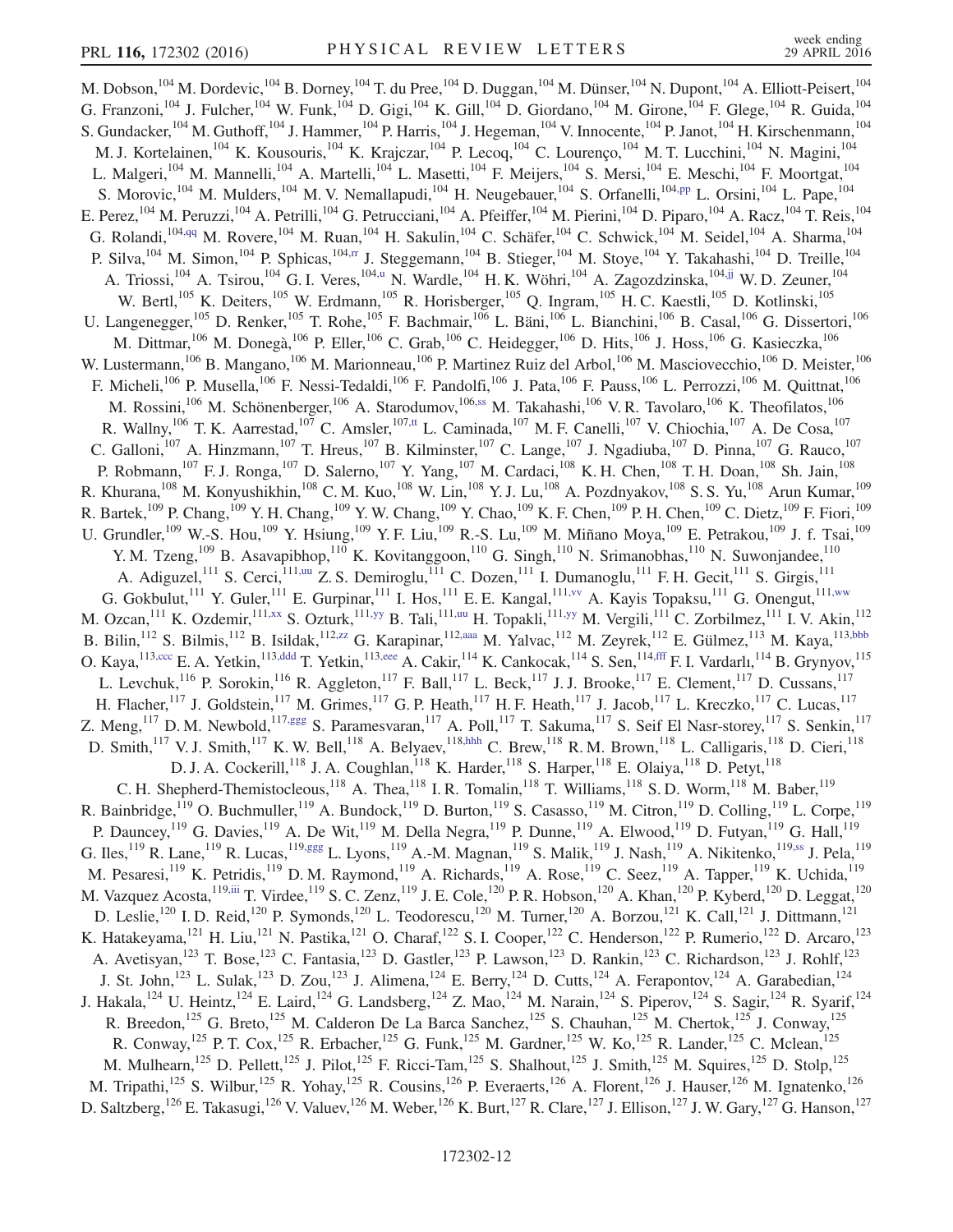<span id="page-12-4"></span><span id="page-12-3"></span><span id="page-12-2"></span><span id="page-12-1"></span><span id="page-12-0"></span>J. Heilman,<sup>127</sup> M. Ivova PANEVA,<sup>127</sup> P. Jandir,<sup>127</sup> E. Kennedy,<sup>127</sup> F. Lacroix,<sup>127</sup> O. R. Long,<sup>127</sup> A. Luthra,<sup>127</sup> M. Malberti,<sup>127</sup> M. Olmedo Negrete,<sup>127</sup> A. Shrinivas,<sup>127</sup> H. Wei,<sup>127</sup> S. Wimpenny,<sup>127</sup> B. R. Yates,<sup>127</sup> J. G. Branson,<sup>128</sup> G. B. Cerati,<sup>128</sup> S. Cittolin,<sup>128</sup> R. T. D'Agnolo,<sup>128</sup> M. Derdzinski,<sup>128</sup> A. Holzner,<sup>128</sup> R. Kelley,<sup>128</sup> D. Klein,<sup>128</sup> J. Letts,<sup>128</sup> I. Macneill,<sup>128</sup> D. Olivito,<sup>128</sup> S. Padhi,<sup>128</sup> M. Pieri,<sup>128</sup> M. Sani,<sup>128</sup> V. Sharma,<sup>128</sup> S. Simon,<sup>128</sup> M. Tadel,<sup>128</sup> A. Vartak,<sup>128</sup> S. Wasserbaech,<sup>12[8,jjj](#page-18-3)</sup> C. Welke,<sup>128</sup> F. Würthwein,<sup>128</sup> A. Yagil,<sup>128</sup> G. Zevi Della Porta,<sup>128</sup> J. Bradmiller-Feld,<sup>129</sup> C. Campagnari,<sup>129</sup> A. Dishaw,<sup>129</sup> V. Dutta,<sup>129</sup> K. Flowers,<sup>129</sup> M. Franco Sevilla,<sup>129</sup> P. Geffert,<sup>129</sup> C. George,<sup>129</sup> F. Golf,<sup>129</sup> L. Gouskos,<sup>129</sup> J. Gran,<sup>129</sup> J. Incandela, <sup>129</sup> N. Mccoll, <sup>129</sup> S. D. Mullin, <sup>129</sup> J. Richman, <sup>129</sup> D. Stuart, <sup>129</sup> I. Suarez, <sup>129</sup> C. West, <sup>129</sup> J. Yoo, <sup>129</sup> D. Anderson, <sup>130</sup> A. Apresyan,<sup>130</sup> A. Bornheim,<sup>130</sup> J. Bunn,<sup>130</sup> Y. Chen,<sup>130</sup> J. Duarte,<sup>130</sup> A. Mott,<sup>130</sup> H. B. Newman,<sup>130</sup> C. Pena,<sup>130</sup> M. Spiropulu,<sup>130</sup> J. R. Vlimant,<sup>130</sup> S. Xie,<sup>130</sup> R. Y. Zhu,<sup>130</sup> M. B. Andrews,<sup>131</sup> V. Azzolini,<sup>131</sup> A. Calamba,<sup>131</sup> B. Carlson,<sup>131</sup> T. Ferguson,<sup>131</sup> M. Paulini,<sup>131</sup> J. Russ,<sup>131</sup> M. Sun,<sup>131</sup> H. Vogel,<sup>131</sup> I. Vorobiev,<sup>131</sup> J. P. Cumalat,<sup>132</sup> W. T. Ford,<sup>132</sup> A. Gaz,<sup>132</sup> F. Jensen,<sup>132</sup> A. Johnson,<sup>132</sup> M. Krohn,<sup>132</sup> T. Mulholland,<sup>132</sup> U. Nauenberg,<sup>132</sup> K. Stenson,<sup>132</sup> S. R. Wagner,<sup>132</sup> J. Alexander,<sup>133</sup> A. Chatterjee,<sup>133</sup> J. Chaves,<sup>133</sup> J. Chu,<sup>133</sup> S. Dittmer,<sup>133</sup> N. Eggert,<sup>133</sup> N. Mirman,<sup>133</sup> G. Nicolas Kaufman,<sup>133</sup> J. R. Patterson,<sup>133</sup> A. Rinkevicius,<sup>133</sup> A. Ryd,<sup>133</sup> L. Skinnari,<sup>133</sup> L. Soffi,<sup>133</sup> W. Sun,<sup>133</sup> S. M. Tan,<sup>133</sup> W. D. Teo,<sup>133</sup> J. Thom,<sup>133</sup> J. Thompson,<sup>133</sup> J. Tucker,<sup>133</sup> Y. Weng,<sup>133</sup> P. Wittich,<sup>133</sup> S. Abdullin,<sup>134</sup> M. Albrow,<sup>134</sup> G. Apollinari,<sup>134</sup> S. Banerjee,<sup>134</sup> L. A. T. Bauerdick,<sup>134</sup> A. Beretvas,<sup>134</sup> J. Berryhill,<sup>134</sup> P. C. Bhat,<sup>134</sup> G. Bolla,<sup>134</sup> K. Burkett,<sup>134</sup> J. N. Butler,<sup>134</sup> H. W. K. Cheung, <sup>134</sup> F. Chlebana, <sup>134</sup> S. Cihangir, <sup>134</sup> V. D. Elvira, <sup>134</sup> I. Fisk, <sup>134</sup> J. Freeman, <sup>134</sup> E. Gottschalk, <sup>134</sup> L. Gray, <sup>134</sup> D. Green,<sup>134</sup> S. Grünendahl,<sup>134</sup> O. Gutsche,<sup>134</sup> J. Hanlon,<sup>134</sup> D. Hare,<sup>134</sup> R. M. Harris,<sup>134</sup> S. Hasegawa,<sup>134</sup> J. Hirschauer,<sup>134</sup> Z. Hu,<sup>134</sup> B. Jayatilaka,<sup>134</sup> S. Jindariani,<sup>134</sup> M. Johnson,<sup>134</sup> U. Joshi,<sup>134</sup> B. Klima,<sup>134</sup> B. Kreis,<sup>134</sup> S. Lammel,<sup>134</sup> J. Linacre,<sup>134</sup> D. Lincoln,<sup>134</sup> R. Lipton,<sup>134</sup> T. Liu,<sup>134</sup> R. Lopes De Sá,<sup>134</sup> J. Lykken,<sup>134</sup> K. Maeshima,<sup>134</sup> J. M. Marraffino,<sup>134</sup> S. Maruyama, <sup>134</sup> D. Mason, <sup>134</sup> P. McBride, <sup>134</sup> P. Merkel, <sup>134</sup> S. Mrenna, <sup>134</sup> S. Nahn, <sup>134</sup> C. Newman-Holmes, <sup>13[4,a](#page-17-30)</sup> V. O'Dell, <sup>134</sup> K. Pedro,<sup>134</sup> O. Prokofyev,<sup>134</sup> G. Rakness,<sup>134</sup> E. Sexton-Kennedy,<sup>134</sup> A. Soha,<sup>134</sup> W. J. Spalding,<sup>134</sup> L. Spiegel,<sup>134</sup> N. Strobbe,<sup>134</sup> L. Taylor,<sup>134</sup> S. Tkaczyk,<sup>134</sup> N. V. Tran,<sup>134</sup> L. Uplegger,<sup>134</sup> E. W. Vaandering,<sup>134</sup> C. Vernieri,<sup>134</sup> M. Verzocchi, <sup>134</sup> R. Vidal, <sup>134</sup> H. A. Weber, <sup>134</sup> A. Whitbeck, <sup>134</sup> D. Acosta, <sup>135</sup> P. Avery, <sup>135</sup> P. Bortignon, <sup>135</sup> D. Bourilkov, <sup>135</sup> A. Carnes,<sup>135</sup> M. Carver,<sup>135</sup> D. Curry,<sup>135</sup> S. Das,<sup>135</sup> R. D. Field,<sup>135</sup> I. K. Furic,<sup>135</sup> S. V. Gleyzer,<sup>135</sup> J. Konigsberg,<sup>135</sup> A. Korytov,<sup>135</sup> K. Kotov,<sup>135</sup> P. Ma,<sup>135</sup> K. Matchev,<sup>135</sup> H. Mei,<sup>135</sup> P. Milenovic,<sup>135[,kkk](#page-18-4)</sup> G. Mitselmakher,<sup>135</sup> D. Rank,<sup>135</sup> R. Rossin,<sup>135</sup> L. Shchutska,<sup>135</sup> M. Snowball,<sup>135</sup> D. Sperka,<sup>135</sup> N. Terentyev,<sup>135</sup> L. Thomas,<sup>135</sup> J. Wang,<sup>135</sup> S. Wang,<sup>135</sup> J. Yelton,<sup>135</sup> S. Hewamanage,<sup>136</sup> S. Linn,<sup>136</sup> P. Markowitz,<sup>136</sup> G. Martinez,<sup>136</sup> J. L. Rodriguez,<sup>136</sup> A. Ackert,<sup>137</sup> J. R. Adams,<sup>137</sup> T. Adams,<sup>137</sup> A. Askew,<sup>137</sup> S. Bein,<sup>137</sup> J. Bochenek,<sup>137</sup> B. Diamond,<sup>137</sup> J. Haas,<sup>137</sup> S. Hagopian,<sup>137</sup> V. Hagopian,<sup>137</sup> K. F. Johnson,<sup>137</sup> A. Khatiwada,<sup>137</sup> H. Prosper,<sup>137</sup> M. Weinberg,<sup>137</sup> M. M. Baarmand,<sup>138</sup> V. Bhopatkar,<sup>138</sup> S. Colafranceschi,<sup>13[8,lll](#page-18-5)</sup> M. Hohlmann,<sup>138</sup> H. Kalakhety,<sup>138</sup> D. Noonan,<sup>138</sup> T. Roy,<sup>138</sup> F. Yumiceva,<sup>138</sup> M. R. Adams,<sup>139</sup> L. Apanasevich,<sup>139</sup> D. Berry,<sup>139</sup> R. R. Betts,<sup>139</sup> I. Bucinskaite,<sup>139</sup> R. Cavanaugh,<sup>139</sup> O. Evdokimov,<sup>139</sup> L. Gauthier,<sup>139</sup> C. E. Gerber,<sup>139</sup> D. J. Hofman,<sup>139</sup> P. Kurt,<sup>139</sup> C. O'Brien,<sup>139</sup> I. D. Sandoval Gonzalez,<sup>139</sup> P. Turner,<sup>139</sup> N. Varelas,<sup>139</sup> Z. Wu,<sup>139</sup> M. Zakaria,<sup>139</sup> B. Bilki,<sup>14[0,mmm](#page-18-6)</sup> W. Clarida,<sup>140</sup> K. Dilsiz,<sup>140</sup> S. Durgut,<sup>140</sup> R. P. Gandrajula,<sup>140</sup> M. Haytmyradov,<sup>140</sup> V. Khristenko,  $^{140}$  J.-P. Merlo,  $^{140}$  H. Mermerkaya,  $^{140,nnn}$  $^{140,nnn}$  $^{140,nnn}$  A. Mestvirishvili,  $^{140}$  A. Moeller,  $^{140}$  J. Nachtman,  $^{140}$  H. Ogul,  $^{140}$ Y. Onel,<sup>140</sup> F. Ozok,<sup>14[0,ddd](#page-17-55)</sup> A. Penzo,<sup>140</sup> C. Snyder,<sup>140</sup> E. Tiras,<sup>140</sup> J. Wetzel,<sup>140</sup> K. Yi,<sup>140</sup> I. Anderson,<sup>141</sup> B. A. Barnett,<sup>141</sup> B. Blumenfeld,<sup>141</sup> N. Eminizer,<sup>141</sup> D. Fehling,<sup>141</sup> L. Feng,<sup>141</sup> A. V. Gritsan,<sup>141</sup> P. Maksimovic,<sup>141</sup> C. Martin,<sup>141</sup> M. Osherson,<sup>141</sup> J. Roskes,<sup>141</sup> A. Sady,<sup>141</sup> U. Sarica,<sup>141</sup> M. Swartz,<sup>141</sup> M. Xiao,<sup>141</sup> Y. Xin,<sup>141</sup> C. You,<sup>141</sup> P. Baringer,<sup>142</sup> A. Bean, <sup>142</sup> G. Benelli, <sup>142</sup> C. Bruner, <sup>142</sup> R. P. Kenny III, <sup>142</sup> D. Majumder, <sup>142</sup> M. Malek, <sup>142</sup> M. Murray, <sup>142</sup> S. Sanders, <sup>142</sup> R. Stringer,<sup>142</sup> Q. Wang,<sup>142</sup> A. Ivanov,<sup>143</sup> K. Kaadze,<sup>143</sup> S. Khalil,<sup>143</sup> M. Makouski,<sup>143</sup> Y. Maravin,<sup>143</sup> A. Mohammadi,<sup>143</sup> L. K. Saini,<sup>143</sup> N. Skhirtladze,<sup>143</sup> S. Toda,<sup>143</sup> D. Lange,<sup>144</sup> F. Rebassoo,<sup>144</sup> D. Wright,<sup>144</sup> C. Anelli,<sup>145</sup> A. Baden,<sup>145</sup> O. Baron,<sup>145</sup> A. Belloni,<sup>145</sup> B. Calvert,<sup>145</sup> S. C. Eno,<sup>145</sup> C. Ferraioli,<sup>145</sup> J. A. Gomez,<sup>145</sup> N. J. Hadley,<sup>145</sup> S. Jabeen,<sup>145</sup> R. G. Kellogg, <sup>145</sup> T. Kolberg, <sup>145</sup> J. Kunkle, <sup>145</sup> Y. Lu, <sup>145</sup> A. C. Mignerey, <sup>145</sup> Y. H. Shin, <sup>145</sup> A. Skuja, <sup>145</sup> M. B. Tonjes, <sup>145</sup> S. C. Tonwar, <sup>145</sup> A. Apyan, <sup>146</sup> R. Barbieri, <sup>146</sup> A. Baty, <sup>146</sup> K. Bierwagen, <sup>146</sup> S. Brandt, <sup>146</sup> W. Busza, <sup>146</sup> I. A. Cali, <sup>146</sup> Z. Demiragli,<sup>146</sup> L. Di Matteo,<sup>146</sup> G. Gomez Ceballos,<sup>146</sup> M. Goncharov,<sup>146</sup> D. Gulhan,<sup>146</sup> Y. Iiyama,<sup>146</sup> G. M. Innocenti,<sup>146</sup> M. Klute,<sup>146</sup> D. Kovalskyi,<sup>146</sup> Y. S. Lai,<sup>146</sup> Y.-J. Lee,<sup>146</sup> A. Levin,<sup>146</sup> P. D. Luckey,<sup>146</sup> A. C. Marini,<sup>146</sup> C. Mcginn,<sup>146</sup> C. Mironov,  $^{146}$  S. Narayanan,  $^{146}$  X. Niu,  $^{146}$  C. Paus,  $^{146}$  C. Roland,  $^{146}$  G. Roland,  $^{146}$  J. Salfeld-Nebgen,  $^{146}$ G. S. F. Stephans,  $^{146}$  K. Sumorok,  $^{146}$  M. Varma,  $^{146}$  D. Velicanu,  $^{146}$  J. Veverka,  $^{146}$  J. Wang,  $^{146}$  T. W. Wang,  $^{146}$  B. Wyslouch,  $^{146}$ M. Yang, <sup>146</sup> V. Zhukova, <sup>146</sup> B. Dahmes, <sup>147</sup> A. Evans, <sup>147</sup> A. Finkel, <sup>147</sup> A. Gude, <sup>147</sup> P. Hansen, <sup>147</sup> S. Kalafut, <sup>147</sup> S. C. Kao, <sup>147</sup> K. Klapoetke,<sup>147</sup> Y. Kubota,<sup>147</sup> Z. Lesko,<sup>147</sup> J. Mans,<sup>147</sup> S. Nourbakhsh,<sup>147</sup> N. Ruckstuhl,<sup>147</sup> R. Rusack,<sup>147</sup> N. Tambe,<sup>147</sup>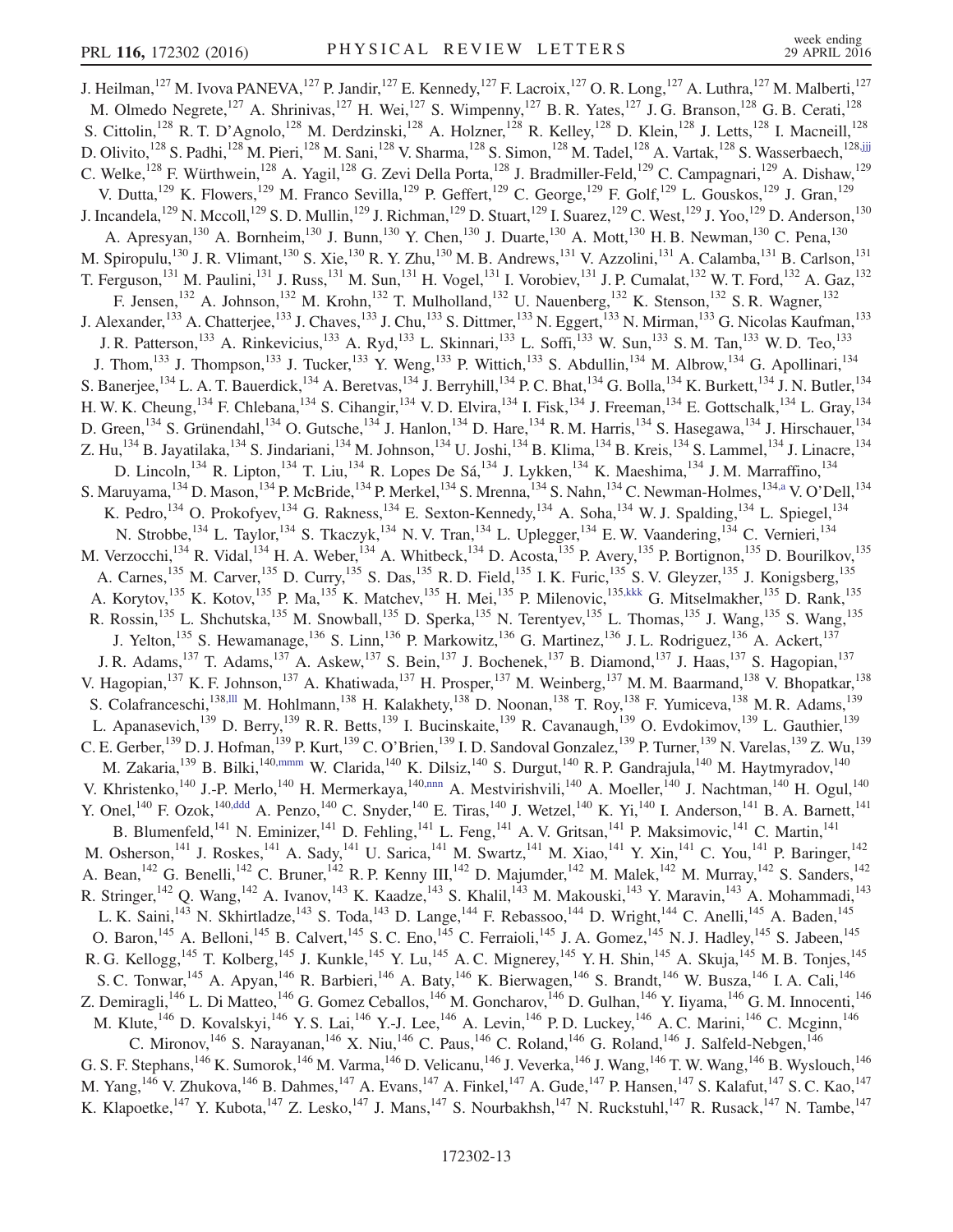J. Turkewitz,<sup>147</sup> J. G. Acosta,<sup>148</sup> S. Oliveros,<sup>148</sup> E. Avdeeva,<sup>149</sup> K. Bloom,<sup>149</sup> S. Bose,<sup>149</sup> D. R. Claes,<sup>149</sup> A. Dominguez,<sup>149</sup> C. Fangmeier,<sup>149</sup> R. Gonzalez Suarez,<sup>149</sup> R. Kamalieddin,<sup>149</sup> D. Knowlton,<sup>149</sup> I. Kravchenko,<sup>149</sup> F. Meier,<sup>149</sup> J. Monroy,<sup>149</sup> F. Ratnikov,<sup>149</sup> J. E. Siado,<sup>149</sup> G. R. Snow,<sup>149</sup> M. Alyari,<sup>150</sup> J. Dolen,<sup>150</sup> J. George,<sup>150</sup> A. Godshalk,<sup>150</sup> C. Harrington,<sup>150</sup> I. Iashvili,<sup>150</sup> J. Kaisen,<sup>150</sup> A. Kharchilava,<sup>150</sup> A. Kumar,<sup>150</sup> S. Rappoccio,<sup>150</sup> B. Roozbahani,<sup>150</sup> G. Alverson,<sup>151</sup> E. Barberis,<sup>151</sup> D. Baumgartel,<sup>151</sup> M. Chasco,<sup>151</sup> A. Hortiangtham,<sup>151</sup> A. Massironi,<sup>151</sup> D. M. Morse,<sup>151</sup> D. Nash,<sup>151</sup> T. Orimoto,<sup>151</sup> R. Teixeira De Lima,<sup>151</sup> D. Trocino,<sup>151</sup> R.-J. Wang,<sup>151</sup> D. Wood,<sup>151</sup> J. Zhang,<sup>151</sup> S. Bhattacharya,<sup>152</sup> K. A. Hahn,<sup>152</sup> A. Kubik,<sup>152</sup> J. F. Low,<sup>152</sup> N. Mucia,<sup>152</sup> N. Odell,<sup>152</sup> B. Pollack,<sup>152</sup> M. Schmitt,<sup>152</sup> S. Stoynev,<sup>152</sup> K. Sung,<sup>152</sup> M. Trovato, <sup>152</sup> M. Velasco, <sup>152</sup> A. Brinkerhoff, <sup>153</sup> N. Dev, <sup>153</sup> M. Hildreth, <sup>153</sup> C. Jessop, <sup>153</sup> D. J. Karmgard, <sup>153</sup> N. Kellams, <sup>153</sup> K. Lannon, <sup>153</sup> N. Marinelli, <sup>153</sup> F. Meng, <sup>153</sup> C. Mueller, <sup>153</sup> Y. Musienko, <sup>153[,kk](#page-17-36)</sup> M. Planer, <sup>153</sup> A. Reinsvold, <sup>153</sup> R. Ruchti, <sup>153</sup> G. Smith,<sup>153</sup> S. Taroni,<sup>153</sup> N. Valls,<sup>153</sup> M. Wayne,<sup>153</sup> M. Wolf,<sup>153</sup> A. Woodard,<sup>153</sup> L. Antonelli,<sup>154</sup> J. Brinson,<sup>154</sup> B. Bylsma,<sup>154</sup> L. S. Durkin,<sup>154</sup> S. Flowers,<sup>154</sup> A. Hart,<sup>154</sup> C. Hill,<sup>154</sup> R. Hughes,<sup>154</sup> W. Ji,<sup>154</sup> T. Y. Ling,<sup>154</sup> B. Liu,<sup>154</sup> W. Luo,<sup>154</sup> D. Puigh,<sup>154</sup> M. Rodenburg, <sup>154</sup> B. L. Winer, <sup>154</sup> H. W. Wulsin, <sup>154</sup> O. Driga, <sup>155</sup> P. Elmer, <sup>155</sup> J. Hardenbrook, <sup>155</sup> P. Hebda, <sup>155</sup> S. A. Koay, <sup>155</sup> P. Lujan,<sup>155</sup> D. Marlow,<sup>155</sup> T. Medvedeva,<sup>155</sup> M. Mooney,<sup>155</sup> J. Olsen,<sup>155</sup> C. Palmer,<sup>155</sup> P. Piroué,<sup>155</sup> H. Saka,<sup>155</sup> D. Stickland,<sup>155</sup> C. Tully,<sup>155</sup> A. Zuranski,<sup>155</sup> S. Malik,<sup>156</sup> A. Barker,<sup>157</sup> V. E. Barnes,<sup>157</sup> D. Benedetti,<sup>157</sup> D. Bortoletto,<sup>157</sup> L. Gutay, <sup>157</sup> M. K. Jha, <sup>157</sup> M. Jones, <sup>157</sup> A. W. Jung, <sup>157</sup> K. Jung, <sup>157</sup> A. Kumar, <sup>157</sup> D. H. Miller, <sup>157</sup> N. Neumeister, <sup>157</sup> B. C. Radburn-Smith,<sup>157</sup> X. Shi,<sup>157</sup> I. Shipsey,<sup>157</sup> D. Silvers,<sup>157</sup> J. Sun,<sup>157</sup> A. Svyatkovskiy,<sup>157</sup> F. Wang,<sup>157</sup> W. Xie,<sup>157</sup> L. Xu,<sup>157</sup> N. Parashar,<sup>158</sup> J. Stupak,<sup>158</sup> A. Adair,<sup>159</sup> B. Akgun,<sup>159</sup> Z. Chen,<sup>159</sup> K. M. Ecklund,<sup>159</sup> F. J. M. Geurts,<sup>159</sup> M. Guilbaud, <sup>159</sup> W. Li, <sup>159</sup> B. Michlin, <sup>159</sup> M. Northup, <sup>159</sup> B. P. Padley, <sup>159</sup> R. Redjimi, <sup>159</sup> J. Roberts, <sup>159</sup> J. Rorie, <sup>159</sup> Z. Tu, <sup>159</sup> J. Zabel,<sup>159</sup> B. Betchart,<sup>160</sup> A. Bodek,<sup>160</sup> P. de Barbaro,<sup>160</sup> R. Demina,<sup>160</sup> Y. Eshaq,<sup>160</sup> T. Ferbel,<sup>160</sup> M. Galanti,<sup>160</sup> A. Garcia-Bellido,<sup>160</sup> J. Han,<sup>160</sup> A. Harel,<sup>160</sup> O. Hindrichs,<sup>160</sup> A. Khukhunaishvili,<sup>160</sup> G. Petrillo,<sup>160</sup> P. Tan,<sup>160</sup> M. Verzetti,<sup>160</sup> S. Arora, <sup>161</sup> J. P. Chou,<sup>161</sup> C. Contreras-Campana, <sup>161</sup> E. Contreras-Campana, <sup>161</sup> D. Ferencek, <sup>161</sup> Y. Gershtein, <sup>161</sup> R. Gray, <sup>161</sup> E. Halkiadakis,<sup>161</sup> D. Hidas,<sup>161</sup> E. Hughes,<sup>161</sup> S. Kaplan,<sup>161</sup> R. Kunnawalkam Elayavalli,<sup>161</sup> A. Lath,<sup>161</sup> K. Nash,<sup>161</sup> S. Panwalkar, <sup>161</sup> M. Park, <sup>161</sup> S. Salur, <sup>161</sup> S. Schnetzer, <sup>161</sup> D. Sheffield, <sup>161</sup> S. Somalwar, <sup>161</sup> R. Stone, <sup>161</sup> S. Thomas, <sup>161</sup> P. Thomassen,<sup>161</sup> M. Walker,<sup>161</sup> M. Foerster,<sup>162</sup> G. Riley,<sup>162</sup> K. Rose,<sup>162</sup> S. Spanier,<sup>162</sup> O. Bouhali,<sup>163,000</sup> A. Castaneda Hernandez,<sup>163,000</sup> A. Celik,<sup>163</sup> M. Dalchenko,<sup>163</sup> M. De Mattia,<sup>163</sup> A. Delgado,<sup>163</sup> S. Dildick,<sup>163</sup> R. Eusebi,<sup>163</sup> J. Gilmore,<sup>163</sup> T. Huang,<sup>163</sup> T. Kamon,<sup>16[3,ppp](#page-18-9)</sup> V. Krutelyov,<sup>163</sup> R. Mueller,<sup>163</sup> I. Osipenkov,<sup>163</sup> Y. Pakhotin,<sup>163</sup> R. Patel,<sup>163</sup> A. Perloff,<sup>163</sup> A. Rose,<sup>163</sup> A. Safonov,<sup>163</sup> A. Tatarinov,<sup>163</sup> K. A. Ulmer,<sup>163[,c](#page-17-1)</sup> N. Akchurin,<sup>164</sup> C. Cowden,<sup>164</sup> J. Damgov,<sup>164</sup> C. Dragoiu, <sup>164</sup> P. R. Dudero, <sup>164</sup> J. Faulkner, <sup>164</sup> S. Kunori, <sup>164</sup> K. Lamichhane, <sup>164</sup> S. W. Lee, <sup>164</sup> T. Libeiro, <sup>164</sup> S. Undleeb, <sup>164</sup> I. Volobouev, <sup>164</sup> E. Appelt, <sup>165</sup> A. G. Delannoy, <sup>165</sup> S. Greene, <sup>165</sup> A. Gurrola, <sup>165</sup> R. Janjam, <sup>165</sup> W. Johns, <sup>165</sup> C. Maguire, <sup>165</sup> Y. Mao,<sup>165</sup> A. Melo,<sup>165</sup> H. Ni,<sup>165</sup> P. Sheldon,<sup>165</sup> S. Tuo,<sup>165</sup> J. Velkovska,<sup>165</sup> Q. Xu,<sup>165</sup> M. W. Arenton,<sup>166</sup> B. Cox,<sup>166</sup> B. Francis,  $^{166}$  J. Goodell,  $^{166}$  R. Hirosky,  $^{166}$  A. Ledovskoy,  $^{166}$  H. Li,  $^{166}$  C. Lin,  $^{166}$  C. Neu,  $^{166}$  T. Sinthuprasith,  $^{166}$  X. Sun,  $^{166}$ Y. Wang, <sup>166</sup> E. Wolfe, <sup>166</sup> J. Wood, <sup>166</sup> F. Xia, <sup>166</sup> C. Clarke, <sup>167</sup> R. Harr, <sup>167</sup> P. E. Karchin, <sup>167</sup> C. Kottachchi Kankanamge Don, <sup>167</sup> P. Lamichhane,<sup>167</sup> J. Sturdy,<sup>167</sup> D. A. Belknap,<sup>168</sup> D. Carlsmith,<sup>168</sup> M. Cepeda,<sup>168</sup> S. Dasu,<sup>168</sup> L. Dodd,<sup>168</sup> S. Duric,<sup>168</sup> B. Gomber,<sup>168</sup> M. Grothe,<sup>168</sup> R. Hall-Wilton,<sup>168</sup> M. Herndon,<sup>168</sup> A. Hervé,<sup>168</sup> P. Klabbers,<sup>168</sup> A. Lanaro,<sup>168</sup> A. Levine,<sup>168</sup> K. Long,  $^{168}$  R. Loveless,  $^{168}$  A. Mohapatra,  $^{168}$  I. Ojalvo,  $^{168}$  T. Perry,  $^{168}$  G. A. Pierro,  $^{168}$  G. Polese,  $^{168}$  T. Ruggles,  $^{168}$ T. Sarangi,<sup>168</sup> A. Savin,<sup>168</sup> A. Sharma,<sup>168</sup> N. Smith,<sup>168</sup> W. H. Smith,<sup>168</sup> D. Taylor,<sup>168</sup> P. Verwilligen,<sup>168</sup> and N. Woods<sup>168</sup>

## (CMS Collaboration)

<span id="page-13-1"></span><span id="page-13-0"></span><sup>1</sup>Yerevan Physics Institute, Yerevan, Armenia<sup>2</sup>Institute *Servan Physics Institute*, *New Ocal W. Wign A*  $2$ Institut für Hochenergiephysik der OeAW, Wien, Austria  $3$ National Centre for Particle and High Energy Physics, Minsk, Belarus  $^{4}$ Universiteit Antwerpen, Antwerpen, Belgium <sup>5</sup>Vrije Universiteit Brussel, Brussel, Belgium<br><sup>6</sup>Université Libre de Pruxelles, Pruxelles, Belgium  ${}^{6}$ Université Libre de Bruxelles, Bruxelles, Belgium  $^7$ Ghent University, Ghent, Belgium  ${}^8$ Université Catholique de Louvain, Louvain-la-Neuve, Belgium  ${}^9$ Université de Mons, Mons, Belgium <sup>10</sup>Centro Brasileiro de Pesquisas Fisicas, Rio de Janeiro, Brazil<sup>11</sup>Universidade do Estado do Rio de Janeiro, Rio de Janeiro, Brazil<sup>11</sup>Universidade Estadual Paulista, São Paulo, Brazil<sup>12b</sup>Universidade Federal do ABC,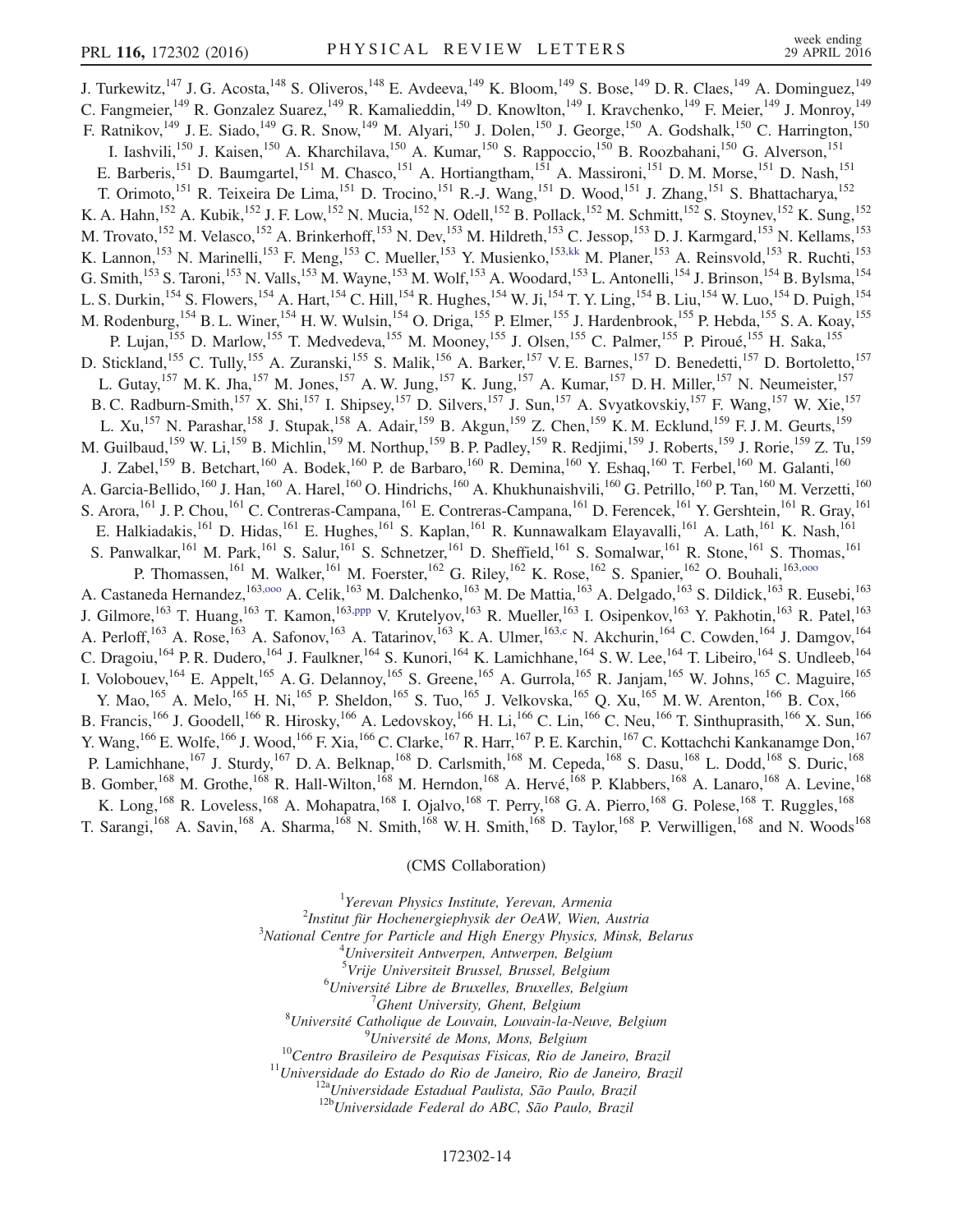<sup>13</sup>Institute for Nuclear Research and Nuclear Energy, Sofia, Bulgaria<br><sup>14</sup>University of Sofia, Sofia, Bulgaria<br><sup>15</sup>Institute of High Energy Physics, Beijing, China<br><sup>16</sup>State Key Laboratory of Nuclear Physics and Technolo <sup>22</sup>Charles University, Prague, Czech Republic <sup>23</sup>Academy of Scientific Research and Technology of the Arab Republic of Egypt, Egyptian Network of High Energy Physics, Cairo, Egypt<br><sup>24</sup>National Institute of Chemical Physics and Biophysics, Tallinn, Estonia<br><sup>25</sup>Department of Physics, University of Helsinki, Helsinki, Finland<br><sup>26</sup>Helsinki Institute  $31$ Centre de Calcul de l'Institut National de Physique Nucleaire et de Physique des Particules,<br>CNRS/IN2P3, Villeurbanne, France  $^{32}$ Université de Lyon, Université Claude Bernard Lyon 1, CNRS-IN2P3, *Institut de Physique Nucléaire de Lyon, Villeurbanne, France*<br><sup>33</sup> Georgian Technical University, Tbilisi, Georgia<br><sup>34</sup>Tbilisi State University, Tbilisi, Georgia<br><sup>35</sup> RWTH Aachen University, II. Physikalisches Institut A <sup>37</sup>RWTH Aachen University, III. Physikalisches Institut B, Aachen, Germany<br><sup>38</sup>Deutsches Elektronen-Synchrotron, Hamburg, Germany<br><sup>39</sup>University of Hamburg, Hamburg, Germany<br><sup>40</sup>Institut für Experimentelle Kernphysik, Ka <sup>48</sup>Panjab University, Chandigarh, India<br><sup>49</sup>University of Delhi, Delhi, India<br><sup>50</sup>Saha Institute of Nuclear Physics, Kolkata, India<br><sup>51</sup>Bhabha Atomic Research Centre, Mumbai, India  $52$ Tata Institute of Fundamental Research, Mumbai, India  $53$ Indian Institute of Science Education and Research (IISER), Pune, India <sup>4</sup>Institute for Research in Fundamental Sciences (IPM), Tehran, Iran  $^{55}$ University College Dublin, Dublin, Ireland  $^{56a}$ INFN Sezione di Bari, Bari, Italy  $^{56b}$ Università di Bari, Bari, Italy <sup>56</sup><sup>6</sup>Politecnico di Bari, Bari, Italy<br><sup>57a</sup>INFN Sezione di Bologna, Bologna, Italy<br><sup>57b</sup>Università di Bologna, Bologna, Italy 58a<sub>INFN</sub> Sezione di Catania, Catania, Italy 58bUniversità di Catania, Catania, Italy <sup>59a</sup>INFN Sezione di Firenze, Firenze, Italy<br><sup>59b</sup>Università di Firenze, Firenze, Italy <sup>60</sup>INFN Laboratori Nazionali di Frascati, Frascati, Italy <sup>61a</sup>INFN Sezione di Genova, Genova, Italy <sup>61b</sup>Università di Genova, Genova, Italy 62a<sub>INFN</sub> Sezione di Milano-Bicocca, Milano, Italy

## 172302-15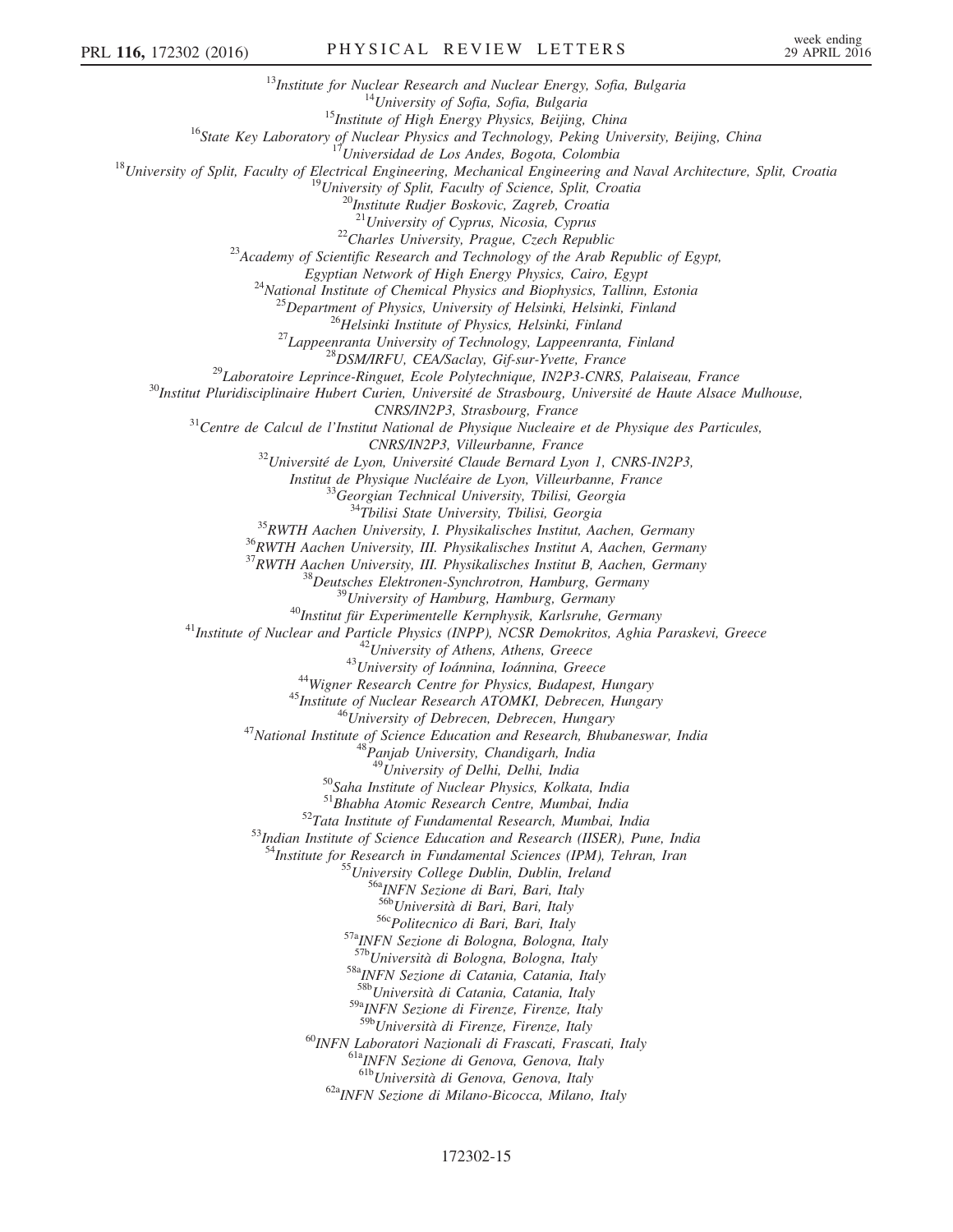$^{62b}$ Università di Milano-Bicocca, Milano, Italy<br> $^{63a}$ INFN Sezione di Napoli, Roma, Italy  $\frac{63b}{b}$ Università di Napoli 'Federico II', Roma, Italy  $\frac{63c}{b}$ Università della Basilicata, Roma, Italy 63d Università G. Marconi, Roma, Italy <sup>64a</sup>INFN Sezione di Padova, Trento, Italy<br><sup>64b</sup>Università di Padova, Trento, Italy <sup>64c</sup>Università di Trento, Trento, Italy <sup>65a</sup>INFN Sezione di Pavia, Pavia, Italy <sup>65b</sup>Università di Pavia, Pavia, Italy <sup>66a</sup>INFN Sezione di Perugia, Perugia, Italy 66bUniversità di Perugia, Perugia, Italy  $^{67a}$ INFN Sezione di Pisa, Pisa, Italy<br> $^{67b}$ Università di Pisa, Pisa, Italy <sup>67c</sup>Scuola Normale Superiore di Pisa, Pisa, Italy<br><sup>68a</sup>INFN Sezione di Roma, Rome, Italy 68bUniversità di Roma, Rome, Italy 69aINFN Sezione di Torino, Novara, Italy <sup>69b</sup>Università di Torino, Novara, Italy <sup>69c</sup>Università del Piemonte Orientale, Novara, Italy<br><sup>70a</sup>INFN Sezione di Trieste, Trieste, Italy<br><sup>70b</sup>Università di Trieste, Trieste, Italy  $71$ Kangwon National University, Chunchon, Korea  $^{72}$ Kyungpook National University, Daegu, Korea<br> $^{73}$ Chonbuk National University, Jeonju, Korea <sup>74</sup>Chonnam National University, Justitute for Universe and Elementary Particles, Kwangju, Korea <sup>75</sup>Korea University, Seoul, Korea 76Seoul National University, Seoul, Korea 77University of Seoul, Seoul, Korea 77Universit <sup>78</sup>Sungkyunkwan University, Suwon, Korea<br><sup>79</sup>Vilnius University, Vilnius, Lithuania <sup>80</sup>National Centre for Particle Physics, Universiti Malaya, Kuala Lumpur, Malaysia<br><sup>81</sup>Centro de Investigacion y de Estudios Avanzados del IPN, Mexico City, Mexico <sup>81</sup>Centro de Investigacion y de Estudios Avanzados del IPN, Mexico City, Mexico <sup>82</sup>Universidad Iberoamericana, Mexico City, Mexico <sup>83</sup>Benemerita Universidad Autonoma de Puebla, Puebla, Mexico <sup>84</sup>Universidad Autónoma de San Luis Potosí, San Luis Potosí, Mexico <sup>85</sup>University of Auckland, Auckland, New Zealand <sup>86</sup>University of Canterbury, Christchurch, New Zealand <sup>87</sup>National Centre for Physics, Quaid-I-Azam University, Islamabad, Pakistan <sup>88</sup>National Centre for Nuclear Research, Swierk, Poland <sup>89</sup>Institute of Experimental Physics, Faculty of Physics, University of Warsaw, Warsaw, Poland <sup>90</sup>Laboratório de Instrumentação e Física Experimental de Partículas, Lisboa, Portugal <sup>91</sup>Joint Institute for Nuclear Research, Dubna, Russia <sup>92</sup>Petersburg Nuclear Physics Institute, Gatchina (St. Petersburg), Russia <sup>93</sup>Institute for Nuclear Research, Moscow, Russia <sup>94</sup>Institute for Theoretical and Experimental Physics, Moscow, Russia <sup>95</sup>National Research Nuclear University 'Moscow Engineering Physics Institute' (MEPhI), Moscow, Russia<br><sup>96</sup>P.N. Lebedev Physical Institute, Moscow, Russia <sup>97</sup>Skobeltsyn Institute of Nuclear Physics, Lomonosov Moscow State University, Moscow, Russia<br><sup>98</sup>State Research Center of Russian Federation, Institute for High Energy Physics, Protvino, Russia<br><sup>99</sup>University of Belgrad  $100 \text{Centro de Investigaciones. Energéticas Medioambientales y Tecnológicas (CIEMAT), Madrid, Spain \\ 101 \text{Universidad Autónoma de Madrid, Madrid, Spain} \\ 102 \text{Universidad de Oviedo, Oviedo, Spain} \\ 103 \text{Instituto de Física de Cantabria (IFCA), CSC-Universidad de Cantabria, Santander, Spain} \\ 104 \text{CERN, European Organization for Nuclear Research, Geneva, Switzerland} \\ 105 \text{Paul Scherrer Institute, Villigen, Switzerland} \\ 106 \text{Institute for Particle Physics, ETH Zurich, Zurich, Switzerland} \\ 107 \text{Universität Zürich, Zurich, Switzerland} \\ 108 \text{National Central University, Chung-Li, Taiwan}$ 

## 172302-16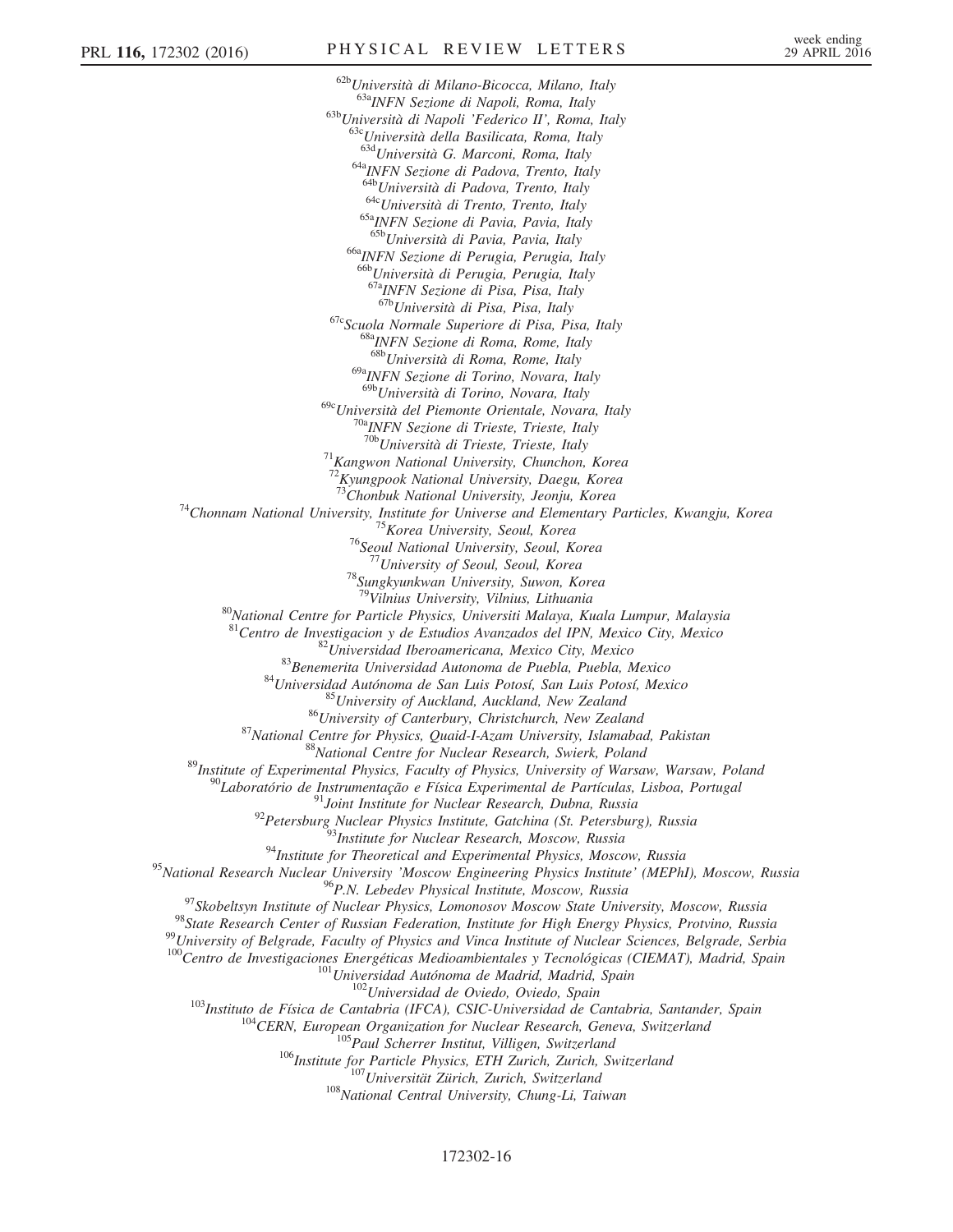<sup>109</sup>National Taiwan University (NTU), Taipei, Taiwan<br><sup>110</sup>Chulalongkorn University, Faculty of Science, Department of Physics, Bangkok, Thailand<br><sup>112</sup>Middle East Technical University, Physics Department, Ankara, Turkey<br><sup></sup> <sup>116</sup>National Scientific Center, Kharkov Institute of Physics and Technology, Kharkov, Ukraine<br><sup>117</sup>University of Bristol, Bristol, United Kingdom<br><sup>118</sup>Rutherford Appleton Laboratory, Didcot, United Kingdom<br><sup>119</sup>Imperial <sup>124</sup>Brown University, Providence, Rhode Island, USA <sup>125</sup>University of California, Davis, Davis, California, USA <sup>126</sup>University of California, Los Angeles, California, USA <sup>127</sup>University of California, Riverside, Calif <sup>128</sup> University of California, San Diego, La Jolla, California, USA<br><sup>129</sup> University of California, Santa Barbara, Santa Barbara, California, USA<br><sup>130</sup> California Institute of Technology, Pasadena, California, USA 131<br>Carnegie Mellon University, Pittsburgh, Pennsylvania, USA<br><sup>132</sup>University of Colorado Boulder, Boulder, Colorado, USA <sup>133</sup>Cornell University, Ithaca, New York, USA<br><sup>134</sup>Fermi National Accelerator Laboratory, Batavia, Illinois, USA<br><sup>135</sup>University of Florida, Gainesville, Florida, USA<br><sup>136</sup>Florida International University, Miami, Florida <sup>138</sup>Florida Institute of Technology, Melbourne, Florida, USA<br><sup>139</sup>University of Illinois at Chicago (UIC), Chicago, Illinois, USA<br><sup>140</sup>The University of Iowa, Iowa City, Iowa, USA<br><sup>141</sup>Johns Hopkins University, Baltimore <sup>143</sup> Kansas State University, Manhattan, Kansas, USA<br><sup>144</sup> Lawrence Livermore National Laboratory, Livermore, California, USA<br><sup>145</sup> University of Maryland, College Park, Maryland, USA<br><sup>146</sup> Massachusetts Institute of Tec  $^{149}$ University of Nebraska-Lincoln, Lincoln, Nebraska, USA<br> $^{150}$ State University of New York at Buffalo, Buffalo, New York, USA<br> $^{151}$ Northeastern University, Boston, Massachusetts, USA<br> $^{151}$ Northwestern Universit <sup>153</sup>University of Notre Dame, Notre Dame, Indiana, USA <sup>154</sup>The Ohio State University, Columbus, Ohio, USA <sup>155</sup>Princeton University, Princeton, New Jersey, USA  $^{156}$ University of Puerto Rico, Mayaguez, Puerto Rico, USA  $^{157}$ Purdue University, West Lafayette, Indiana, USA <sup>158</sup>Purdue University Calumet, Hammond, Indiana, USA <sup>159</sup>Rice University, Houston, Texas, USA <sup>160</sup>University of Rochester, Rochester, New York, USA<br><sup>161</sup>Rutgers, The State University of New Jersey, Piscataway, New Jersey, USA<br><sup>162</sup>University of Tennessee, Knoxville, Tennessee, USA<br><sup>164</sup>Texas A&M University, Colle <sup>165</sup>Vanderbilt University, Nashville, Tennessee, USA <sup>166</sup>University of Virginia, Charlottesville, Virginia, USA <sup>167</sup>Wayne State University, Detroit, Michigan, USA <sup>168</sup>University of Wisconsin, Madison, Wisconsin, USA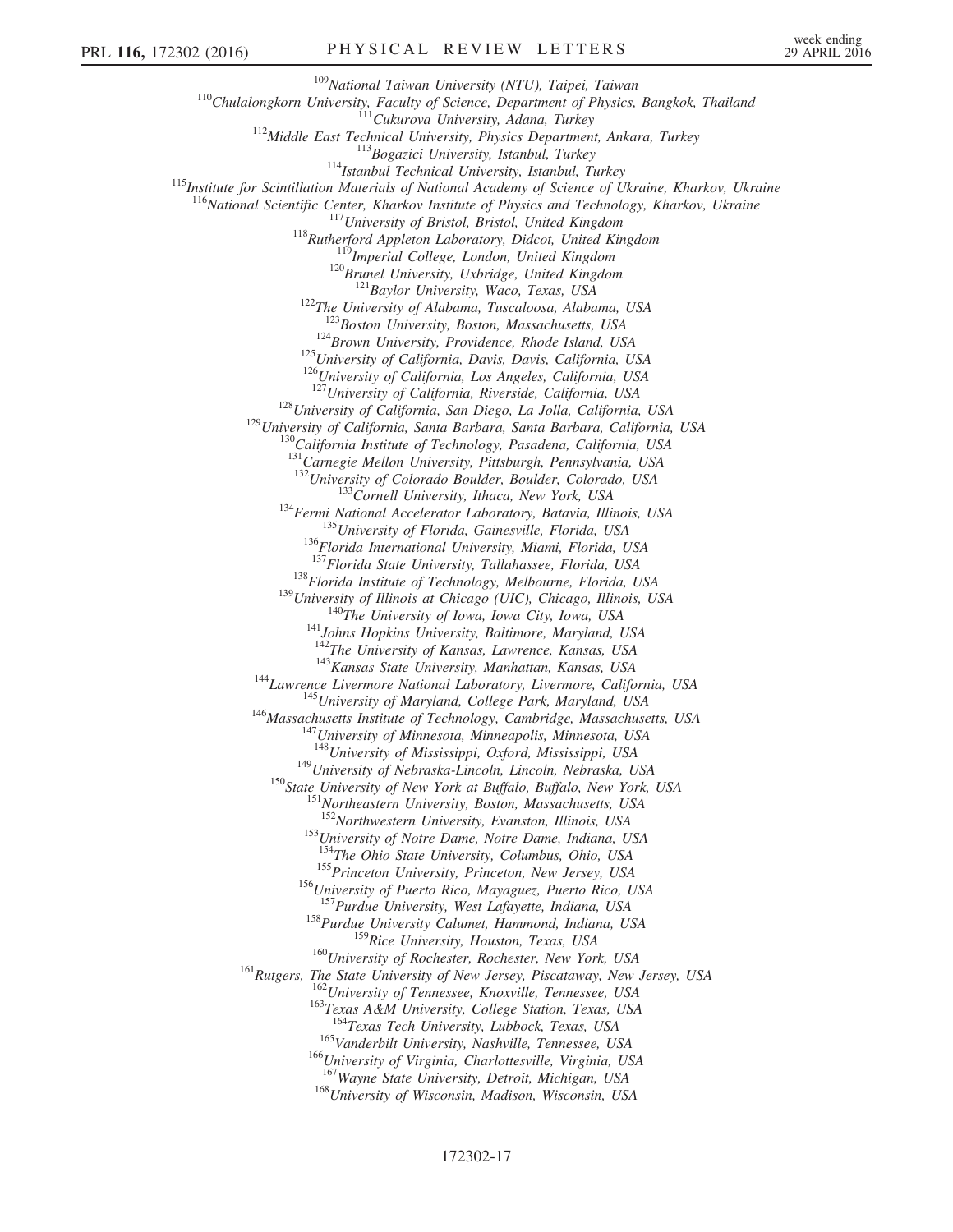<span id="page-17-30"></span>[a](#page-9-0) Deceased.

- <span id="page-17-0"></span><sup>[b](#page-7-13)</sup>Also at Vienna University of Technology, Vienna, Austria.
- <span id="page-17-1"></span><sup>[c](#page-7-14)</sup>Also at CERN, European Organization for Nuclear Research, Geneva, Switzerland.
- <span id="page-17-2"></span><sup>[d](#page-7-15)</sup>Also at State Key Laboratory of Nuclear Physics and Technology, Peking University, Beijing, China.

<span id="page-17-3"></span>[e](#page-7-16) Also at Institut Pluridisciplinaire Hubert Curien, Université de Strasbourg, Université de Haute Alsace Mulhouse, CNRS/IN2P3, Strasbourg, France.

- <span id="page-17-4"></span>[f](#page-7-17) Also at National Institute of Chemical Physics and Biophysics, Tallinn, Estonia.
- <span id="page-17-5"></span>[g](#page-7-18) Also at Skobeltsyn Institute of Nuclear Physics, Lomonosov Moscow State University, Moscow, Russia.
- <span id="page-17-6"></span><sup>[h](#page-8-0)</sup>Also at Universidade Estadual de Campinas, Campinas, Brazil.
- <span id="page-17-7"></span><sup>[i](#page-8-1)</sup>Also at Centre National de la Recherche Scientifique (CNRS)—IN2P3, Paris, France.
- <span id="page-17-8"></span>[j](#page-8-2) Also at Laboratoire Leprince-Ringuet, Ecole Polytechnique, IN2P3-CNRS, Palaiseau, France.
- <span id="page-17-9"></span>[k](#page-8-3) Also at Joint Institute for Nuclear Research, Dubna, Russia.
- <span id="page-17-10"></span><sup>1</sup>A[l](#page-8-4)so at Ain Shams University, Cairo, Egypt.
- <span id="page-17-11"></span>[m](#page-8-4)Also at Zewail City of Science and Technology, Zewail, Egypt.
- <span id="page-17-12"></span>[n](#page-8-4) Also at British University in Egypt, Cairo, Egypt.
- <span id="page-17-13"></span><sup>[o](#page-8-5)</sup>Also at Université de Haute Alsace, Mulhouse, France.
- <span id="page-17-14"></span><su[p](#page-8-3)>p</sup>Also at Tbilisi State University, Tbilisi, Georgia.
- <span id="page-17-15"></span><sup>[q](#page-8-6)</sup>Also at RWTH Aachen University, III. Physikalisches Institut A, Aachen, Germany.
- <span id="page-17-16"></span><sup>[r](#page-8-7)</sup> Also at University of Hamburg, Hamburg, Germany.
- <span id="page-17-17"></span>[s](#page-8-8) Also at Brandenburg University of Technology, Cottbus, Germany.
- <span id="page-17-18"></span><sup>[t](#page-9-1)</sup>Also at Institute of Nuclear Research ATOMKI, Debrecen, Hungary.
- <span id="page-17-19"></span><s[u](#page-9-1)p>u</sup> Also at Eötvös Loránd University, Budapest, Hungary.
- <span id="page-17-20"></span><sup>[v](#page-9-2)</sup>Also at University of Debrecen, Debrecen, Hungary.
- <span id="page-17-21"></span>[w](#page-9-2)Also at Wigner Research Centre for Physics, Budapest, Hungary.
- <span id="page-17-22"></span>[x](#page-9-3) Also at Indian Institute of Science Education and Research, Bhopal, India.
- <span id="page-17-23"></span><sup>[y](#page-9-4)</sup> Also at University of Visva-Bharati, Santiniketan, India.
- <span id="page-17-24"></span><sup>[z](#page-9-5)</sup>Also at King Abdulaziz University, Jeddah, Saudi Arabia.
- <span id="page-17-26"></span>
- <span id="page-17-27"></span>
- <span id="page-17-25"></span>[aa](#page-9-4) Also at University of Ruhuna, Matara, Sri Lanka.<br>[bb](#page-9-6) Also at Isfahan University of Technology, Isfahan, Iran.<br><sup>cc</sup> Also at University of Tehran, Department of Engineering Science, Tehran, Iran.
- <span id="page-17-28"></span><sup>[dd](#page-9-7)</sup> Also at Plasma Physics Research Center, Science and Research Branch, Islamic Azad University, Tehran, Iran.
- <span id="page-17-29"></span>[ee](#page-9-0) Also at Università degli Studi di Siena, Siena, Italy.<br>
<sup>ff</sup>Also at Purdue University, West Lafayette, USA.
- <span id="page-17-31"></span>
- <span id="page-17-32"></span><sup>[gg](#page-10-1)</sup>Also at International Islamic University of Malaysia, Kuala Lumpur, Malaysia. [hh](#page-10-1)<br>hhAlso at Malaysian Nuclear Agency, MOSTI, Kajang, Malaysia.
- <span id="page-17-33"></span>
- <span id="page-17-34"></span>[ii](#page-10-2)Also at Consejo Nacional de Ciencia y Tecnología, Mexico city, Mexico.
- <span id="page-17-35"></span><sup>[jj](#page-10-3)</sup>Also at Warsaw University of Technology, Institute of Electronic Systems, Warsaw, Poland. [kk](#page-10-4)Also at Institute for Nuclear Research, Moscow, Russia.
- <span id="page-17-36"></span>
- <span id="page-17-38"></span><sup>11</sup>Also at National Research Nuclear University 'Moscow Engineering Physics Institute' (MEPhI), Moscow, Russia.<br><sup>nm</sup>Also at St. Petersburg State Polytechnical University, St. Petersburg, Russia.<br><sup>nm</sup>Also at Faculty of Ph
- <span id="page-17-37"></span>
- <span id="page-17-39"></span>
- <span id="page-17-40"></span>
- <span id="page-17-41"></span>
- <span id="page-17-42"></span>
- <span id="page-17-43"></span>
- <span id="page-17-44"></span>[ss](#page-11-3) Also at Institute for Theoretical and Experimental Physics, Moscow, Russia.
- <span id="page-17-45"></span><sup>[tt](#page-11-4)</sup> Also at Albert Einstein Center for Fundamental Physics, Bern, Switzerland.<br>
<sup>[uu](#page-11-5)</sup> Also at Adiyaman University, Adiyaman, Turkey.<br>
<sup>[vv](#page-11-6)</sup> Also at Mersin University, Mersin, Turkey.<br>
<sup>[ww](#page-11-6)</sup> Also at Cag University, Mersin, T
- <span id="page-17-46"></span>
- <span id="page-17-47"></span>
- <span id="page-17-48"></span>
- <span id="page-17-49"></span>
- <span id="page-17-50"></span>
- <span id="page-17-51"></span>
- 
- <span id="page-17-53"></span>
- <span id="page-17-55"></span><span id="page-17-54"></span>
- <span id="page-17-52"></span>[aaa](#page-11-7) Also at Izmir Institute of Technology, Izmir, Turkey.<br>[bbb](#page-11-7) Also at Marmara University, Istanbul, Turkey.<br>[ccc](#page-11-8) Also at Kafkas University, Kars, Turkey.<br>[ddd](#page-11-8) Also at Mimar Sinan University, Istanbul, Istanbul, Turkey.<br>ecc A
- <span id="page-17-56"></span>
- <span id="page-17-57"></span>[fff](#page-11-8) Also at Hacettepe University, Ankara, Turkey.